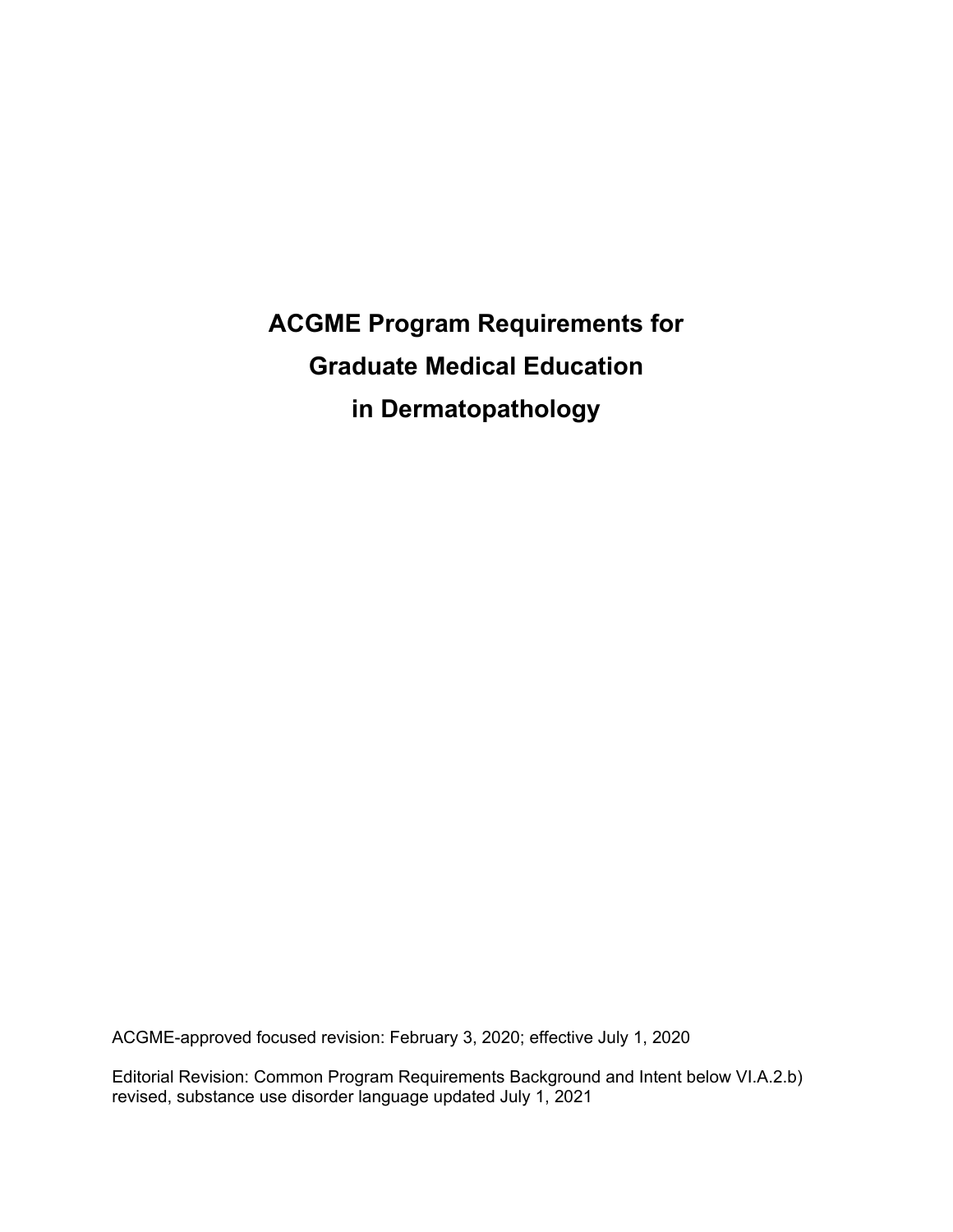|              | Int.B.        |                                                                          |  |  |
|--------------|---------------|--------------------------------------------------------------------------|--|--|
|              | Int.C.        |                                                                          |  |  |
| $\mathbf{L}$ |               |                                                                          |  |  |
|              | I.A.          |                                                                          |  |  |
|              | I.B.          |                                                                          |  |  |
|              | l.C.          |                                                                          |  |  |
|              | I.D.          |                                                                          |  |  |
|              | LE.           |                                                                          |  |  |
|              | II. Personnel |                                                                          |  |  |
|              | II.A.         |                                                                          |  |  |
|              | II.B.         |                                                                          |  |  |
|              | II.C.         |                                                                          |  |  |
|              | II.D.         |                                                                          |  |  |
|              |               |                                                                          |  |  |
|              | III.A.        |                                                                          |  |  |
|              | III.B.        |                                                                          |  |  |
|              |               |                                                                          |  |  |
|              | IV.A.         |                                                                          |  |  |
|              | IV.B.         |                                                                          |  |  |
|              | IV.C.         |                                                                          |  |  |
|              | IV.D.         |                                                                          |  |  |
|              |               |                                                                          |  |  |
|              | V.A.          |                                                                          |  |  |
|              | V.B.          |                                                                          |  |  |
|              | V.C.          |                                                                          |  |  |
|              |               |                                                                          |  |  |
|              | VI.A.         | Patient Safety, Quality Improvement, Supervision, and Accountability  29 |  |  |
|              | VI.B.         |                                                                          |  |  |
|              | VI.C.         |                                                                          |  |  |
|              | VI.D.         |                                                                          |  |  |
|              | VI.E.         | Clinical Responsibilities, Teamwork, and Transitions of Care40           |  |  |
|              | VI.F.         |                                                                          |  |  |

#### **Contents**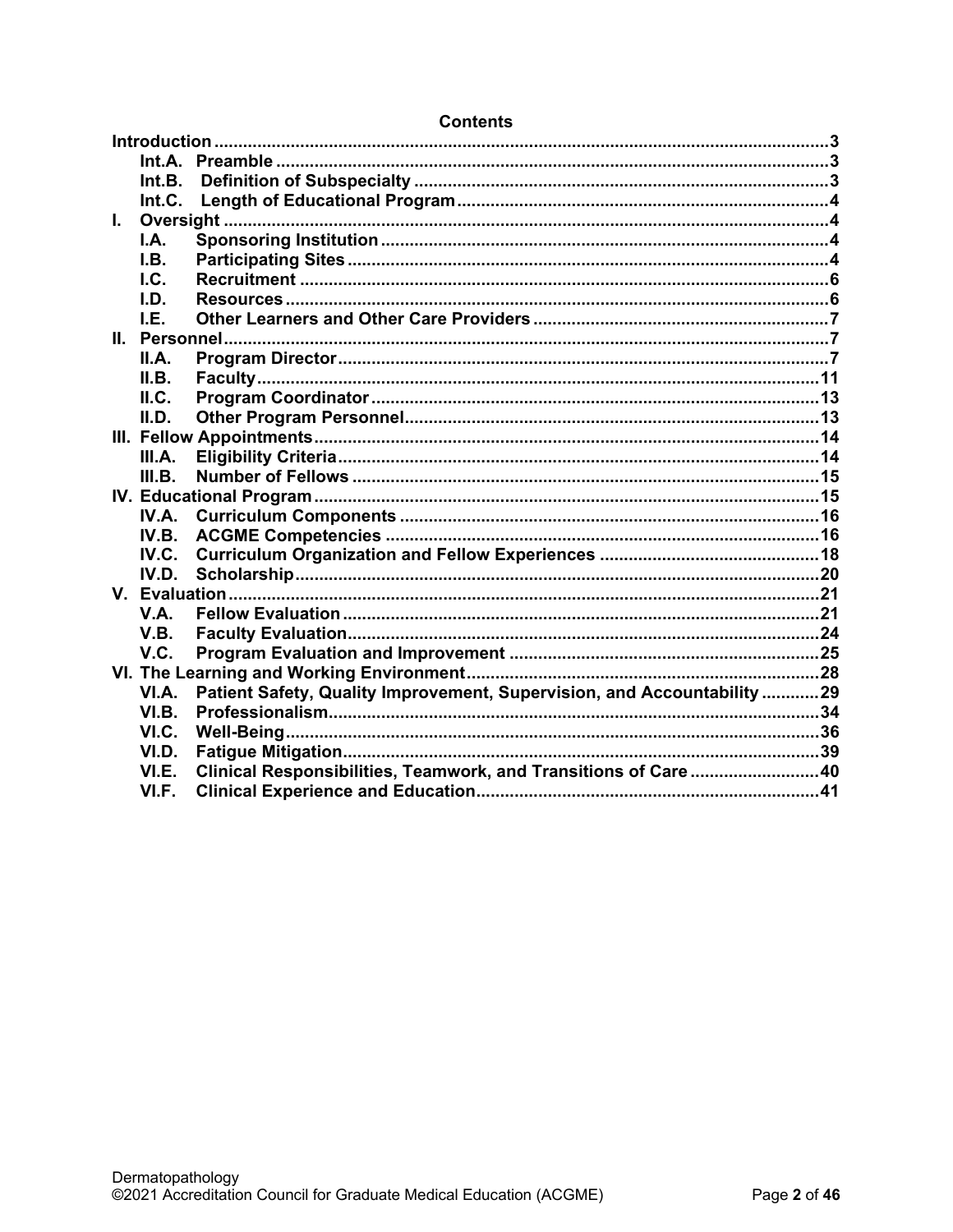## **ACGME Program Requirements for Graduate Medical Education in Dermatopathology**

## **Common Program Requirements (One-Year Fellowship) are in BOLD**

Where applicable, text in italics describes the underlying philosophy of the requirements in that section. These philosophic statements are not program requirements and are therefore not citable.

**Background and Intent: These fellowship requirements reflect the fact that these learners have already completed the first phase of graduate medical education. Thus, the Common Program Requirements (Fellowship) are intended to explain the differences.**

## <span id="page-2-0"></span>**Introduction**

<span id="page-2-1"></span>**Int.A.** *Fellowship is advanced graduate medical education beyond a core residency program for physicians who desire to enter more specialized practice. Fellowship-trained physicians serve the public by providing subspecialty care, which may also include core medical care, acting as a community resource for expertise in their field, creating and integrating new knowledge into practice, and educating future generations of physicians. Graduate medical education values the strength that a diverse group of physicians brings to medical care.*

> *Fellows who have completed residency are able to practice independently in their core specialty. The prior medical experience and expertise of fellows distinguish them from physicians entering into residency training. The fellow's care of patients within the subspecialty is undertaken with appropriate faculty supervision and conditional independence. Faculty members serve as role models of excellence, compassion, professionalism, and scholarship. The fellow develops deep medical knowledge, patient care skills, and expertise applicable to their focused area of practice. Fellowship is an intensive program of subspecialty clinical and didactic education that focuses on the multidisciplinary care of patients. Fellowship education is often physically, emotionally, and intellectually demanding, and occurs in a variety of clinical learning environments committed to graduate medical education and the well-being of patients, residents, fellows, faculty members, students, and all members of the health care team.*

*In addition to clinical education, many fellowship programs advance fellows' skills as physician-scientists. While the ability to create new knowledge within medicine is not exclusive to fellowship-educated physicians, the fellowship experience expands a physician's abilities to pursue hypothesis-driven scientific inquiry that results in contributions to the medical literature and patient care. Beyond the clinical subspecialty expertise achieved, fellows develop mentored relationships built on an infrastructure that promotes collaborative research.*

## <span id="page-2-2"></span>**Int.B. Definition of Subspecialty**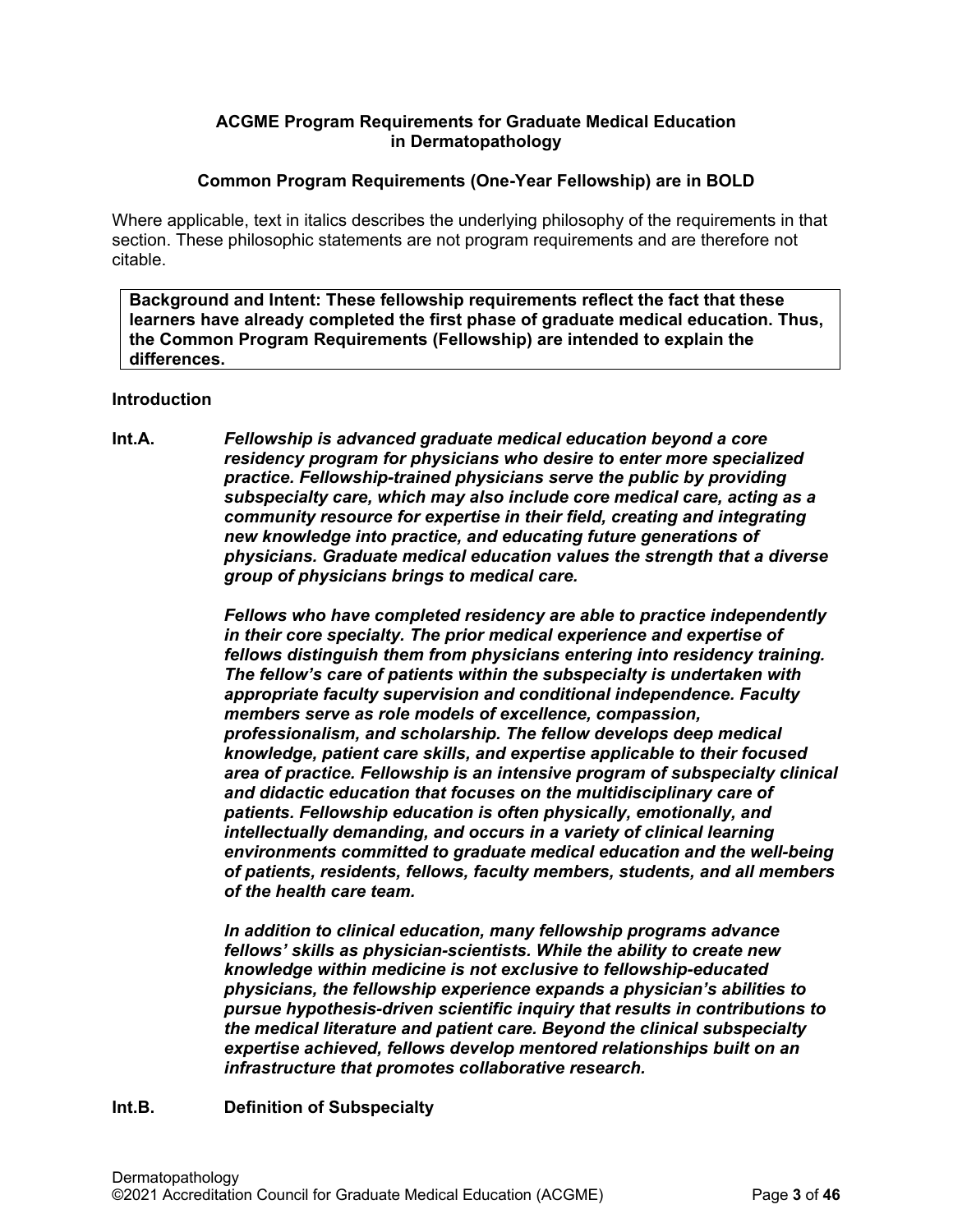- Int.B.1. Dermatopathology is the subspecialty of dermatology and pathology that is concerned with the study and diagnosis of diseases of the skin and adjacent mucous membranes, cutaneous appendages, hair, nails and subcutaneous tissues by histological, histochemical, immunological, ultrastructural, molecular, and microbiological techniques.
- Int.B.2. Graduate medical education programs in dermatopathology provide organized education in all current aspects of dermatopathology, including basic science, laboratory procedures, laboratory management, and quality assurance.

## <span id="page-3-0"></span>**Int.C. Length of Educational Program**

The educational program in dermatopathology must be 12 months in length. (Core)\*

#### <span id="page-3-1"></span>**I. Oversight**

## <span id="page-3-2"></span>**I.A. Sponsoring Institution**

*The Sponsoring Institution is the organization or entity that assumes the ultimate financial and academic responsibility for a program of graduate medical education consistent with the ACGME Institutional Requirements.*

*When the Sponsoring Institution is not a rotation site for the program, the most commonly utilized site of clinical activity for the program is the primary clinical site.*

**Background and Intent: Participating sites will reflect the health care needs of the community and the educational needs of the fellows. A wide variety of organizations may provide a robust educational experience and, thus, Sponsoring Institutions and participating sites may encompass inpatient and outpatient settings including, but not limited to a university, a medical school, a teaching hospital, a nursing home, a school of public health, a health department, a public health agency, an organized health care delivery system, a medical examiner's office, an educational consortium, a teaching health center, a physician group practice, federally qualified health center, a surgery center, an academic and private single-specialty clinic, or an educational foundation.**

**I.A.1. The program must be sponsored by one ACGME-accredited**  Sponsoring Institution. (Core)

## <span id="page-3-3"></span>**I.B. Participating Sites**

*A participating site is an organization providing educational experiences or educational assignments/rotations for fellows.*

**I.B.1. The program, with approval of its Sponsoring Institution, must designate a primary clinical site. (Core)**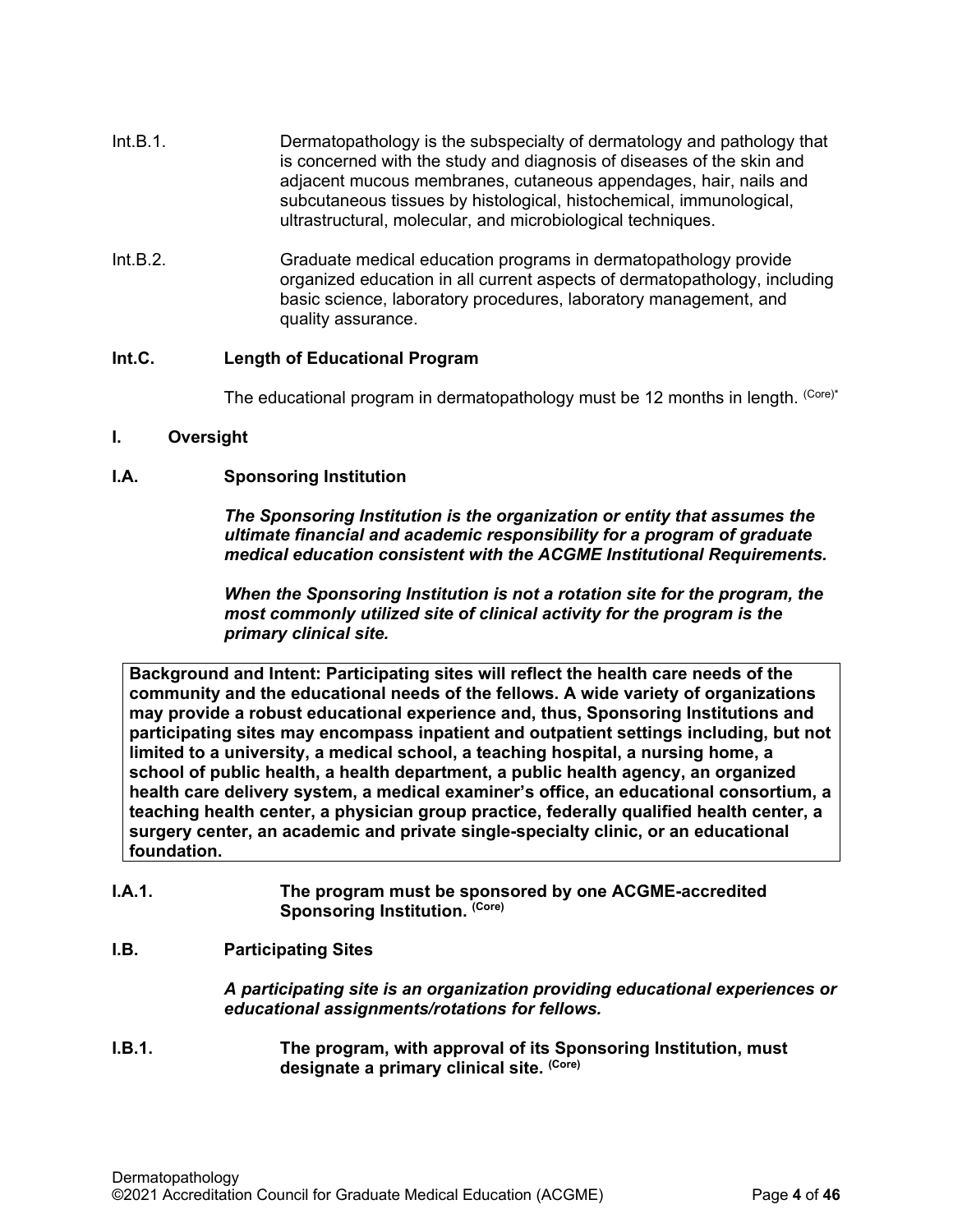| I.B.1.a)    | The sponsoring institution should also sponsor an Accreditation<br>Council for Graduate Medical Education (ACGME)-accredited<br>residency in dermatology and an ACGME-accredited residency in<br>anatomic pathology (AP-3) or anatomic and clinical pathology<br>$(APCP-4)$ . (Core) |
|-------------|--------------------------------------------------------------------------------------------------------------------------------------------------------------------------------------------------------------------------------------------------------------------------------------|
| I.B.2.      | There must be a program letter of agreement (PLA) between the<br>program and each participating site that governs the relationship<br>between the program and the participating site providing a required<br>assignment. (Core)                                                      |
| I.B.2.a)    | The PLA must:                                                                                                                                                                                                                                                                        |
| I.B.2.a)(1) | be renewed at least every 10 years; and, (Core)                                                                                                                                                                                                                                      |
| I.B.2.a)(2) | be approved by the designated institutional official<br>(DIO). (Core)                                                                                                                                                                                                                |
| I.B.3.      | The program must monitor the clinical learning and working<br>environment at all participating sites. (Core)                                                                                                                                                                         |
| I.B.3.a)    | At each participating site there must be one faculty member,<br>designated by the program director, who is accountable for<br>fellow education for that site, in collaboration with the<br>program director. (Core)                                                                  |
|             | Background and Intent: While all fellowship programs must be sponsored by a single                                                                                                                                                                                                   |

**ACGME-accredited Sponsoring Institution, many programs will utilize other clinical settings to provide required or elective training experiences. At times it is appropriate to utilize community sites that are not owned by or affiliated with the Sponsoring Institution. Some of these sites may be remote for geographic, transportation, or communication issues. When utilizing such sites, the program must designate a faculty member responsible for ensuring the quality of the educational experience. In some circumstances, the person charged with this responsibility may not be physically present at the site, but remains responsible for fellow education occurring at the site. The requirements under I.B.3. are intended to ensure that this will be the case.**

**Suggested elements to be considered in PLAs will be found in the ACGME Program Director's Guide to the Common Program Requirements. These include:**

- **Identifying the faculty members who will assume educational and supervisory responsibility for fellows**
- **Specifying the responsibilities for teaching, supervision, and formal evaluation of fellows**
- **Specifying the duration and content of the educational experience**
- **Stating the policies and procedures that will govern fellow education during the assignment**

## **I.B.4. The program director must submit any additions or deletions of participating sites routinely providing an educational experience,**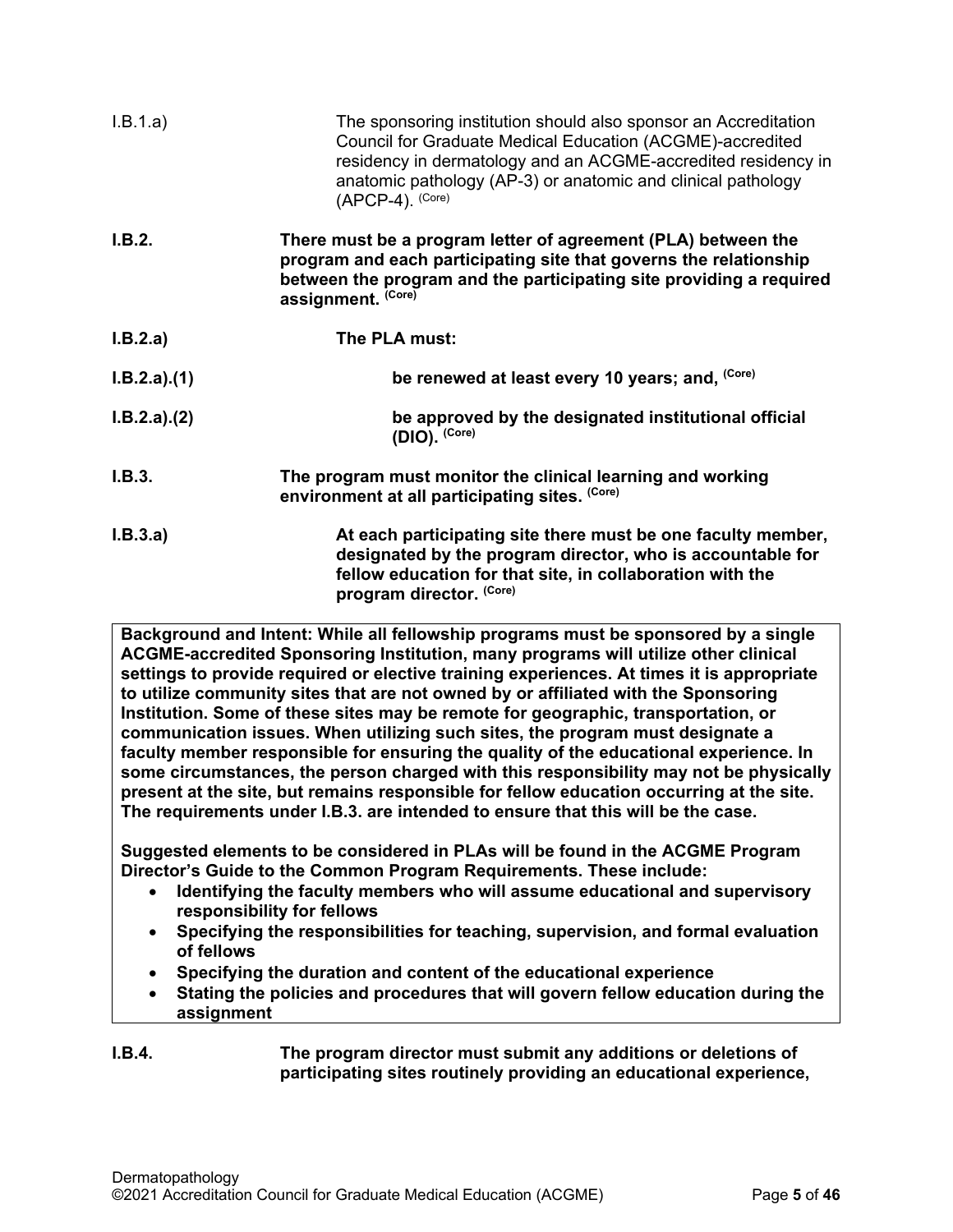**required for all fellows, of one month full time equivalent (FTE) or more through the ACGME's Accreditation Data System (ADS). (Core)**

<span id="page-5-0"></span>**I.C. The program, in partnership with its Sponsoring Institution, must engage in practices that focus on mission-driven, ongoing, systematic recruitment and retention of a diverse and inclusive workforce of residents (if present), fellows, faculty members, senior administrative staff members, and other relevant members of its academic community. (Core)**

**Background and Intent: It is expected that the Sponsoring Institution has, and programs implement, policies and procedures related to recruitment and retention of minorities underrepresented in medicine and medical leadership in accordance with the Sponsoring Institution's mission and aims. The program's annual evaluation must include an assessment of the program's efforts to recruit and retain a diverse workforce, as noted in V.C.1.c).(5).(c).**

## <span id="page-5-1"></span>**I.D. Resources**

| I.D.1.   | The program, in partnership with its Sponsoring Institution, must<br>ensure the availability of adequate resources for fellow education.<br>(Core)                                                                                                                                  |
|----------|-------------------------------------------------------------------------------------------------------------------------------------------------------------------------------------------------------------------------------------------------------------------------------------|
| I.D.1.a) | The program must provide a sufficient volume and variety of<br>dermatopathology specimens (at least 5,000 new accessions per<br>fellow per year) and other educational material to ensure each<br>fellow acquires the qualifications of a consultant in<br>dermatopathology. (Core) |
| I.D.1.b  | The program should provide each fellow a designated work area,<br>microscope, and computer with Internet access. (Core)                                                                                                                                                             |
| I.D.2.   | The program, in partnership with its Sponsoring Institution, must<br>ensure healthy and safe learning and working environments that<br>promote fellow well-being and provide for: (Core)                                                                                            |
| I.D.2.a) | access to food while on duty; (Core)                                                                                                                                                                                                                                                |
| I.D.2.b  | safe, quiet, clean, and private sleep/rest facilities available<br>and accessible for fellows with proximity appropriate for safe<br>patient care, if the fellows are assigned in-house call; (Core)                                                                                |

**Background and Intent: Care of patients within a hospital or health system occurs continually through the day and night. Such care requires that fellows function at their peak abilities, which requires the work environment to provide them with the ability to meet their basic needs within proximity of their clinical responsibilities. Access to food and rest are examples of these basic needs, which must be met while fellows are working. Fellows should have access to refrigeration where food may be stored. Food should be available when fellows are required to be in the hospital overnight. Rest facilities are necessary, even when overnight call is not required, to accommodate the fatigued fellow.**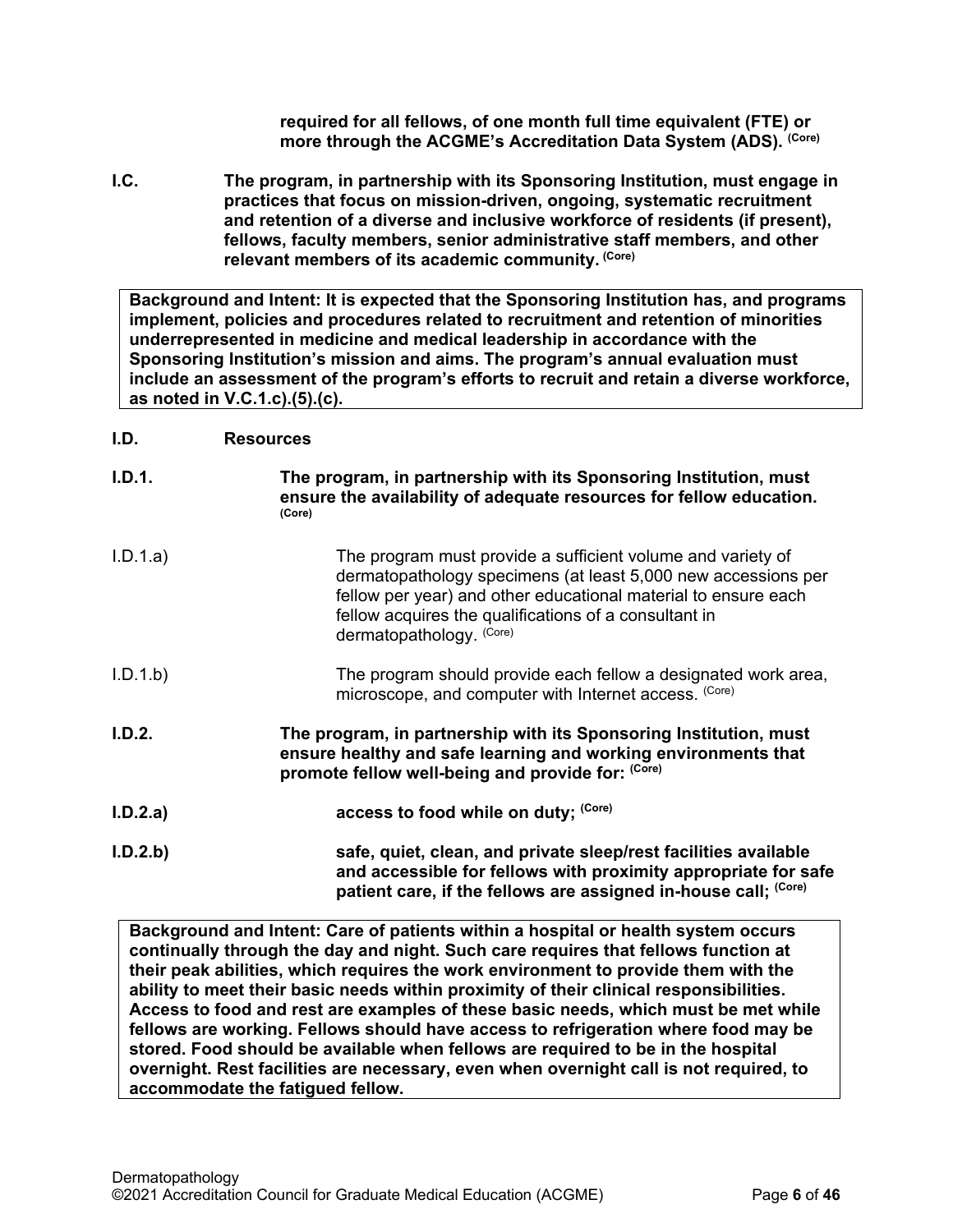**I.D.2.c) clean and private facilities for lactation that have refrigeration capabilities, with proximity appropriate for safe patient care; (Core)**

**Background and Intent: Sites must provide private and clean locations where fellows may lactate and store the milk within a refrigerator. These locations should be in close proximity to clinical responsibilities. It would be helpful to have additional support within these locations that may assist the fellow with the continued care of patients, such as a computer and a phone. While space is important, the time required for lactation is also critical for the well-being of the fellow and the fellow's family, as outlined in VI.C.1.d).(1).**

- **I.D.2.d) security and safety measures appropriate to the participating site; and, (Core)**
- **I.D.2.e) accommodations for fellows with disabilities consistent with the Sponsoring Institution's policy. (Core)**
- **I.D.3. Fellows must have ready access to subspecialty-specific and other appropriate reference material in print or electronic format. This must include access to electronic medical literature databases with full text capabilities. (Core)**
- **I.D.4. The program's educational and clinical resources must be adequate to support the number of fellows appointed to the program. (Core)**
- <span id="page-6-0"></span>**I.E.** *A fellowship program usually occurs in the context of many learners and other care providers and limited clinical resources. It should be structured to optimize education for all learners present.*
- **I.E.1. Fellows should contribute to the education of residents in core programs, if present. (Core)**

**Background and Intent: The clinical learning environment has become increasingly complex and often includes care providers, students, and post-graduate residents and fellows from multiple disciplines. The presence of these practitioners and their learners enriches the learning environment. Programs have a responsibility to monitor the learning environment to ensure that fellows' education is not compromised by the presence of other providers and learners, and that fellows' education does not compromise core residents' education.**

- <span id="page-6-1"></span>**II. Personnel**
- <span id="page-6-2"></span>**II.A. Program Director**
- **II.A.1. There must be one faculty member appointed as program director with authority and accountability for the overall program, including compliance with all applicable program requirements. (Core)**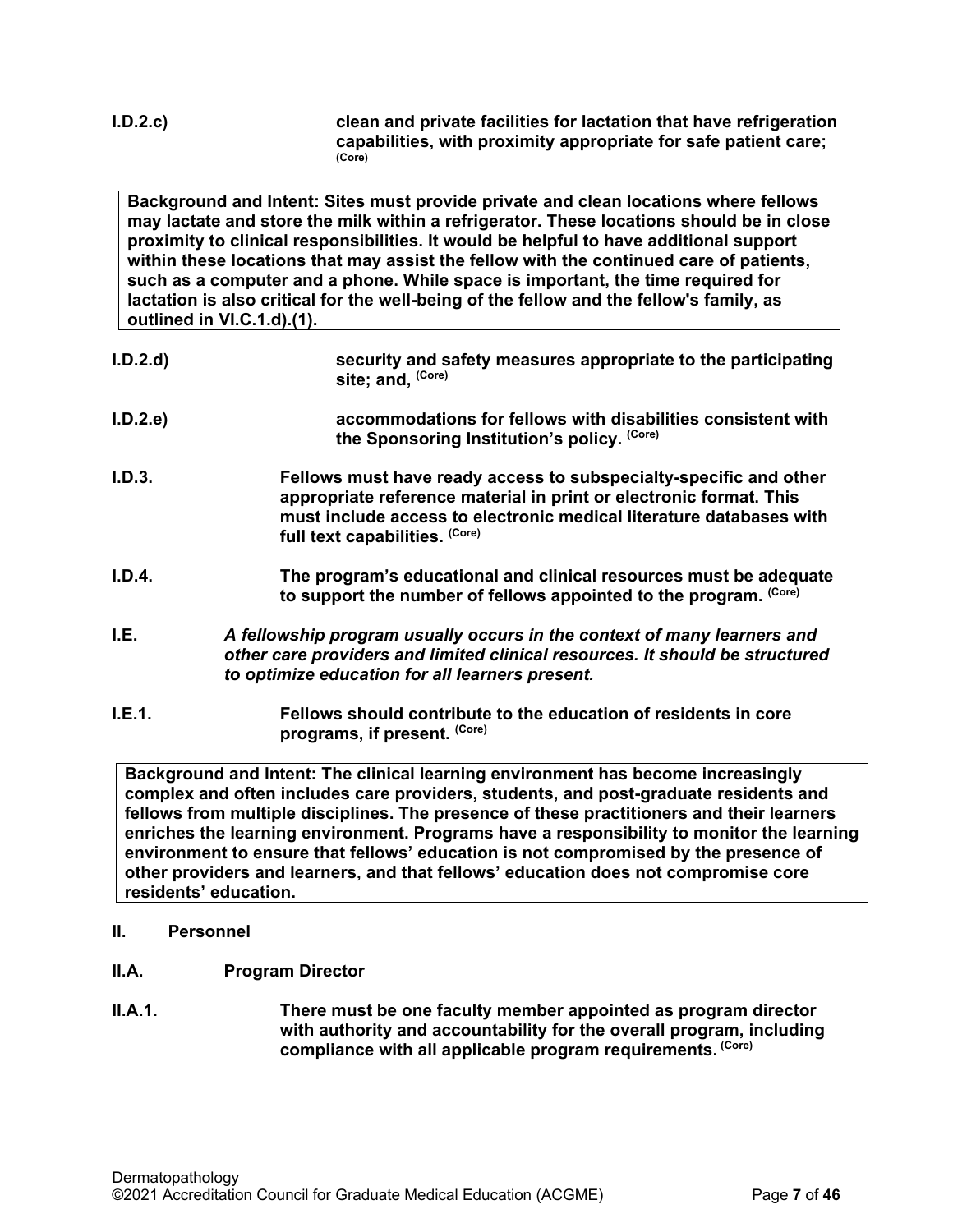| II.A.1.a)       | The Sponsoring Institution's Graduate Medical Education<br>Committee (GMEC) must approve a change in program<br>director. (Core)                                                                                                                                                                                                                                                                                                                                                                                                                                                                          |
|-----------------|-----------------------------------------------------------------------------------------------------------------------------------------------------------------------------------------------------------------------------------------------------------------------------------------------------------------------------------------------------------------------------------------------------------------------------------------------------------------------------------------------------------------------------------------------------------------------------------------------------------|
| II.A.1.b)       | Final approval of the program director resides with the<br>Review Committee. (Core)                                                                                                                                                                                                                                                                                                                                                                                                                                                                                                                       |
|                 | Background and Intent: While the ACGME recognizes the value of input from numerous<br>individuals in the management of a fellowship, a single individual must be designated as<br>program director and made responsible for the program. This individual will have<br>dedicated time for the leadership of the fellowship, and it is this individual's<br>responsibility to communicate with the fellows, faculty members, DIO, GMEC, and the<br>ACGME. The program director's nomination is reviewed and approved by the GMEC.<br>Final approval of program directors resides with the Review Committee. |
| <b>II.A.2.</b>  | The program director must be provided with support adequate for<br>administration of the program based upon its size and configuration.<br>(Core)                                                                                                                                                                                                                                                                                                                                                                                                                                                         |
| II.A.2.a)       | At a minimum, the program director must be provided with the<br>salary support required to devote 20 percent FTE of non-clinical<br>time to the administration of the program. (Core)                                                                                                                                                                                                                                                                                                                                                                                                                     |
|                 | Background and Intent: Twenty percent FTE is defined as one day per week.                                                                                                                                                                                                                                                                                                                                                                                                                                                                                                                                 |
|                 | "Administrative time" is defined as non-clinical time spent meeting the responsibilities of<br>the program director as detailed in requirements II.A.4.-II.A.4.a).(16).                                                                                                                                                                                                                                                                                                                                                                                                                                   |
| salary support. | The requirement does not address the source of funding required to provide the specified                                                                                                                                                                                                                                                                                                                                                                                                                                                                                                                  |
| II.A.3.         | Qualifications of the program director:                                                                                                                                                                                                                                                                                                                                                                                                                                                                                                                                                                   |
| II.A.3.a)       | must include subspecialty expertise and qualifications<br>acceptable to the Review Committee; and, (Core)                                                                                                                                                                                                                                                                                                                                                                                                                                                                                                 |
| ILA.3.a)(1)     | The program director must have at least three years of<br>post-fellowship experience in resident or fellow education.<br>(Core)                                                                                                                                                                                                                                                                                                                                                                                                                                                                           |
| II.A.3.b)       | must include current certification in the subspecialty for<br>which they are the program director by the American Board<br>of Dermatology or American Board of Pathology or by the<br><b>American Osteopathic Board of Dermatology or American</b><br>Osteopathic Board of Pathology, or subspecialty qualifications<br>that are acceptable to the Review Committee. (Core)                                                                                                                                                                                                                               |
| II.A.4.         | <b>Program Director Responsibilities</b>                                                                                                                                                                                                                                                                                                                                                                                                                                                                                                                                                                  |
|                 | The program director must have responsibility, authority, and<br>accountability for: administration and operations; teaching and                                                                                                                                                                                                                                                                                                                                                                                                                                                                          |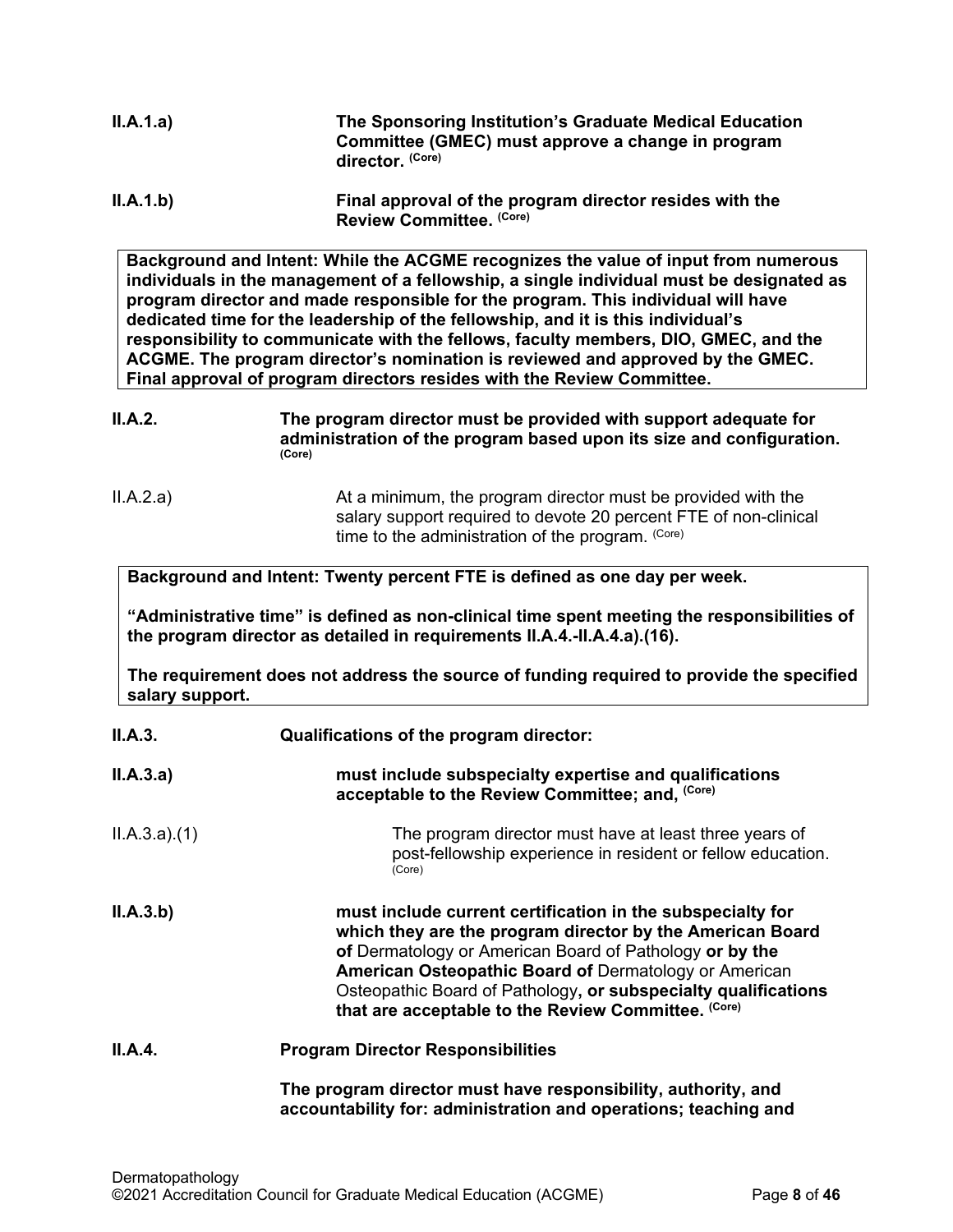**scholarly activity; fellow recruitment and selection, evaluation, and promotion of fellows, and disciplinary action; supervision of fellows; and fellow education in the context of patient care. (Core)**

**II.A.4.a) The program director must:**

**II.A.4.a).(1) be a role model of professionalism;**  $\text{(Core)}$ 

**Background and Intent: The program director, as the leader of the program, must serve as a role model to fellows in addition to fulfilling the technical aspects of the role. As fellows are expected to demonstrate compassion, integrity, and respect for others, they must be able to look to the program director as an exemplar. It is of utmost importance, therefore, that the program director model outstanding professionalism, high quality patient care, educational excellence, and a scholarly approach to work. The program director creates an environment where respectful discussion is welcome, with the goal of continued improvement of the educational experience.**

**II.A.4.a).(2) design and conduct the program in a fashion consistent with the needs of the community, the mission(s) of the Sponsoring Institution, and the**  mission(s) of the program; (Core)

**Background and Intent: The mission of institutions participating in graduate medical education is to improve the health of the public. Each community has health needs that vary based upon location and demographics. Programs must understand the social determinants of health of the populations they serve and incorporate them in the design and implementation of the program curriculum, with the ultimate goal of addressing these needs and health disparities.**

**II.A.4.a).(3) administer and maintain a learning environment conducive to educating the fellows in each of the ACGME Competency domains; (Core)**

**Background and Intent: The program director may establish a leadership team to assist in the accomplishment of program goals. Fellowship programs can be highly complex. In a complex organization the leader typically has the ability to delegate authority to others, yet remains accountable. The leadership team may include physician and nonphysician personnel with varying levels of education, training, and experience.**

| ILA.4.a)(4) | develop and oversee a process to evaluate candidates<br>prior to approval as program faculty members for<br>participation in the fellowship program education and<br>at least annually thereafter, as outlined in V.B.; (Core) |
|-------------|--------------------------------------------------------------------------------------------------------------------------------------------------------------------------------------------------------------------------------|
| ILA.4.a)(5) | have the authority to approve program faculty<br>members for participation in the fellowship program<br>education at all sites; (Core)                                                                                         |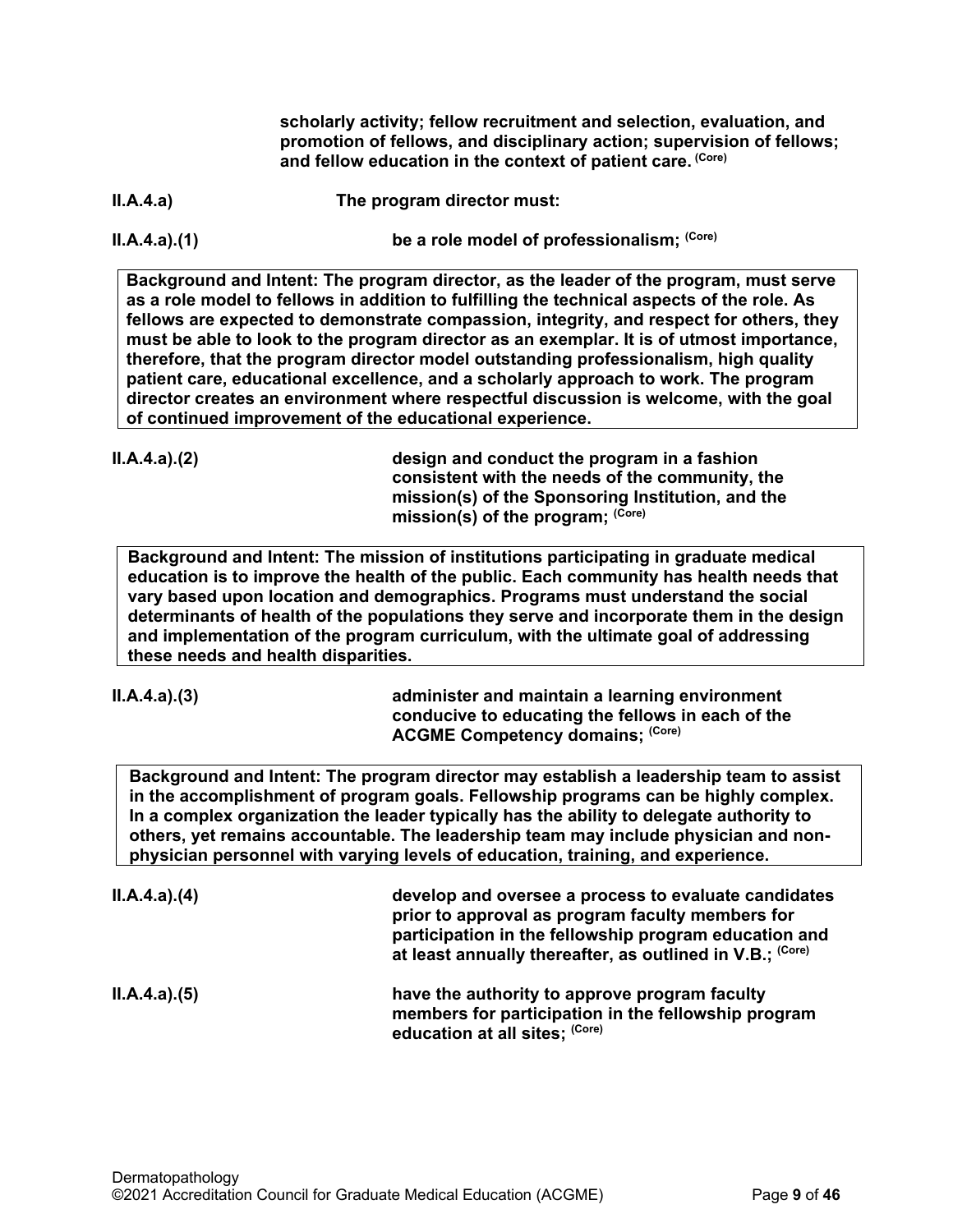| ILA.4.a)(6) | have the authority to remove program faculty<br>members from participation in the fellowship program<br>education at all sites; (Core)                      |
|-------------|-------------------------------------------------------------------------------------------------------------------------------------------------------------|
| ILA.4.a)(7) | have the authority to remove fellows from supervising<br>interactions and/or learning environments that do not<br>meet the standards of the program; (Core) |

**Background and Intent: The program director has the responsibility to ensure that all who educate fellows effectively role model the Core Competencies. Working with a fellow is a privilege that is earned through effective teaching and professional role modeling. This privilege may be removed by the program director when the standards of the clinical learning environment are not met.**

**There may be faculty in a department who are not part of the educational program, and the program director controls who is teaching the residents.**

| ILA.4.a)(8)   | submit accurate and complete information required<br>and requested by the DIO, GMEC, and ACGME; (Core)                                                                                                                                |
|---------------|---------------------------------------------------------------------------------------------------------------------------------------------------------------------------------------------------------------------------------------|
| ILA.4.a)(9)   | provide applicants who are offered an interview with<br>information related to the applicant's eligibility for the<br>relevant subspecialty board examination(s); (Core)                                                              |
| II.A.4.a)(10) | provide a learning and working environment in which<br>fellows have the opportunity to raise concerns and<br>provide feedback in a confidential manner as<br>appropriate, without fear of intimidation or retaliation;<br>(Core)      |
| II.A.4.a)(11) | ensure the program's compliance with the Sponsoring<br>Institution's policies and procedures related to<br>grievances and due process; (Core)                                                                                         |
| II.A.4.a)(12) | ensure the program's compliance with the Sponsoring<br>Institution's policies and procedures for due process<br>when action is taken to suspend or dismiss, not to<br>promote, or not to renew the appointment of a fellow;<br>(Core) |

**Background and Intent: A program does not operate independently of its Sponsoring Institution. It is expected that the program director will be aware of the Sponsoring Institution's policies and procedures, and will ensure they are followed by the program's leadership, faculty members, support personnel, and fellows.**

**II.A.4.a).(13) ensure the program's compliance with the Sponsoring Institution's policies and procedures on employment and non-discrimination; (Core)**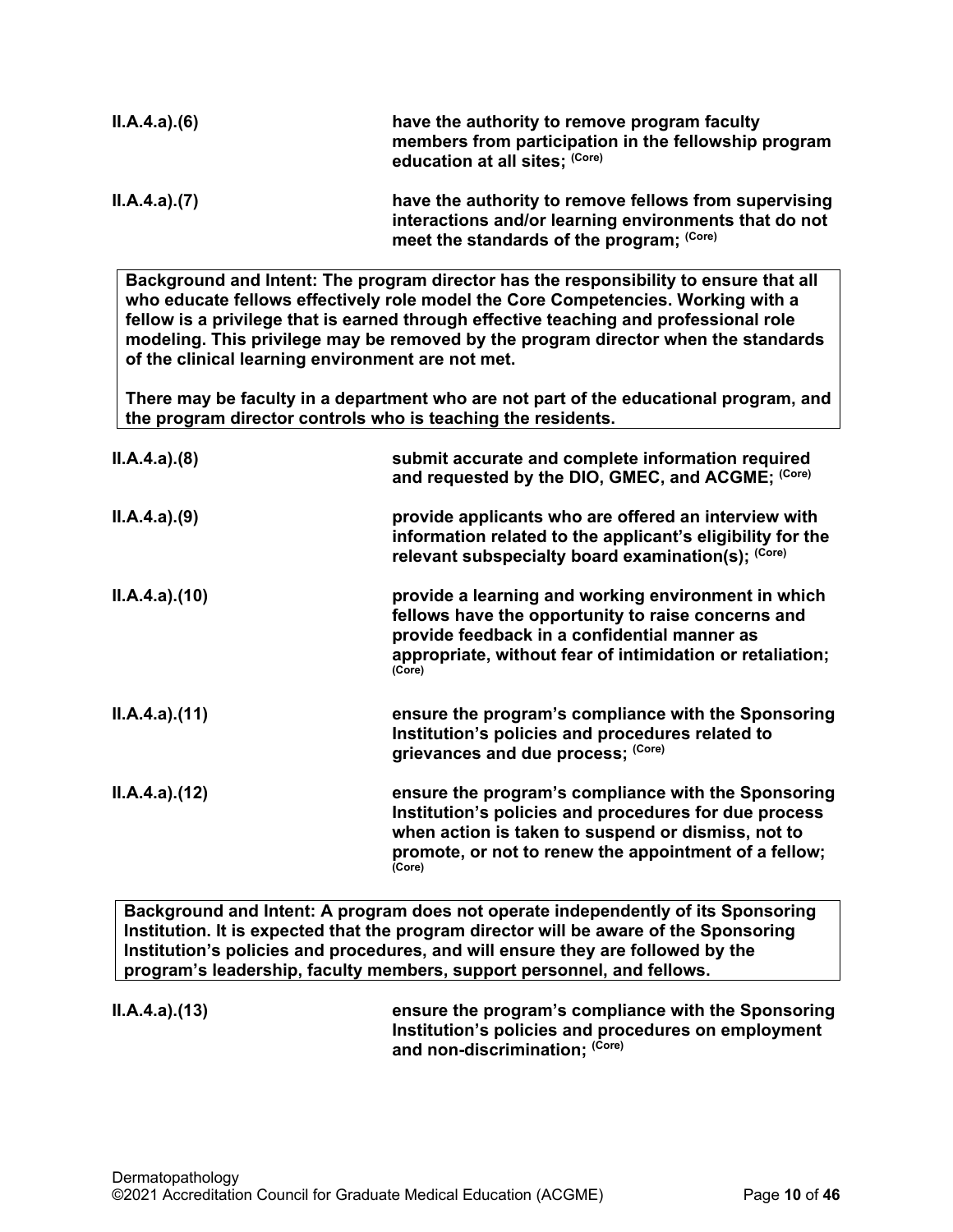| II.A.4.a)(13)(a) | Fellows must not be required to sign a non-<br>competition guarantee or restrictive covenant.<br>(Core)                           |
|------------------|-----------------------------------------------------------------------------------------------------------------------------------|
| ILA.4.a)(14)     | document verification of program completion for all<br>graduating fellows within 30 days; (Core)                                  |
| ILA.4.a. (15)    | provide verification of an individual fellow's<br>completion upon the fellow's request, within 30 days;<br>and. <sup>(Core)</sup> |

**Background and Intent: Primary verification of graduate medical education is important to credentialing of physicians for further training and practice. Such verification must be accurate and timely. Sponsoring Institution and program policies for record retention are important to facilitate timely documentation of fellows who have previously completed the program. Fellows who leave the program prior to completion also require timely documentation of their summative evaluation.**

**II.A.4.a).(16) obtain review and approval of the Sponsoring Institution's DIO before submitting information or requests to the ACGME, as required in the Institutional Requirements and outlined in the ACGME Program Director's Guide to the Common Program Requirements. (Core)**

#### <span id="page-10-0"></span>**II.B. Faculty**

*Faculty members are a foundational element of graduate medical education – faculty members teach fellows how to care for patients. Faculty members provide an important bridge allowing fellows to grow and become practice ready, ensuring that patients receive the highest quality of care. They are role models for future generations of physicians by demonstrating compassion, commitment to excellence in teaching and patient care, professionalism, and a dedication to lifelong learning. Faculty members experience the pride and joy of fostering the growth and development of future colleagues. The care they provide is enhanced by the opportunity to teach. By employing a scholarly approach to patient care, faculty members, through the graduate medical education system, improve the health of the individual and the population.*

*Faculty members ensure that patients receive the level of care expected from a specialist in the field. They recognize and respond to the needs of the patients, fellows, community, and institution. Faculty members provide appropriate levels of supervision to promote patient safety. Faculty members create an effective learning environment by acting in a professional manner and attending to the well-being of the fellows and themselves.*

**Background and Intent: "Faculty" refers to the entire teaching force responsible for educating fellows. The term "faculty," including "core faculty," does not imply or require an academic appointment or salary support.**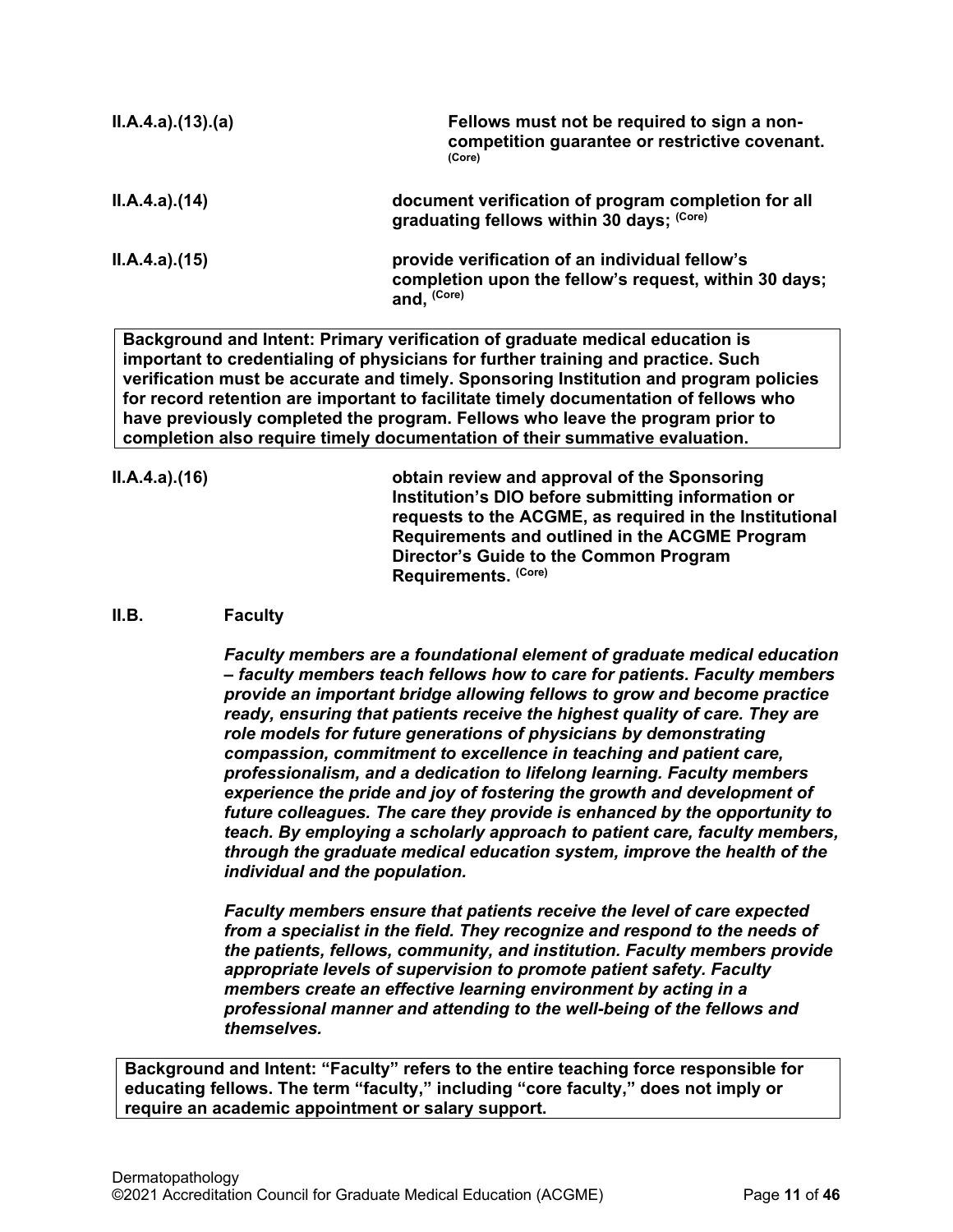| II.B.1. | For each participating site, there must be a sufficient number of |
|---------|-------------------------------------------------------------------|
|         | faculty members with competence to instruct and supervise all     |
|         | fellows at that location. (Core)                                  |

- **II.B.2. Faculty members must:**
- **II.B.2.a) be role models of professionalism;**  $\text{(Core)}$
- **II.B.2.b) demonstrate commitment to the delivery of safe, quality, cost-effective, patient-centered care; (Core)**

**Background and Intent: Patients have the right to expect quality, cost-effective care with patient safety at its core. The foundation for meeting this expectation is formed during residency and fellowship. Faculty members model these goals and continually strive for improvement in care and cost, embracing a commitment to the patient and the community they serve.**

| II.B.2.c    | demonstrate a strong interest in the education of fellows; (Core)                                                                                                                                                                                                                                                 |
|-------------|-------------------------------------------------------------------------------------------------------------------------------------------------------------------------------------------------------------------------------------------------------------------------------------------------------------------|
| II.B.2.d    | devote sufficient time to the educational program to fulfill<br>their supervisory and teaching responsibilities; (Core)                                                                                                                                                                                           |
| II.B.2.e    | administer and maintain an educational environment<br>conducive to educating fellows; and, (Core)                                                                                                                                                                                                                 |
| II.B.2.f    | pursue faculty development designed to enhance their skills.                                                                                                                                                                                                                                                      |
| II.B.3.     | <b>Faculty Qualifications</b>                                                                                                                                                                                                                                                                                     |
| II.B.3.a)   | Faculty members must have appropriate qualifications in<br>their field and hold appropriate institutional appointments.<br>(Core)                                                                                                                                                                                 |
| II.B.3.b)   | <b>Subspecialty physician faculty members must:</b>                                                                                                                                                                                                                                                               |
| ILB.3.b)(1) | have current certification in the subspecialty by the<br><b>American Board of Dermatology or American Board of</b><br>Pathology or the American Osteopathic Board of<br>Dermatology or American Osteopathic Board of Pathology,<br>or possess qualifications judged acceptable to the<br>Review Committee. (Core) |
| II.B.3.c    | Any non-physician faculty members who participate in<br>fellowship program education must be approved by the<br>program director. (Core)                                                                                                                                                                          |

**Background and Intent: The provision of optimal and safe patient care requires a team approach. The education of fellows by non-physician educators enables the fellows to better manage patient care and provides valuable advancement of the fellows' knowledge. Furthermore, other individuals contribute to the education of the fellow in**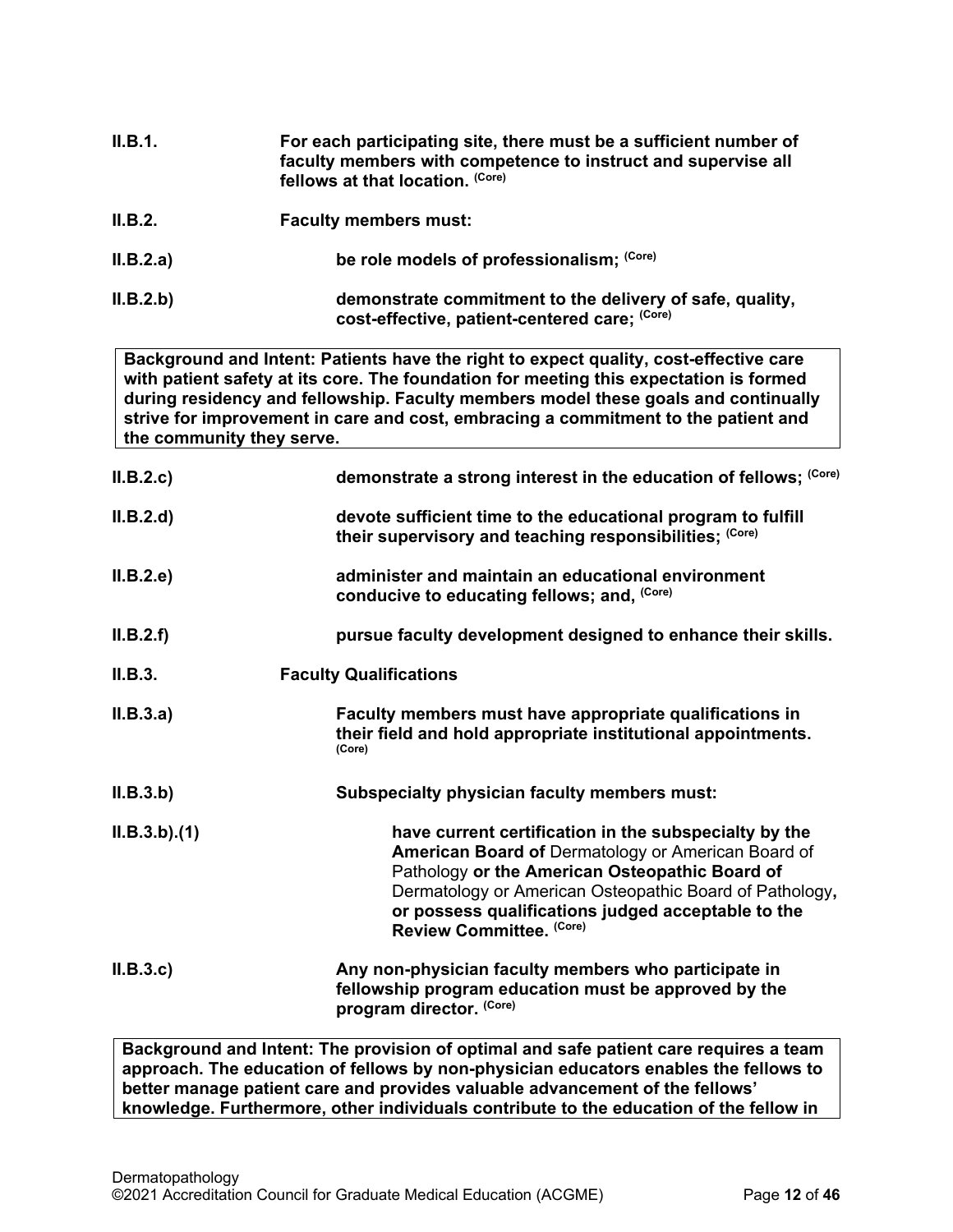**the basic science of the subspecialty or in research methodology. If the program director determines that the contribution of a non-physician individual is significant to the education of the fellow, the program director may designate the individual as a program faculty member or a program core faculty member.**

- **II.B.3.d) Any other specialty physician faculty members must have current certification in their specialty by the appropriate American Board of Medical Specialties (ABMS) member board or American Osteopathic Association (AOA) certifying board, or possess qualifications judged acceptable to the Review Committee. (Core)**
- **II.B.4. Core Faculty**

**Core faculty members must have a significant role in the education and supervision of fellows and must devote a significant portion of their entire effort to fellow education and/or administration, and must, as a component of their activities, teach, evaluate, and provide formative feedback to fellows. (Core)**

**Background and Intent: Core faculty members are critical to the success of fellow education. They support the program leadership in developing, implementing, and assessing curriculum and in assessing fellows' progress toward achievement of competence in the subspecialty. Core faculty members should be selected for their broad knowledge of and involvement in the program, permitting them to effectively evaluate the program, including completion of the annual ACGME Faculty Survey.**

| II.B.4.a) | Core faculty members must be designated by the program<br>director. (Core)                                               |  |
|-----------|--------------------------------------------------------------------------------------------------------------------------|--|
| II.B.4.b) | Core faculty members must complete the annual ACGME<br>Faculty Survey. (Core)                                            |  |
| II.B.4.c  | The program must maintain a ratio of at least one core faculty<br>member to each fellow appointed to the program. (Core) |  |
| II.C.     | <b>Program Coordinator</b>                                                                                               |  |
| II.C.1.   | (Core)<br>There must be administrative support for program coordination.                                                 |  |

<span id="page-12-0"></span>**Background and Intent: The requirement does not address the source of funding required to provide the specified salary support.**

## <span id="page-12-1"></span>**II.D. Other Program Personnel**

**The program, in partnership with its Sponsoring Institution***,* **must jointly ensure the availability of necessary personnel for the effective administration of the program. (Core)**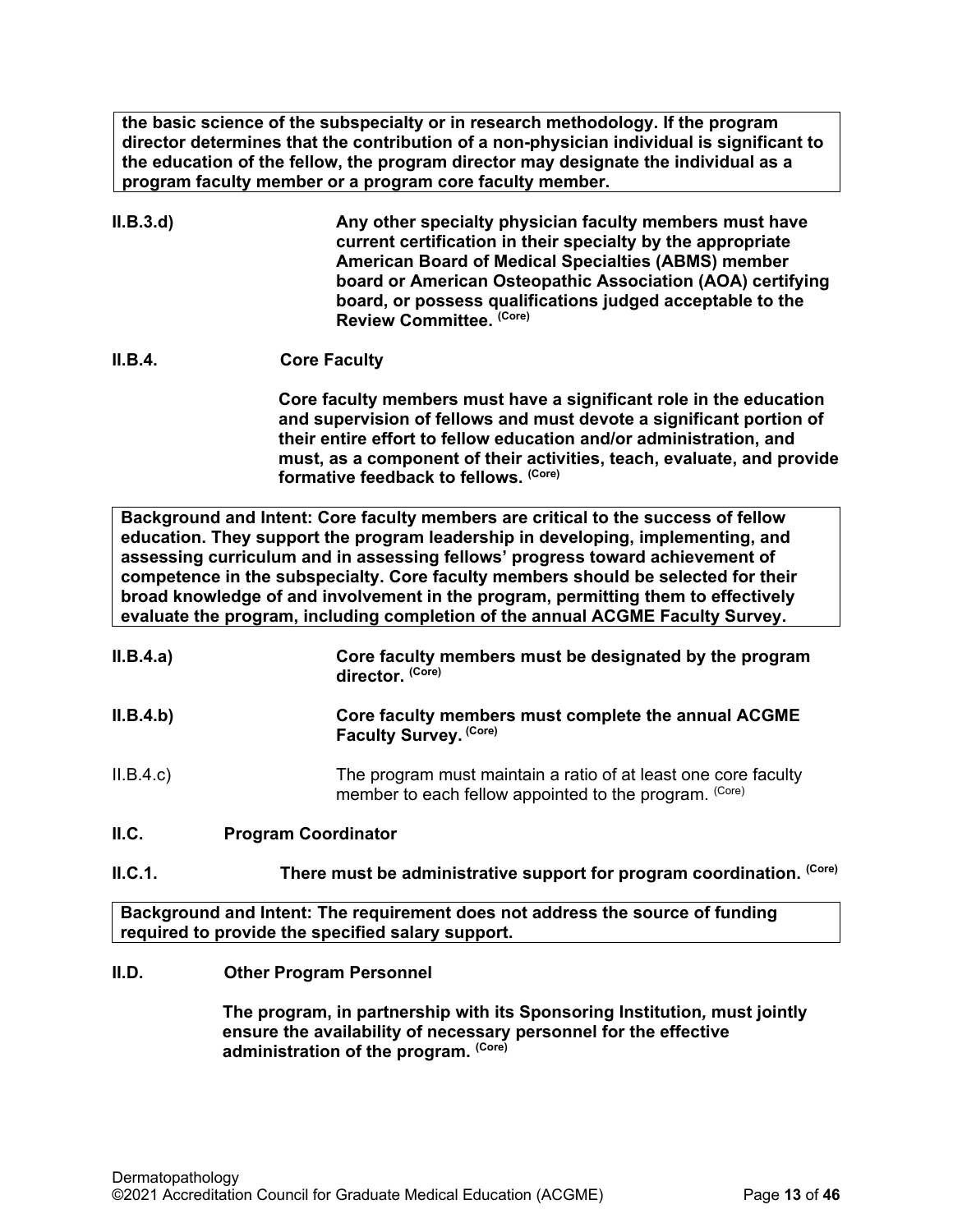**Background and Intent: Multiple personnel may be required to effectively administer a program. These may include staff members with clerical skills, project managers, education experts, and staff members to maintain electronic communication for the program. These personnel may support more than one program in more than one discipline.**

#### <span id="page-13-0"></span>**III. Fellow Appointments**

<span id="page-13-1"></span>**III.A. Eligibility Criteria**

## **III.A.1. Eligibility Requirements – Fellowship Programs**

**All required clinical education for entry into ACGME-accredited fellowship programs must be completed in an ACGME-accredited residency program, an AOA-approved residency program, a program with ACGME International (ACGME-I) Advanced Specialty Accreditation, or a Royal College of Physicians and Surgeons of Canada (RCPSC)-accredited or College of Family Physicians of Canada (CFPC)-accredited residency program located in Canada. (Core)**

**Background and Intent: Eligibility for ABMS or AOA Board certification may not be satisfied by fellowship training. Applicants must be notified of this at the time of application, as required in II.A.4.a).(9).**

| III.A.1.a)                | Fellowship programs must receive verification of each<br>entering fellow's level of competence in the required field,<br>upon matriculation, using ACGME, ACGME-I, or CanMEDS<br>Milestones evaluations from the core residency program. (Core)                                            |
|---------------------------|--------------------------------------------------------------------------------------------------------------------------------------------------------------------------------------------------------------------------------------------------------------------------------------------|
| III.A.1.b)                | Prior to appointment in the program, fellows must have<br>successfully completed a residency that satisfies the requirements<br>in III.A.1. in dermatology, anatomic pathology (AP-3), or anatomic<br>and clinical pathology (APCP-4). (Core)                                              |
| III.A.1.c                 | <b>Fellow Eligibility Exception</b>                                                                                                                                                                                                                                                        |
|                           | The Review Committees for Dermatology and Pathology will<br>allow the following exception to the fellowship eligibility<br>requirements:                                                                                                                                                   |
| $III.A.1.c$ ). $(1)$      | An ACGME-accredited fellowship program may accept<br>an exceptionally qualified international graduate<br>applicant who does not satisfy the eligibility<br>requirements listed in III.A.1., but who does meet all of<br>the following additional qualifications and conditions:<br>(Core) |
| $III.A.1.c$ ). $(1).$ (a) | evaluation by the program director and<br>fellowship selection committee of the<br>applicant's suitability to enter the program,                                                                                                                                                           |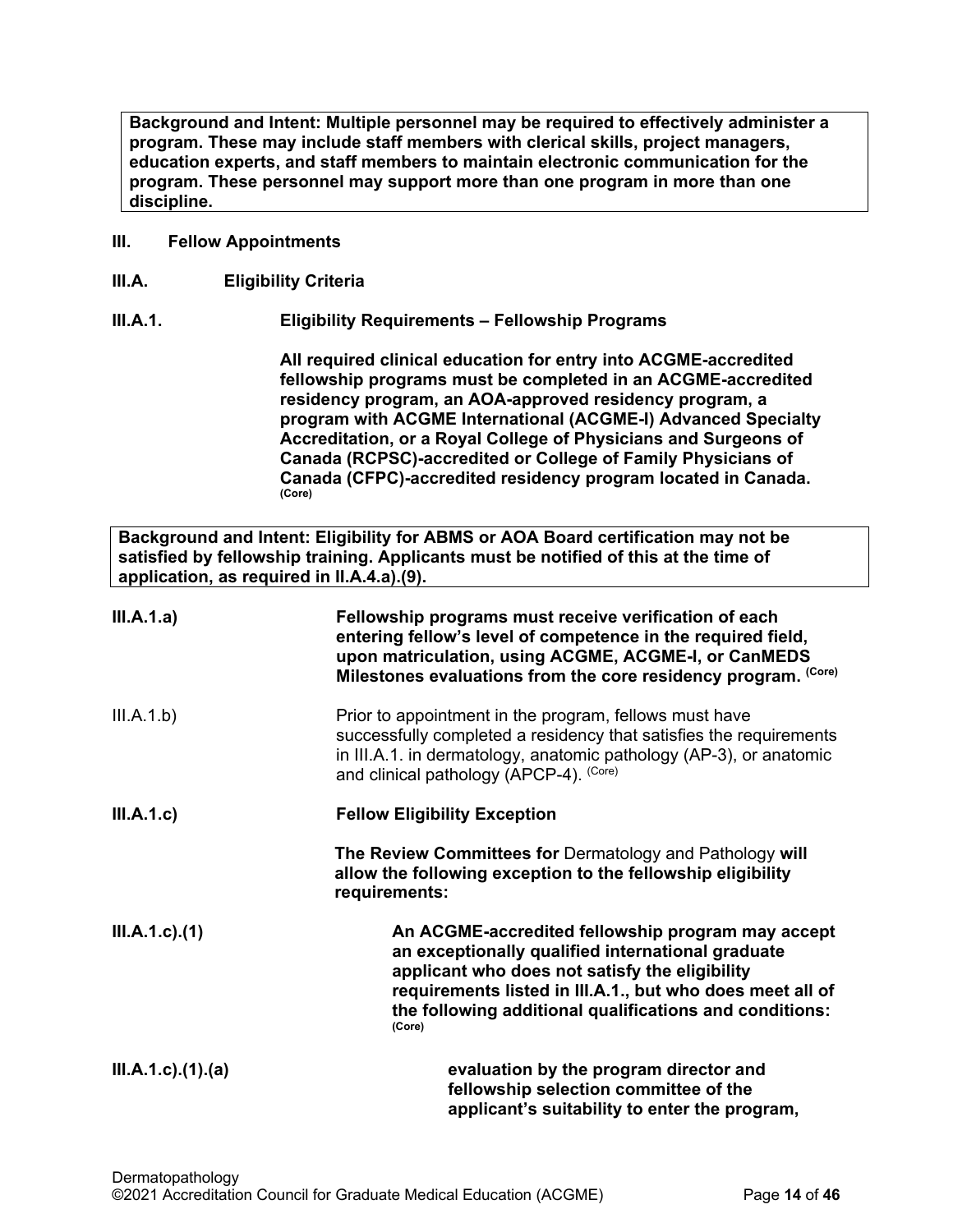|                           | based on prior training and review of the<br>summative evaluations of training in the core<br>specialty; and, (Core)                                                                  |
|---------------------------|---------------------------------------------------------------------------------------------------------------------------------------------------------------------------------------|
| III.A.1.c)(1)(b)          | review and approval of the applicant's<br>exceptional qualifications by the GMEC; and,<br>(Core)                                                                                      |
| $III.A.1.c$ ). $(1).$ (c) | verification of Educational Commission for<br><b>Foreign Medical Graduates (ECFMG)</b><br>certification. (Core)                                                                       |
| $III.A.1.c$ ). $(2)$      | Applicants accepted through this exception must have<br>an evaluation of their performance by the Clinical<br><b>Competency Committee within 12 weeks of</b><br>matriculation. (Core) |

**Background and Intent: An exceptionally qualified international graduate applicant has (1) completed a residency program in the core specialty outside the continental United States that was not accredited by the ACGME, AOA, ACGME-I, RCPSC or CFPC, and (2) demonstrated clinical excellence, in comparison to peers, throughout training. Additional evidence of exceptional qualifications is required, which may include one of the following: (a) participation in additional clinical or research training in the specialty or subspecialty; (b) demonstrated scholarship in the specialty or subspecialty; and/or (c) demonstrated leadership during or after residency. Applicants being considered for these positions must be informed of the fact that their training may not lead to certification by ABMS member boards or AOA certifying boards.**

**In recognition of the diversity of medical education and training around the world, this early evaluation of clinical competence required for these applicants ensures they can provide quality and safe patient care. Any gaps in competence should be addressed as per policies for fellows already established by the program in partnership with the Sponsoring Institution.**

- <span id="page-14-0"></span>**III.B. The program director must not appoint more fellows than approved by the Review Committee. (Core)**
- **III.B.1. All complement increases must be approved by the Review Committee. (Core)**
- <span id="page-14-1"></span>**IV. Educational Program**

*The ACGME accreditation system is designed to encourage excellence and innovation in graduate medical education regardless of the organizational affiliation, size, or location of the program.*

*The educational program must support the development of knowledgeable, skillful physicians who provide compassionate care.*

*In addition, the program is expected to define its specific program aims consistent with the overall mission of its Sponsoring Institution, the needs of the community*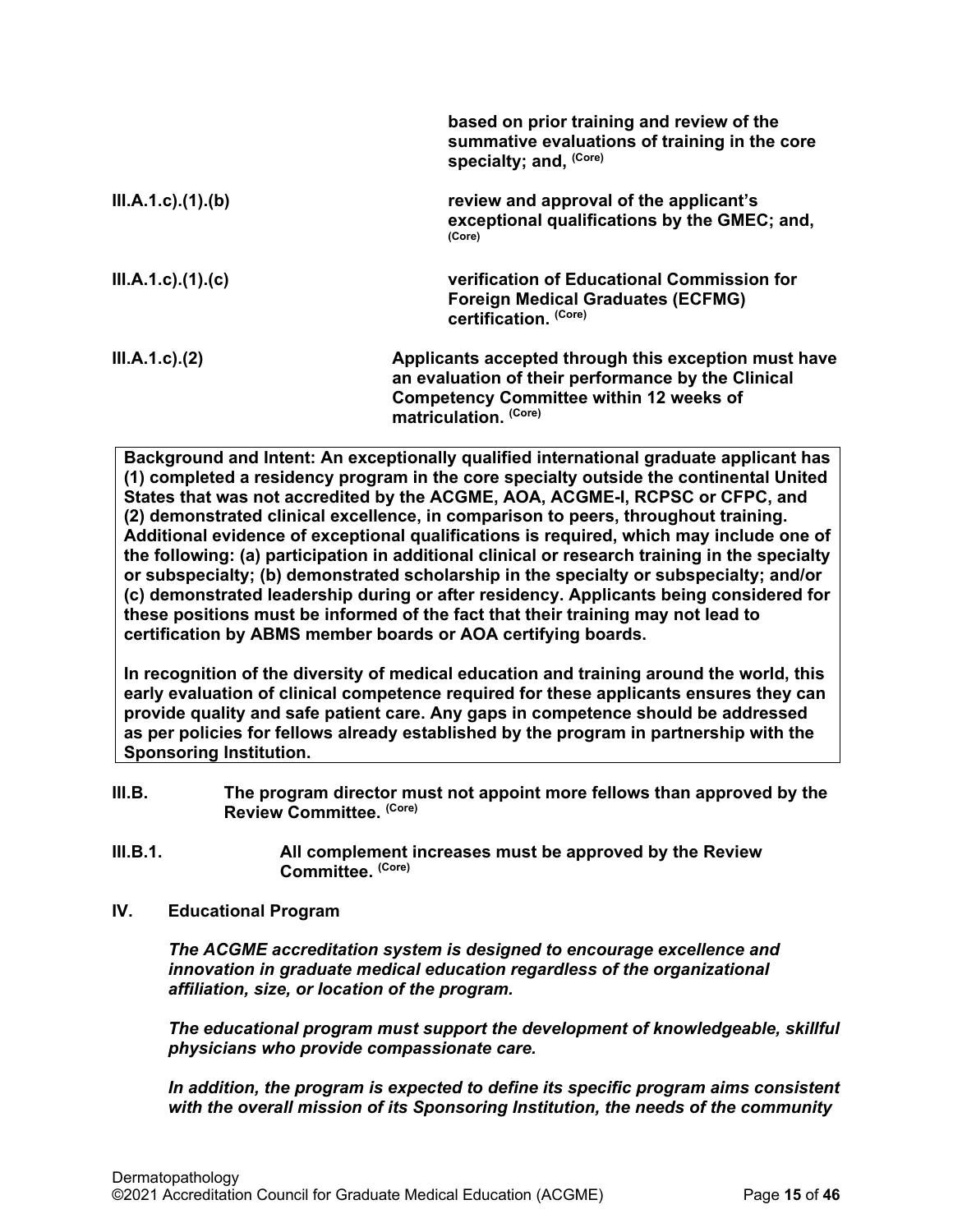*it serves and that its graduates will serve, and the distinctive capabilities of physicians it intends to graduate. While programs must demonstrate substantial compliance with the Common and subspecialty-specific Program Requirements, it is recognized that within this framework, programs may place different emphasis on research, leadership, public health, etc. It is expected that the program aims will reflect the nuanced program-specific goals for it and its graduates; for*  example, it is expected that a program aiming to prepare physician-scientists will *have a different curriculum from one focusing on community health.*

- <span id="page-15-0"></span>**IV.A.** The curriculum must contain the following educational components: <sup>(Core)</sup>
- **IV.A.1. a set of program aims consistent with the Sponsoring Institution's mission, the needs of the community it serves, and the desired distinctive capabilities of its graduates; (Core)**
- **IV.A.1.a) The program's aims must be made available to program applicants, fellows, and faculty members. (Core)**
- **IV.A.2. competency-based goals and objectives for each educational experience designed to promote progress on a trajectory to autonomous practice in their subspecialty. These must be distributed, reviewed, and available to fellows and faculty members; (Core)**
- **IV.A.3. delineation of fellow responsibilities for patient care, progressive responsibility for patient management, and graded supervision in their subspecialty; (Core)**

**Background and Intent: These responsibilities may generally be described by PGY level and specifically by Milestones progress as determined by the Clinical Competency Committee. This approach encourages the transition to competencybased education. An advanced learner may be granted more responsibility independent of PGY level and a learner needing more time to accomplish a certain task may do so in a focused rather than global manner.**

**IV.A.4. structured educational activities beyond direct patient care; and,**  $(Core)$ 

**Background and Intent: Patient care-related educational activities, such as morbidity and mortality conferences, tumor boards, surgical planning conferences, case discussions, etc., allow fellows to gain medical knowledge directly applicable to the patients they serve. Programs should define those educational activities in which fellows are expected to participate and for which time is protected. Further specification can be found in IV.C.**

## **IV.A.5. advancement of fellows' knowledge of ethical principles foundational to medical professionalism. (Core)**

<span id="page-15-1"></span>**IV.B. ACGME Competencies**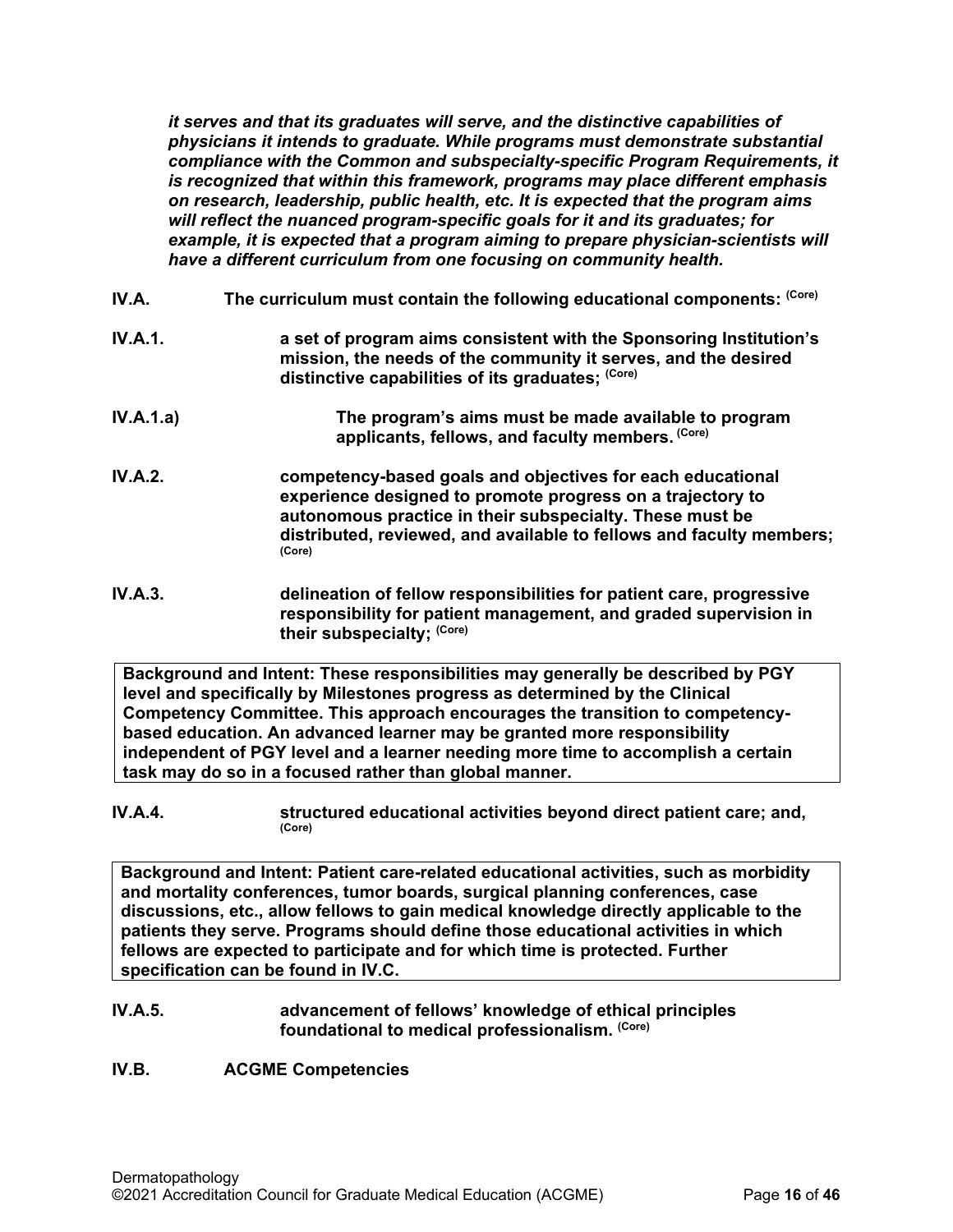**Background and Intent: The Competencies provide a conceptual framework describing the required domains for a trusted physician to enter autonomous practice. These Competencies are core to the practice of all physicians, although the specifics are further defined by each subspecialty. The developmental trajectories in each of the Competencies are articulated through the Milestones for each subspecialty. The focus in fellowship is on subspecialty-specific patient care and medical knowledge, as well as refining the other competencies acquired in residency.**

**IV.B.1. The program must integrate the following ACGME Competencies into the curriculum: (Core) IV.B.1.a) Professionalism Fellows must demonstrate a commitment to professionalism and an adherence to ethical principles. (Core) IV.B.1.b) Patient Care and Procedural Skills**

**Background and Intent: Quality patient care is safe, effective, timely, efficient, patientcentered, equitable, and designed to improve population health, while reducing per capita costs. (See the Institute of Medicine [IOM]'s** *Crossing the Quality Chasm: A New Health System for the 21st Century***, 2001 and Berwick D, Nolan T, Whittington J.** *The Triple Aim: care, cost, and quality. Health Affairs.* **2008; 27(3):759-769.). In addition, there should be a focus on improving the clinician's well-being as a means to improve patient care and reduce burnout among residents, fellows, and practicing physicians.**

**These organizing principles inform the Common Program Requirements across all Competency domains. Specific content is determined by the Review Committees with input from the appropriate professional societies, certifying boards, and the community.**

| IV.B.1.b)(1)    | Fellows must be able to provide patient care that is<br>compassionate, appropriate, and effective for the<br>treatment of health problems and the promotion of<br>health. (Core)            |
|-----------------|---------------------------------------------------------------------------------------------------------------------------------------------------------------------------------------------|
| IV.B.1.b)(1)(a) | Fellows must demonstrate competence in<br>reviewing and diagnosing dermatopathological<br>specimens; and, (Core)                                                                            |
| IV.B.1.b)(1)(b) | Fellows must demonstrate competence in<br>diagnosing skin disorders by direct inspection and<br>microscopy using special stains,<br>immunohistochemistry, and immunofluorescence.<br>(Core) |
| IV.B.1.b)(2)    | Fellows must be able to perform all medical,<br>diagnostic, and surgical procedures considered<br>essential for the area of practice. (Core)                                                |
| IV.B.1.c        | <b>Medical Knowledge</b>                                                                                                                                                                    |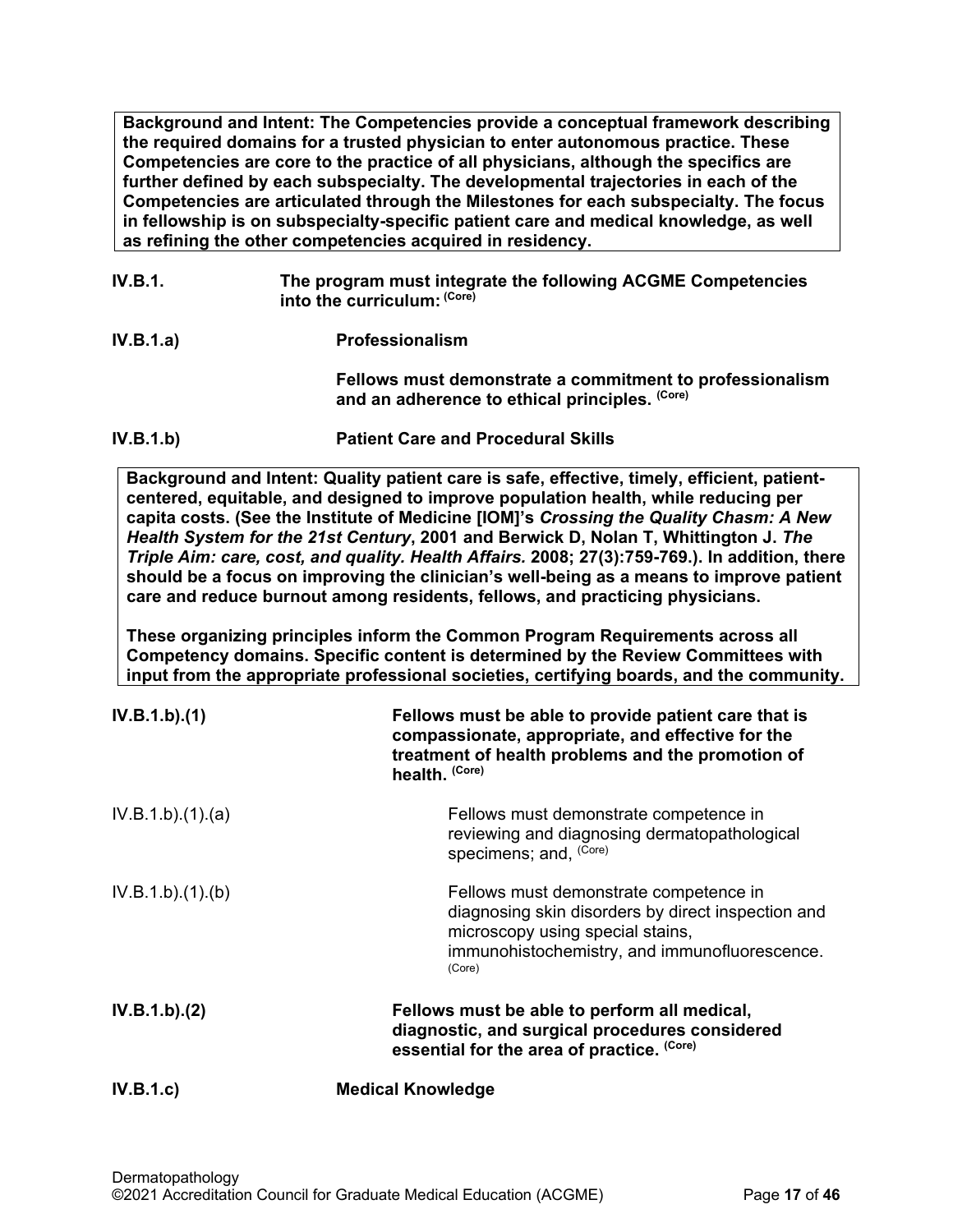|                 | Fellows must demonstrate knowledge of established and<br>evolving biomedical, clinical, epidemiological and social-<br>behavioral sciences, as well as the application of this<br>knowledge to patient care. (Core)                                        |  |
|-----------------|------------------------------------------------------------------------------------------------------------------------------------------------------------------------------------------------------------------------------------------------------------|--|
| $IV.B.1.c.$ (1) | Fellows must demonstrate proficiency in<br>dermatopathology, including the related basic sciences<br>and laboratory and clinical sciences, through application to<br>their practice, as well as performance on objective exams.<br>(Core)                  |  |
| IV.B.1.c). (2)  | Fellows must be exposed to laboratory management. (Core)                                                                                                                                                                                                   |  |
| IV.B.1.d)       | <b>Practice-based Learning and Improvement</b>                                                                                                                                                                                                             |  |
|                 | Fellows must demonstrate the ability to investigate and<br>evaluate their care of patients, to appraise and assimilate<br>scientific evidence, and to continuously improve patient care<br>based on constant self-evaluation and lifelong learning. (Core) |  |
|                 | Background and Intent: Practice-based learning and improvement is one of the<br>defining aharastariation of haing a physician. It is the ability to investigate and                                                                                        |  |

**defining characteristics of being a physician. It is the ability to investigate and evaluate the care of patients, to appraise and assimilate scientific evidence, and to continuously improve patient care based on constant self-evaluation and lifelong learning.**

**The intention of this Competency is to help a fellow refine the habits of mind required to continuously pursue quality improvement, well past the completion of fellowship.**

<span id="page-17-0"></span>

| IV.B.1.e | <b>Interpersonal and Communication Skills</b>                                                                                                                                                                                                                              |
|----------|----------------------------------------------------------------------------------------------------------------------------------------------------------------------------------------------------------------------------------------------------------------------------|
|          | Fellows must demonstrate interpersonal and communication<br>skills that result in the effective exchange of information and<br>collaboration with patients, their families, and health<br>professionals. (Core)                                                            |
| IV.B.1.f | <b>Systems-based Practice</b>                                                                                                                                                                                                                                              |
|          | Fellows must demonstrate an awareness of and<br>responsiveness to the larger context and system of health<br>care, including the social determinants of health, as well as<br>the ability to call effectively on other resources to provide<br>optimal health care. (Core) |
| IV.C.    | <b>Curriculum Organization and Fellow Experiences</b>                                                                                                                                                                                                                      |
| IV.C.1.  | The curriculum must be structured to optimize fellow educational<br>experiences, the length of these experiences, and supervisory<br>continuity. (Core)                                                                                                                    |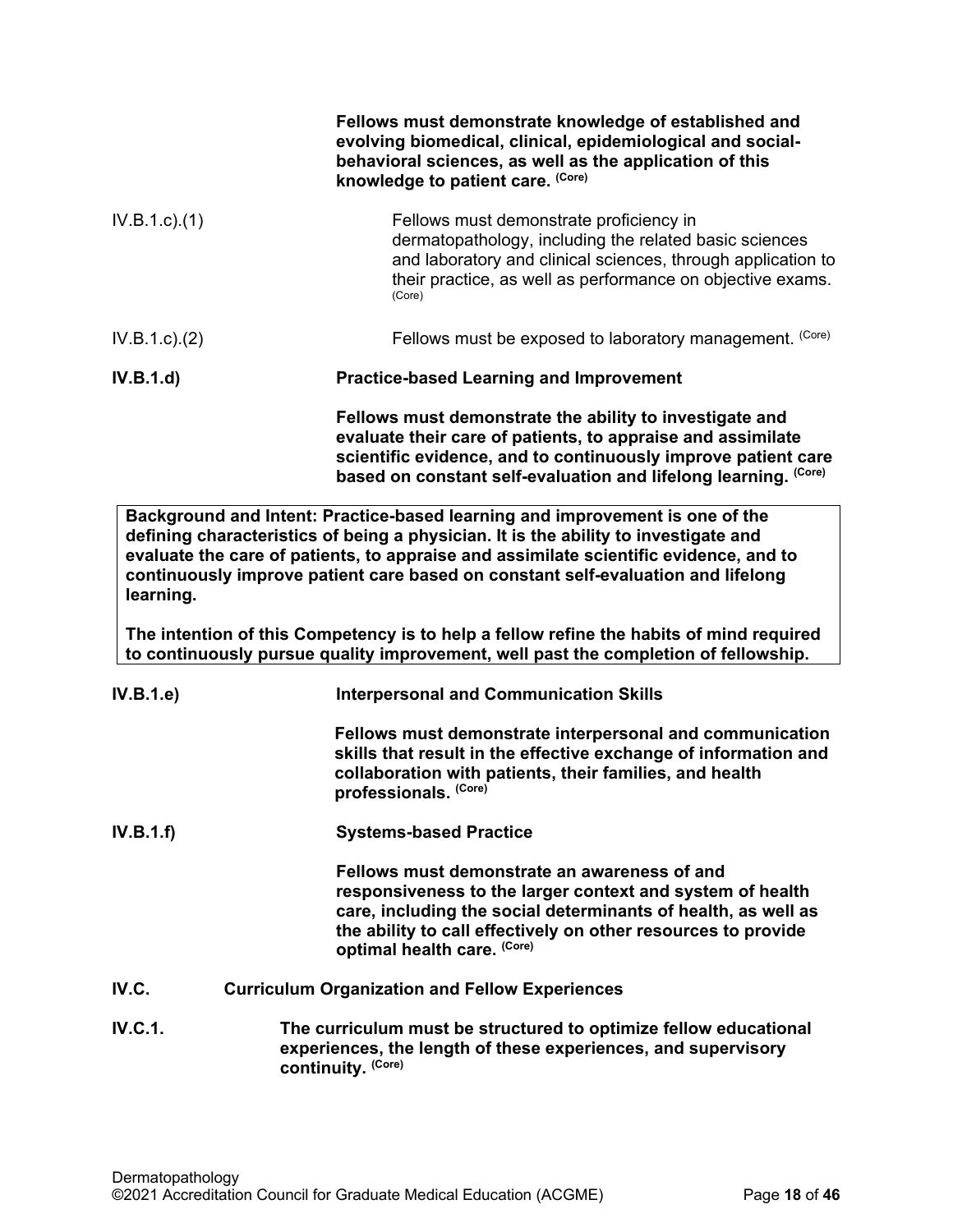| IV.C.1.a)      | Rotations must be of sufficient length to provide a quality<br>educational experience defined by continuity of patient care,<br>ongoing supervision, longitudinal relationships with faculty<br>members, and high-quality assessment and feedback. (Core)                                                                                                         |
|----------------|-------------------------------------------------------------------------------------------------------------------------------------------------------------------------------------------------------------------------------------------------------------------------------------------------------------------------------------------------------------------|
| IV.C.1.b)      | Clinical experiences should be structured to facilitate learning in a<br>manner that allows the fellows to function as part of an effective<br>interprofessional team that works together longitudinally with<br>shared goals of patient safety and quality improvement. (Core)                                                                                   |
| IV.C.1.c)      | As the intent of the one-year fellowship is to focus on the<br>subspecialty of dermatopathology, maintenance of skills in the<br>previously completed core residency or other aspects of<br>dermatology or pathology beyond dermatopathology should be<br>minimal during a one-year fellowship, and should not occur more<br>than one half-day per week. (Detail) |
| <b>IV.C.2.</b> | The program must provide instruction and experience in pain<br>management if applicable for the subspecialty, including recognition<br>of the signs of addiction. (Core)                                                                                                                                                                                          |
| IV.C.3.        | All fellows must review and diagnose dermatopathology specimens<br>throughout the 12 months of accredited education, and specimens must<br>be equivalent in quantity and quality for all fellows. (Core)                                                                                                                                                          |
| IV.C.3.a)      | All dermatopathology fellows must devote four months of their<br>education exclusively to the study of dermatopathology. (Core)                                                                                                                                                                                                                                   |
| IV.C.3.a)(1)   | Each dermatopathology fellow should examine at least<br>5000 dermatopathology specimens, including in-house or<br>referred specimens in the institution's accessions file for<br>which reports are generated. (Core)                                                                                                                                              |
| IV.C.3.b)      | Fellows who are pathologists must devote 50% of each week, for<br>the remaining eight months of the program, to education in clinical<br>dermatology provided by the dermatology teaching faculty. (Core)                                                                                                                                                         |
| IV.C.3.b)(1)   | Fellows who are pathologists must each examine at least<br>1000 dermatology patients, including children and adults.<br>(Core)                                                                                                                                                                                                                                    |
| IV.C.3.c)      | Fellows who are dermatologists must devote 50% of each week,<br>for the remaining eight months of the program, to education in<br>anatomic pathology provided by the pathology teaching faculty.<br>(Core)                                                                                                                                                        |
| IV.C.3.c.1)    | Fellows who are dermatologists must each examine at<br>least 1000 surgical pathology specimens and 200<br>cytopathology specimens. (Core)                                                                                                                                                                                                                         |
| IV.C.4.        | The didactic curriculum must include regularly scheduled lectures,                                                                                                                                                                                                                                                                                                |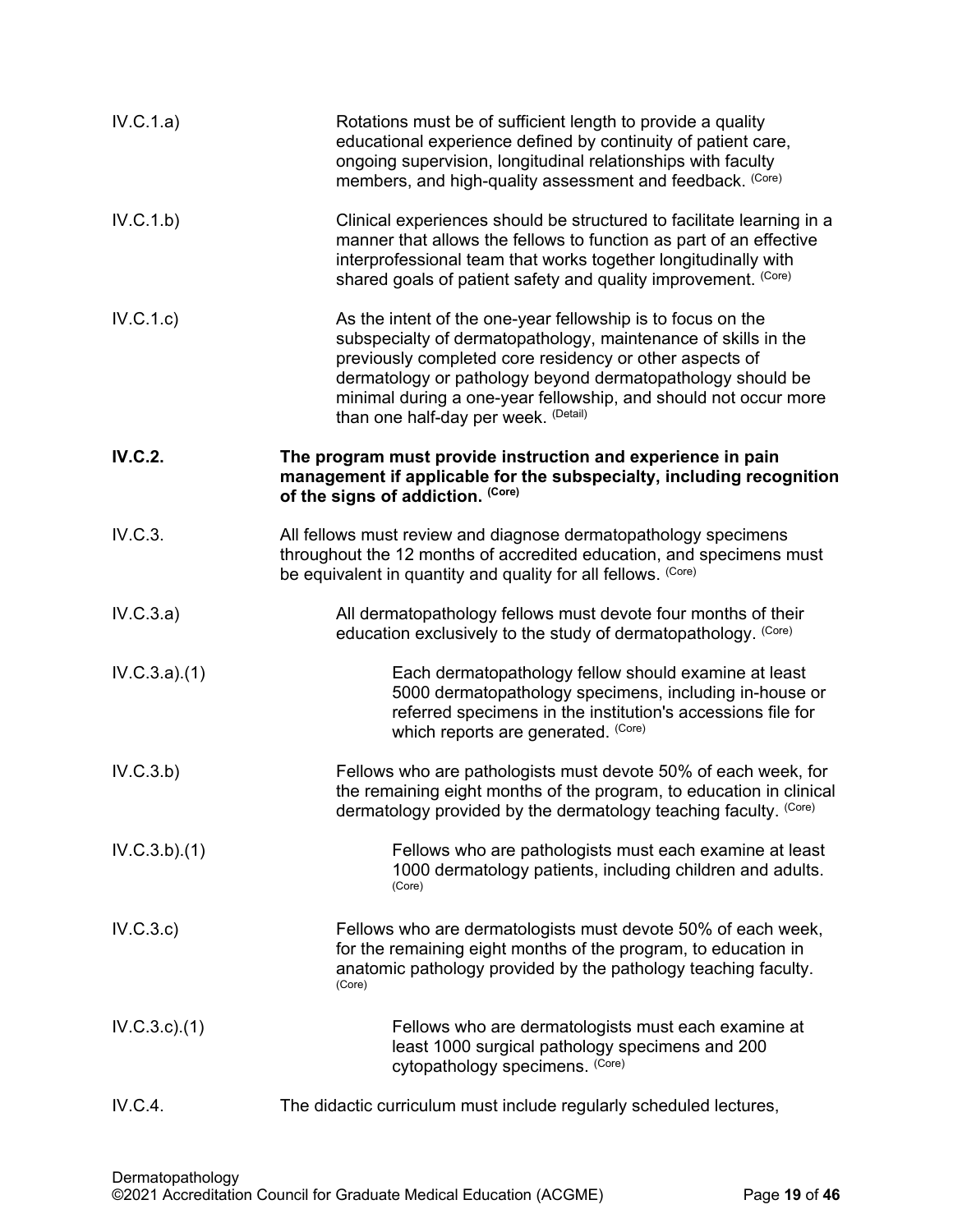|           | tutorials, seminars, and conferences. (Core)                                                                                                                                                            |
|-----------|---------------------------------------------------------------------------------------------------------------------------------------------------------------------------------------------------------|
| IV.C.4.a) | Fellows should have instruction which includes the use of and<br>access to study sets and files of usual and unusual cases, as well<br>as other educational resources, including the Internet. (Detail) |
| IV.C.4.b) | Surgical pathology conferences should include the review of slide<br>sets of diseases relevant to dermatopathology. (Detail)                                                                            |
| IV.C.4.c) | Fellows should attend relevant clinical dermatology, surgical,<br>pathology and dermatopathology conferences. (Detail)                                                                                  |
| IV.C.5.   | All fellows must have clearly defined assignments and increasing<br>responsibility appropriate to their demonstrated competence in<br>dermatopathology. (Core)                                          |
| IV.C.6.   | All fellows must participate in teaching dermatopathology to dermatology<br>residents and/or pathology residents. (Core)                                                                                |

## <span id="page-19-0"></span>**IV.D. Scholarship**

*Medicine is both an art and a science. The physician is a humanistic scientist who cares for patients. This requires the ability to think critically, evaluate the literature, appropriately assimilate new knowledge, and practice lifelong learning. The program and faculty must create an environment that fosters the acquisition of such skills through fellow participation in scholarly activities as defined in the subspecialty-specific Program Requirements. Scholarly activities may include discovery, integration, application, and teaching.*

*The ACGME recognizes the diversity of fellowships and anticipates that programs prepare physicians for a variety of roles, including clinicians, scientists, and educators. It is expected that the program's scholarship will reflect its mission(s) and aims, and the needs of the community it serves. For example, some programs may concentrate their scholarly activity on quality improvement, population health, and/or teaching, while other programs might choose to utilize more classic forms of biomedical research as the focus for scholarship.*

**IV.D.1. Program Responsibilities IV.D.1.a) The program must demonstrate evidence of scholarly activities, consistent with its mission(s) and aims. (Core)** IV.D.1.b) The program, in partnership with its Sponsoring Institution, must allocate adequate resources to facilitate fellow and faculty member involvement in scholarly activities. (Core)

## **IV.D.2. Faculty Scholarly Activity**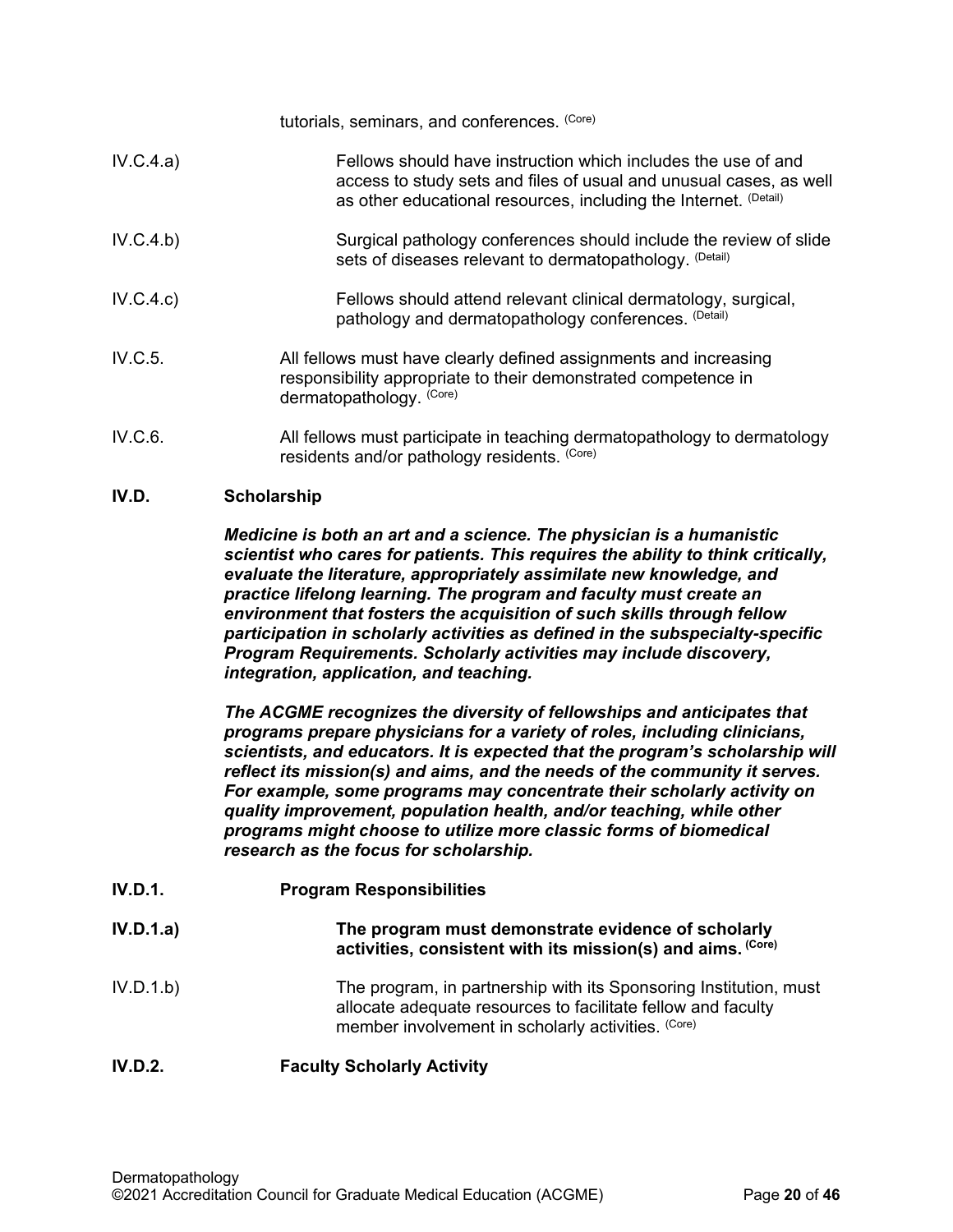| IV.D.2.a) | The members of the faculty must actively participate in scholarly<br>activity, such as by conducting basic or clinical research,<br>publishing in peer-reviewed journals, or speaking at regional or<br>national continuing education meetings. (Core)                                                                                                                                                                                                                                                                                            |
|-----------|---------------------------------------------------------------------------------------------------------------------------------------------------------------------------------------------------------------------------------------------------------------------------------------------------------------------------------------------------------------------------------------------------------------------------------------------------------------------------------------------------------------------------------------------------|
| IV.D.2.b) | The program must demonstrate dissemination of scholarly activity<br>within and external to the program through peer-reviewed<br>publication, faculty members' participation in grand rounds,<br>posters, workshops, quality improvement presentations, podium<br>presentations, grant leadership, non-peer-reviewed print/electronic<br>resources, articles or publications, book chapters, textbooks,<br>webinars, service on professional committees, or service as a<br>journal reviewer, journal editorial board member, or editor. (Outcome) |
| IV.D.3.   | <b>Fellow Scholarly Activity</b>                                                                                                                                                                                                                                                                                                                                                                                                                                                                                                                  |
| IV D $3a$ | Each fellow must participate in scholarly activity by publishing or                                                                                                                                                                                                                                                                                                                                                                                                                                                                               |

- IV.D.3.a) Each fellow must participate in scholarly activity by publishing or preparing one or more manuscripts suitable for submission to a peer-reviewed publication and/or giving at least one presentation at a regional or national professional society meeting on topics relevant to dermatopathology. (Outcome)
- <span id="page-20-0"></span>**V. Evaluation**
- <span id="page-20-1"></span>**V.A. Fellow Evaluation**

# **V.A.1. Feedback and Evaluation**

**Background and Intent: Feedback is ongoing information provided regarding aspects of one's performance, knowledge, or understanding. The faculty empower fellows to provide much of that feedback themselves in a spirit of continuous learning and selfreflection. Feedback from faculty members in the context of routine clinical care should be frequent, and need not always be formally documented.**

**Formative and summative evaluation have distinct definitions. Formative evaluation is**  *monitoring fellow learning* **and providing ongoing feedback that can be used by fellows to improve their learning in the context of provision of patient care or other educational opportunities. More specifically, formative evaluations help:**

- **fellows identify their strengths and weaknesses and target areas that need work**
- **program directors and faculty members recognize where fellows are struggling and address problems immediately**

**Summative evaluation is** *evaluating a fellow's learning* **by comparing the fellows against the goals and objectives of the rotation and program, respectively. Summative evaluation is utilized to make decisions about promotion to the next level of training, or program completion.**

**End-of-rotation and end-of-year evaluations have both summative and formative components. Information from a summative evaluation can be used formatively when fellows or faculty members use it to guide their efforts and activities in subsequent rotations and to successfully complete the fellowship program.**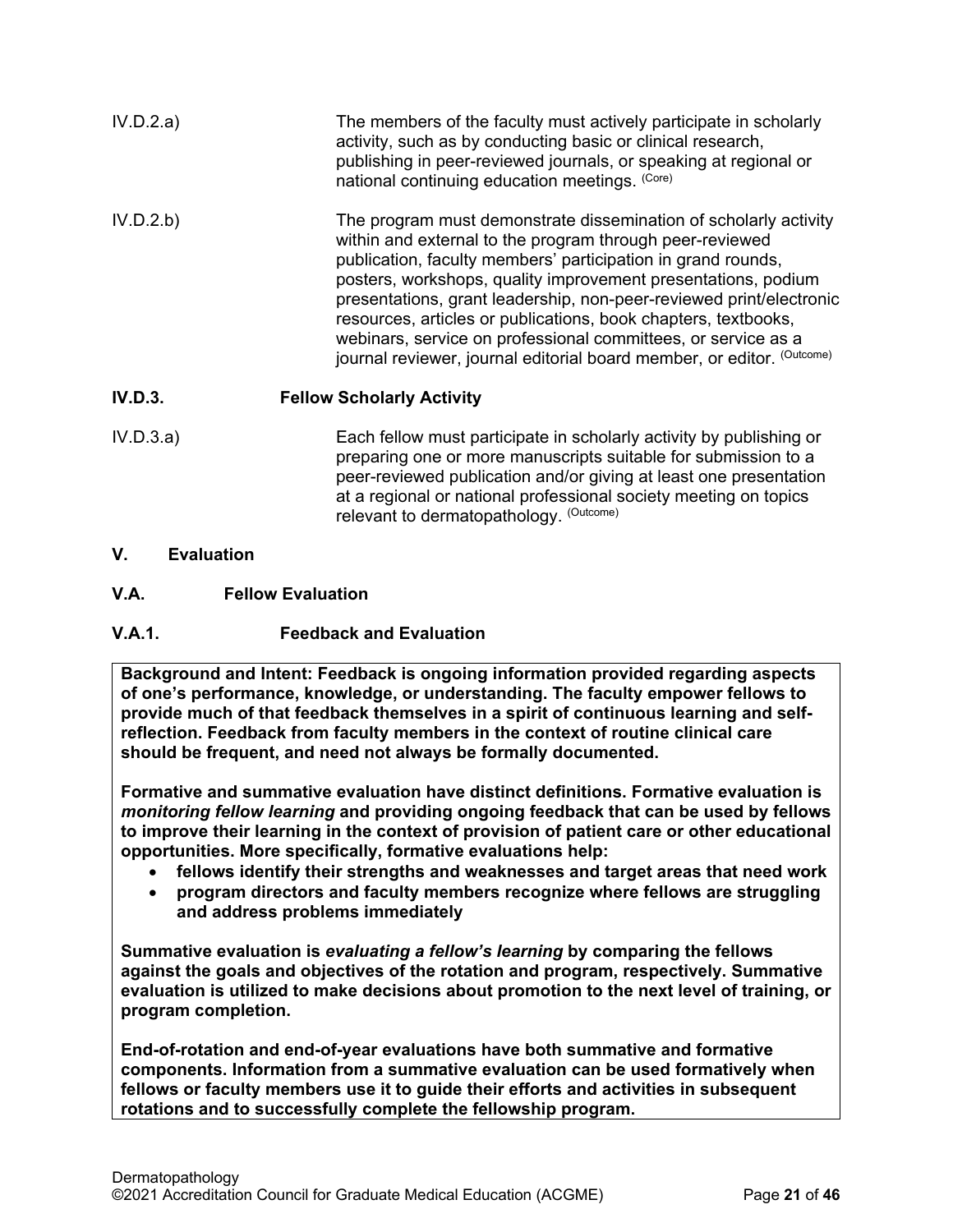**Feedback, formative evaluation, and summative evaluation compare intentions with accomplishments, enabling the transformation of a new specialist to one with growing subspecialty expertise.** 

**V.A.1.a) Faculty members must directly observe, evaluate, and frequently provide feedback on fellow performance during each rotation or similar educational assignment. (Core)**

**Background and Intent: Faculty members should provide feedback frequently throughout the course of each rotation. Fellows require feedback from faculty members to reinforce well-performed duties and tasks, as well as to correct deficiencies. This feedback will allow for the development of the learner as they strive to achieve the Milestones. More frequent feedback is strongly encouraged for fellows who have deficiencies that may result in a poor final rotation evaluation.**

| V.A.1.b)          | Evaluation must be documented at the completion of the<br>assignment. (Core)                                                                                                    |
|-------------------|---------------------------------------------------------------------------------------------------------------------------------------------------------------------------------|
| V.A.1.b)(1)       | Evaluations must be completed at least every three<br>months. (Core)                                                                                                            |
| V.A.1.c)          | The program must provide an objective performance<br>evaluation based on the Competencies and the subspecialty-<br>specific Milestones, and must: (Core)                        |
| $V.A.1.c$ . $(1)$ | use multiple evaluators (e.g., faculty members, peers,<br>patients, self, and other professional staff members);<br>and, (Core)                                                 |
| $V.A.1.c$ . $(2)$ | provide that information to the Clinical Competency<br>Committee for its synthesis of progressive fellow<br>performance and improvement toward unsupervised<br>practice. (Core) |

**Background and Intent: The trajectory to autonomous practice in a subspecialty is documented by the subspecialty-specific Milestones evaluation during fellowship. These Milestones detail the progress of a fellow in attaining skill in each competency domain. It is expected that the most growth in fellowship education occurs in patient care and medical knowledge, while the other four domains of competency must be ensured in the context of the subspecialty. They are developed by a subspecialty group and allow evaluation based on observable behaviors. The Milestones are considered formative and should be used to identify learning needs. This may lead to focused or general curricular revision in any given program or to individualized learning plans for any specific fellow.**

**V.A.1.d) The program director or their designee, with input from the Clinical Competency Committee, must:**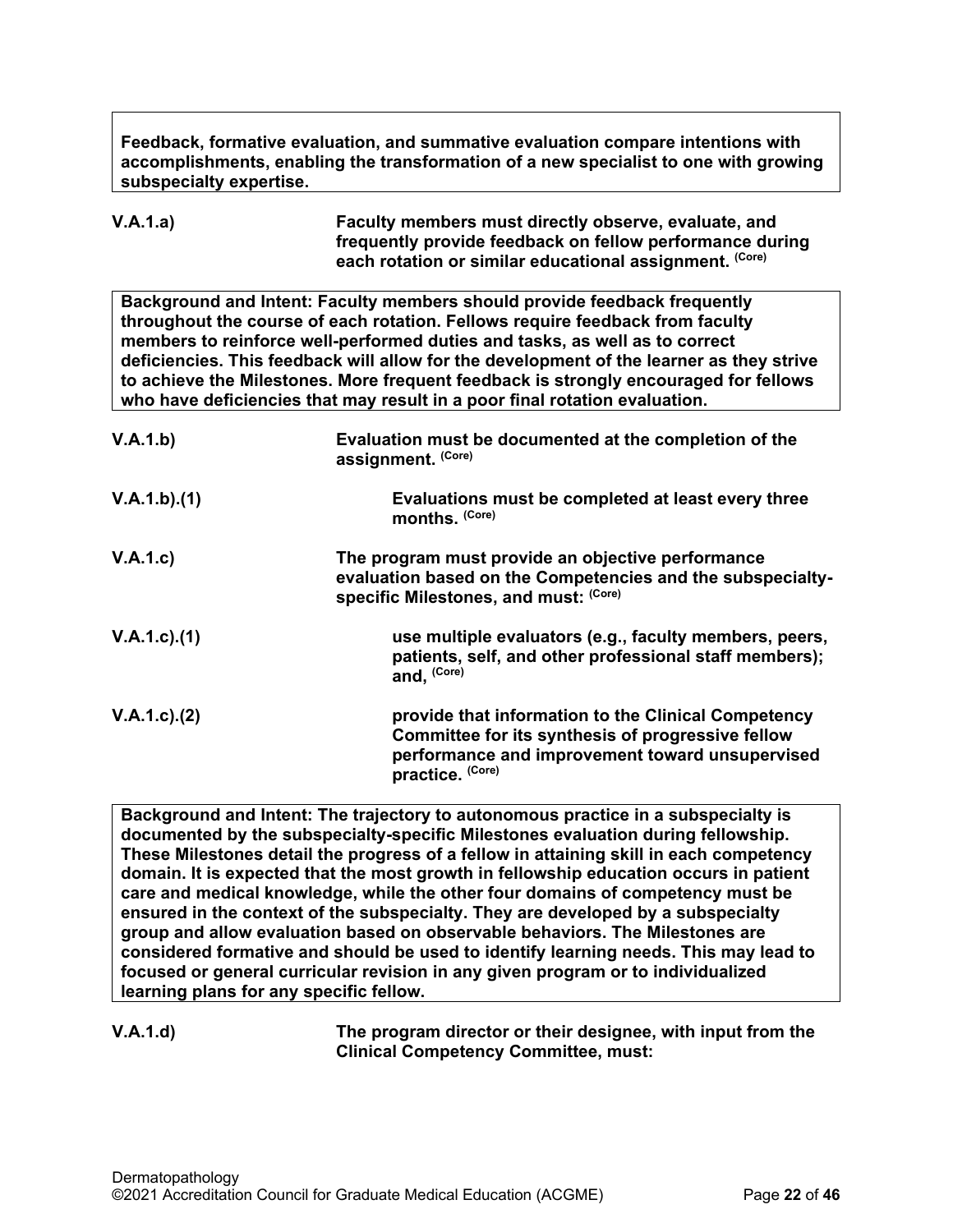| V.A.1.d)(1)                              | meet with and review with each fellow their<br>documented semi-annual evaluation of performance,<br>including progress along the subspecialty-specific<br>Milestones. (Core)                                                                                                                                                                                                                                                                                                                                                                                                                                                 |
|------------------------------------------|------------------------------------------------------------------------------------------------------------------------------------------------------------------------------------------------------------------------------------------------------------------------------------------------------------------------------------------------------------------------------------------------------------------------------------------------------------------------------------------------------------------------------------------------------------------------------------------------------------------------------|
| V.A.1.d)(2)                              | develop plans for fellows failing to progress, following<br>institutional policies and procedures. (Core)                                                                                                                                                                                                                                                                                                                                                                                                                                                                                                                    |
| develop an individualized learning plan. | Background and Intent: Learning is an active process that requires effort from the<br>teacher and the learner. Faculty members evaluate a fellow's performance at least at<br>the end of each rotation. The program director or their designee will review those<br>evaluations, including their progress on the Milestones, at a minimum of every six<br>months. Fellows should be encouraged to reflect upon the evaluation, using the<br>information to reinforce well-performed tasks or knowledge or to modify deficiencies in<br>knowledge or practice. Working together with the faculty members, fellows should      |
| institutional policies and procedures.   | Fellows who are experiencing difficulties with achieving progress along the Milestones<br>may require intervention to address specific deficiencies. Such intervention,<br>documented in an individual remediation plan developed by the program director or a<br>faculty mentor and the fellow, will take a variety of forms based on the specific learning<br>needs of the fellow. However, the ACGME recognizes that there are situations which<br>require more significant intervention that may alter the time course of fellow<br>progression. To ensure due process, it is essential that the program director follow |
| V.A.1.e)                                 | The evaluations of a fellow's performance must be accessible<br>for review by the fellow. (Core)                                                                                                                                                                                                                                                                                                                                                                                                                                                                                                                             |
| V.A.2.                                   | <b>Final Evaluation</b>                                                                                                                                                                                                                                                                                                                                                                                                                                                                                                                                                                                                      |
| V.A.2.a)                                 | The program director must provide a final evaluation for each<br>fellow upon completion of the program. (Core)                                                                                                                                                                                                                                                                                                                                                                                                                                                                                                               |
| V.A.2.a)(1)                              | The subspecialty-specific Milestones, and when<br>applicable the subspecialty-specific Case Logs, must<br>be used as tools to ensure fellows are able to engage<br>in autonomous practice upon completion of the<br>program. (Core)                                                                                                                                                                                                                                                                                                                                                                                          |
| V.A.2.a)(2)                              | The final evaluation must:                                                                                                                                                                                                                                                                                                                                                                                                                                                                                                                                                                                                   |
| V.A.2.a)(2).(a)                          | become part of the fellow's permanent record<br>maintained by the institution, and must be<br>accessible for review by the fellow in<br>accordance with institutional policy; (Core)                                                                                                                                                                                                                                                                                                                                                                                                                                         |
| V.A.2.a)(2).(b)                          | verify that the fellow has demonstrated the                                                                                                                                                                                                                                                                                                                                                                                                                                                                                                                                                                                  |

**knowledge, skills, and behaviors necessary to** 

**enter autonomous practice; (Core)**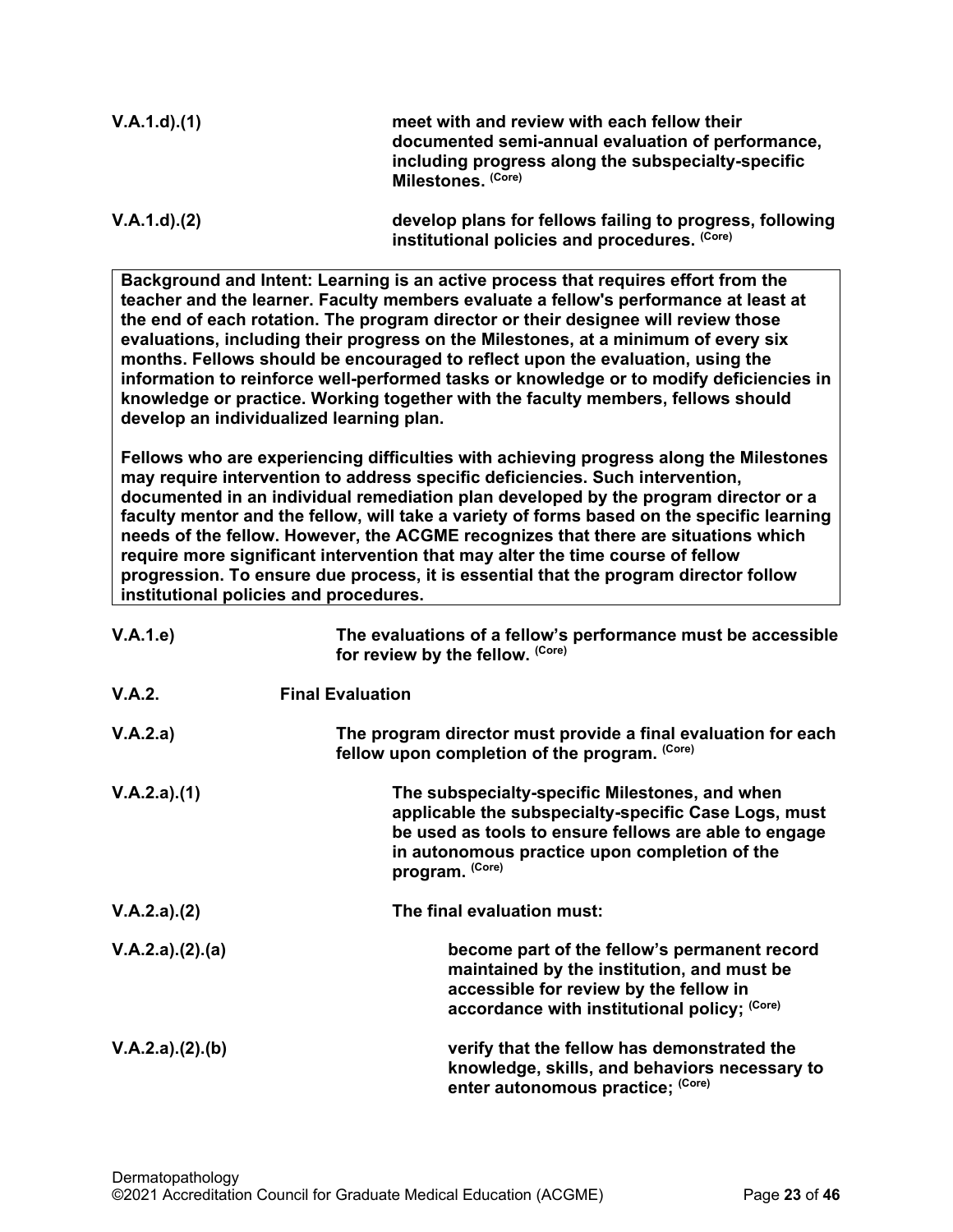| V.A.2.a)(2).(c) |                           | consider recommendations from the Clinical<br>Competency Committee; and, (Core)                                                                                                                                                                                                                                              |
|-----------------|---------------------------|------------------------------------------------------------------------------------------------------------------------------------------------------------------------------------------------------------------------------------------------------------------------------------------------------------------------------|
| V.A.2.a)(2).(d) |                           | be shared with the fellow upon completion of<br>the program. (Core)                                                                                                                                                                                                                                                          |
| V.A.3.          | program director. (Core)  | A Clinical Competency Committee must be appointed by the                                                                                                                                                                                                                                                                     |
| V.A.3.a)        |                           | At a minimum the Clinical Competency Committee must<br>include three members, at least one of whom is a core faculty<br>member. Members must be faculty members from the same<br>program or other programs, or other health professionals<br>who have extensive contact and experience with the<br>program's fellows. (Core) |
| V.A.3.b)        |                           | The Clinical Competency Committee must:                                                                                                                                                                                                                                                                                      |
| V.A.3.b)(1)     |                           | review all fellow evaluations at least semi-annually;<br>(Core)                                                                                                                                                                                                                                                              |
| V.A.3.b)(2)     |                           | determine each fellow's progress on achievement of<br>the subspecialty-specific Milestones; and, (Core)                                                                                                                                                                                                                      |
| V.A.3.b)(3)     |                           | meet prior to the fellows' semi-annual evaluations and<br>advise the program director regarding each fellow's<br>progress. (Core)                                                                                                                                                                                            |
| V.B.            | <b>Faculty Evaluation</b> |                                                                                                                                                                                                                                                                                                                              |

<span id="page-23-0"></span>**V.B.1. The program must have a process to evaluate each faculty member's performance as it relates to the educational program at least annually. (Core)**

**Background and Intent: The program director is responsible for the education program and for whom delivers it. While the term faculty may be applied to physicians within a given institution for other reasons, it is applied to fellowship program faculty members only through approval by a program director. The development of the faculty improves the education, clinical, and research aspects of a program. Faculty members have a strong commitment to the fellow and desire to provide optimal education and work opportunities. Faculty members must be provided feedback on their contribution to the mission of the program. All faculty members who interact with fellows desire feedback on their education, clinical care, and research. If a faculty member does not interact with fellows, feedback is not required. With regard to the diverse operating environments and configurations, the fellowship program director may need to work with others to determine the effectiveness of the program's faculty performance with regard to their role in the educational program. All teaching faculty members should have their educational efforts evaluated by the fellows in a confidential and anonymous manner. Other aspects for the feedback may include research or clinical productivity, review of patient outcomes, or peer review of scholarly activity. The process should reflect the local environment and identify the necessary information.**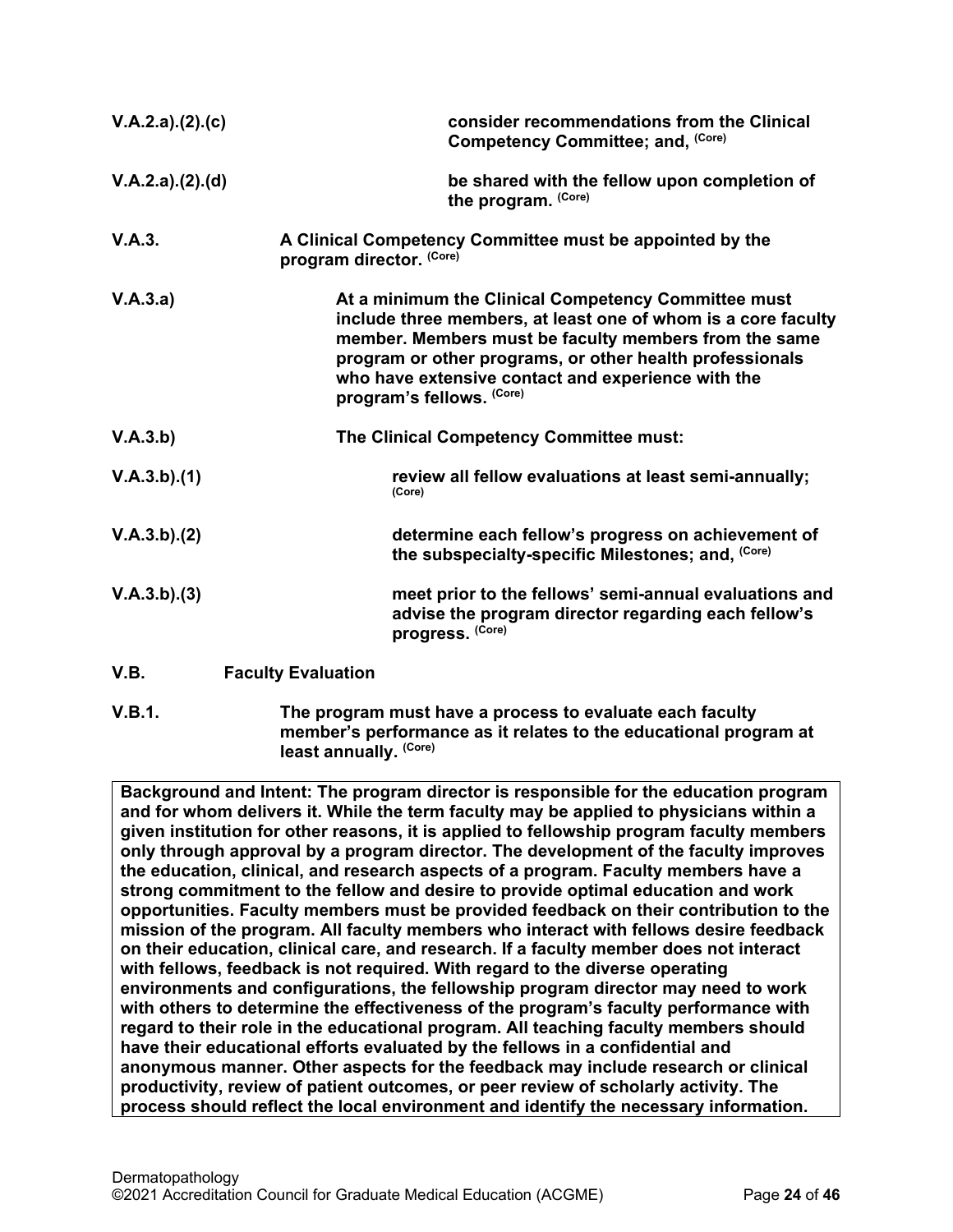**The feedback from the various sources should be summarized and provided to the faculty on an annual basis by a member of the leadership team of the program.**

| V.B.1.a) | This evaluation must include a review of the faculty member's<br>clinical teaching abilities, engagement with the educational<br>program, participation in faculty development related to their<br>skills as an educator, clinical performance, professionalism,<br>and scholarly activities. (Core) |
|----------|------------------------------------------------------------------------------------------------------------------------------------------------------------------------------------------------------------------------------------------------------------------------------------------------------|
| V.B.1.b) | This evaluation must include written, confidential evaluations<br>by the fellows. (Core)                                                                                                                                                                                                             |
| V.B.2.   | Faculty members must receive feedback on their evaluations at least<br>annually. (Core)                                                                                                                                                                                                              |

**Background and Intent: The quality of the faculty's teaching and clinical care is a determinant of the quality of the program and the quality of the fellows' future clinical care. Therefore, the program has the responsibility to evaluate and improve the program faculty members' teaching, scholarship, professionalism, and quality care. This section mandates annual review of the program's faculty members for this purpose, and can be used as input into the Annual Program Evaluation.**

<span id="page-24-0"></span>

| V.C.          | <b>Program Evaluation and Improvement</b>                                                                                                                                                                |  |
|---------------|----------------------------------------------------------------------------------------------------------------------------------------------------------------------------------------------------------|--|
| <b>V.C.1.</b> | The program director must appoint the Program Evaluation<br><b>Committee to conduct and document the Annual Program</b><br>Evaluation as part of the program's continuous improvement<br>process. (Core) |  |
| V.C.1.a)      | The Program Evaluation Committee must be composed of at<br>least two program faculty members, at least one of whom is a<br>core faculty member, and at least one fellow. (Core)                          |  |
| V.C.1.b)      | <b>Program Evaluation Committee responsibilities must include:</b>                                                                                                                                       |  |
| V.C.1.b)(1)   | acting as an advisor to the program director, through<br>program oversight; (Core)                                                                                                                       |  |
| V.C.1.b)(2)   | review of the program's self-determined goals and<br>progress toward meeting them; (Core)                                                                                                                |  |
| V.C.1.b)(3)   | guiding ongoing program improvement, including<br>development of new goals, based upon outcomes;<br>and, (Core)                                                                                          |  |
| V.C.1.b)(4)   | review of the current operating environment to identify<br>strengths, challenges, opportunities, and threats as<br>related to the program's mission and aims. (Core)                                     |  |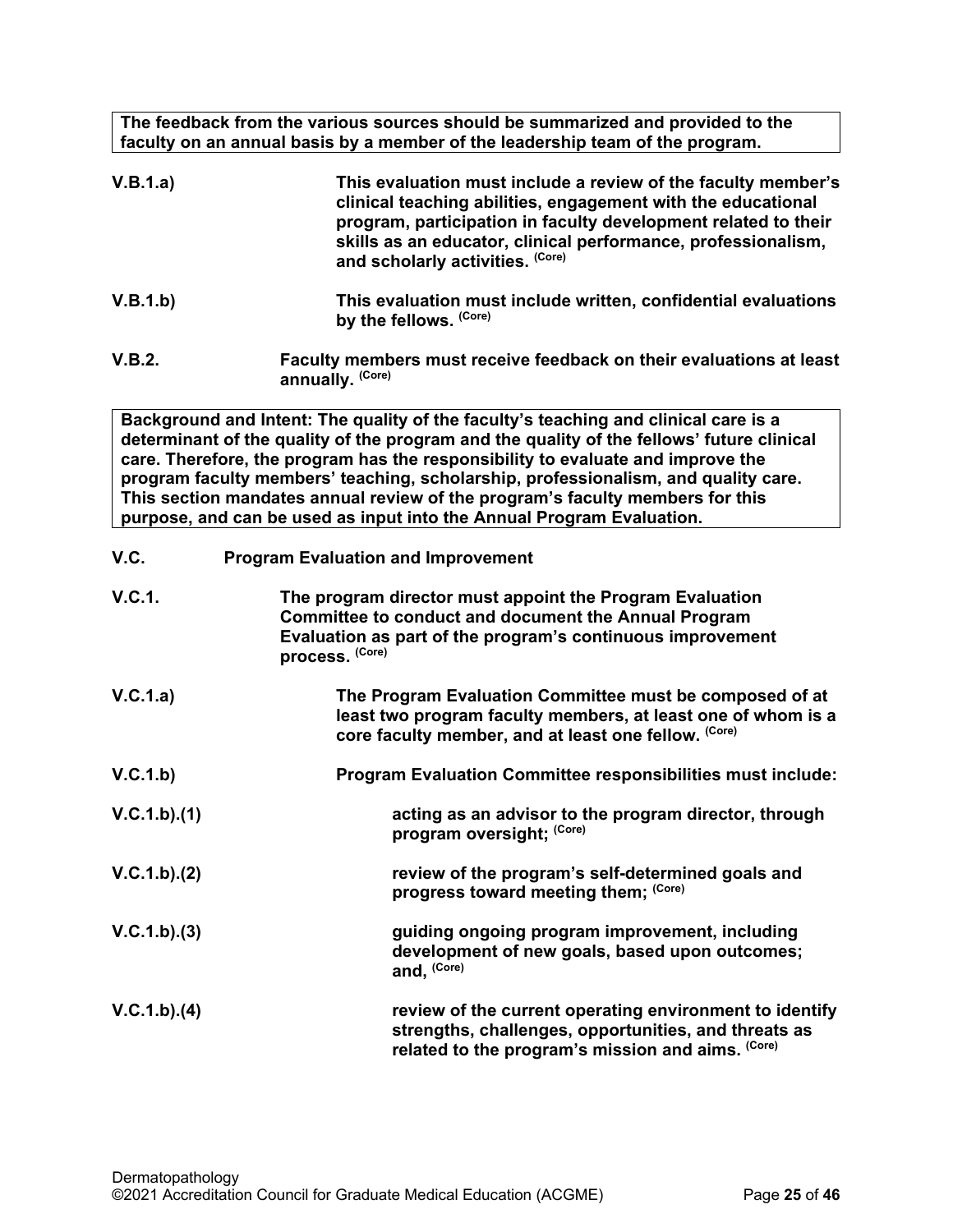**Background and Intent: In order to achieve its mission and train quality physicians, a program must evaluate its performance and plan for improvement in the Annual Program Evaluation. Performance of fellows and faculty members is a reflection of program quality, and can use metrics that reflect the goals that a program has set for itself. The Program Evaluation Committee utilizes outcome parameters and other data to assess the program's progress toward achievement of its goals and aims.**

| V.C.1.c         | The Program Evaluation Committee should consider the<br>following elements in its assessment of the program:                               |
|-----------------|--------------------------------------------------------------------------------------------------------------------------------------------|
| V.C.1.c).(1)    | fellow performance; (Core)                                                                                                                 |
| V.C.1.c). (2)   | faculty development; and, (Core)                                                                                                           |
| $V.C.1.c).$ (3) | progress on the previous year's action plan(s). (Core)                                                                                     |
| V.C.1.d         | The Program Evaluation Committee must evaluate the<br>program's mission and aims, strengths, areas for<br>improvement, and threats. (Core) |
| V.C.1.e         | The annual review, including the action plan, must:                                                                                        |
| V.C.1.e).(1)    | be distributed to and discussed with the members of<br>the teaching faculty and the fellows; and, (Core)                                   |
| V.C.1.e). (2)   | be submitted to the DIO. (Core)                                                                                                            |
| V.C.2.          | The program must participate in a Self-Study prior to its 10-Year<br><b>Accreditation Site Visit. (Core)</b>                               |
| V.C.2.a)        | A summary of the Self-Study must be submitted to the DIO.<br>(Core)                                                                        |

**Background and Intent: Outcomes of the documented Annual Program Evaluation can be integrated into the 10-year Self-Study process. The Self-Study is an objective, comprehensive evaluation of the fellowship program, with the aim of improving it. Underlying the Self-Study is this longitudinal evaluation of the program and its learning environment, facilitated through sequential Annual Program Evaluations that focus on the required components, with an emphasis on program strengths and selfidentified areas for improvement. Details regarding the timing and expectations for the Self-Study and the 10-Year Accreditation Site Visit are provided in the** *ACGME Manual of Policies and Procedures***. Additionally, a description of the [Self-Study process,](http://acgme.org/What-We-Do/Accreditation/Self-Study) as well as information on how to prepare for the [10-Year Accreditation Site Visit,](http://www.acgme.org/What-We-Do/Accreditation/Site-Visit/Eight-Steps-to-Prepare-for-the-10-Year-Accreditation-Site-Visit) is available on the ACGME website.**

# **V.C.3.** *One goal of ACGME-accredited education is to educate physicians who seek and achieve board certification. One measure of the effectiveness of the educational program is the ultimate pass rate.*

*The program director should encourage all eligible program graduates to take the certifying examination offered by the*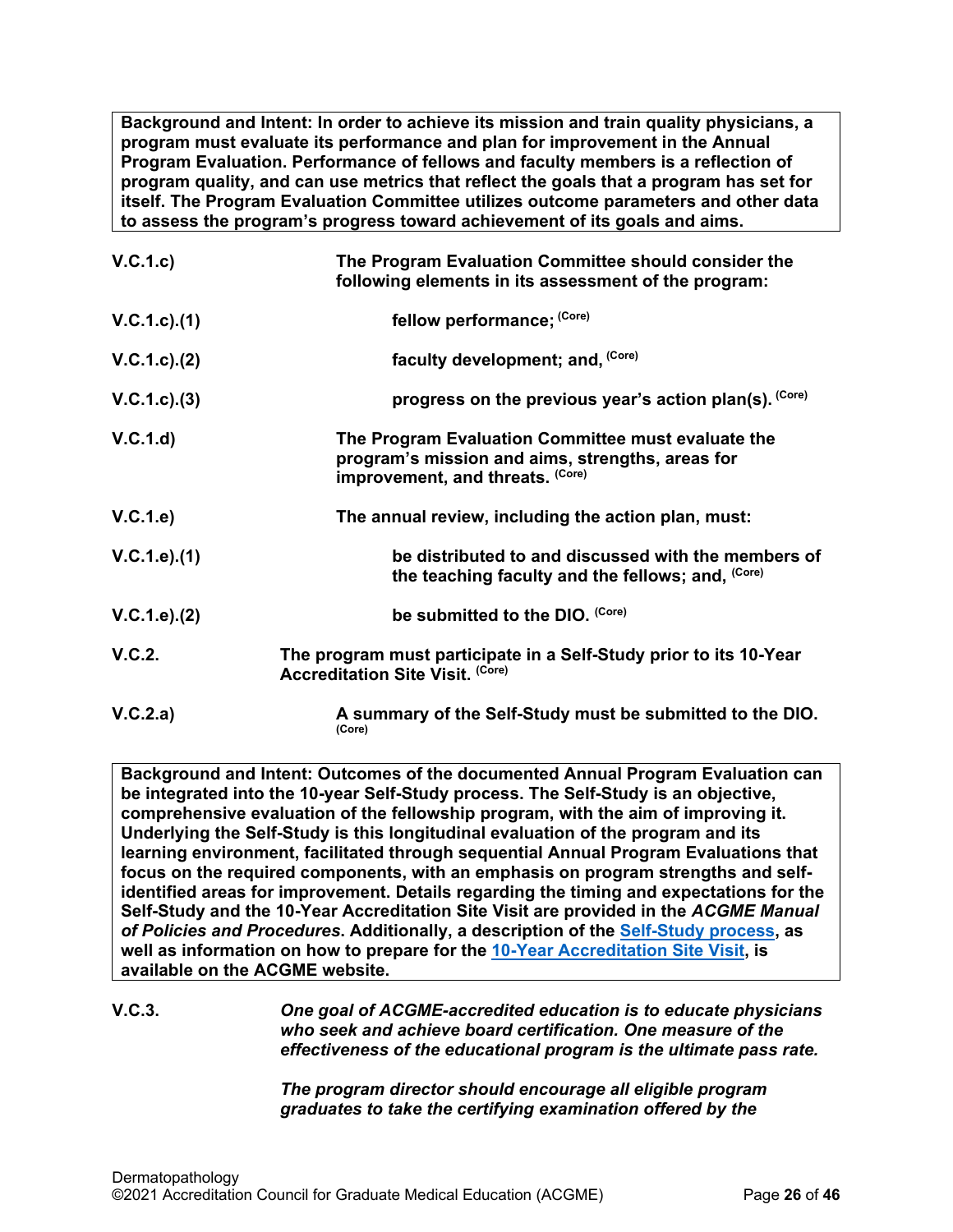|          | applicable American Board of Medical Specialties (ABMS) member<br>board or American Osteopathic Association (AOA) certifying board.                                                                                                                                                                                                           |
|----------|-----------------------------------------------------------------------------------------------------------------------------------------------------------------------------------------------------------------------------------------------------------------------------------------------------------------------------------------------|
| V.C.3.a) | For subspecialties in which the ABMS member board and/or<br>AOA certifying board offer(s) an annual written exam, in the<br>preceding three years, the program's aggregate pass rate of<br>those taking the examination for the first time must be higher<br>than the bottom fifth percentile of programs in that<br>subspecialty. (Outcome): |
| V.C.3.b) | For subspecialties in which the ABMS member board and/or<br>AOA certifying board offer(s) a biennial written exam, in the<br>preceding six years, the program's aggregate pass rate of<br>those taking the examination for the first time must be higher<br>than the bottom fifth percentile of programs in that<br>subspecialty. (Outcome)   |
| V.C.3.c  | For subspecialties in which the ABMS member board and/or<br>AOA certifying board offer(s) an annual oral exam, in the<br>preceding three years, the program's aggregate pass rate of<br>those taking the examination for the first time must be higher<br>than the bottom fifth percentile of programs in that<br>subspecialty. (Outcome)     |
| V.C.3.d  | For subspecialties in which the ABMS member board and/or<br>AOA certifying board offer(s) a biennial oral exam, in the<br>preceding six years, the program's aggregate pass rate of<br>those taking the examination for the first time must be higher<br>than the bottom fifth percentile of programs in that<br>subspecialty. (Outcome)      |
| V.C.3.e  | For each of the exams referenced in V.C.3.a)-d), any program<br>whose graduates over the time period specified in the<br>requirement have achieved an 80 percent pass rate will have<br>met this requirement, no matter the percentile rank of the<br>program for pass rate in that subspecialty. (Outcome)                                   |

**Background and Intent: Setting a single standard for pass rate that works across subspecialties is not supportable based on the heterogeneity of the psychometrics of different examinations. By using a percentile rank, the performance of the lower five percent (fifth percentile) of programs can be identified and set on a path to curricular and test preparation reform.**

**There are subspecialties where there is a very high board pass rate that could leave successful programs in the bottom five percent (fifth percentile) despite admirable performance. These high-performing programs should not be cited, and V.C.3.e) is designed to address this.**

**V.C.3.f) Programs must report, in ADS, board certification status annually for the cohort of board-eligible fellows that graduated seven years earlier. (Core)**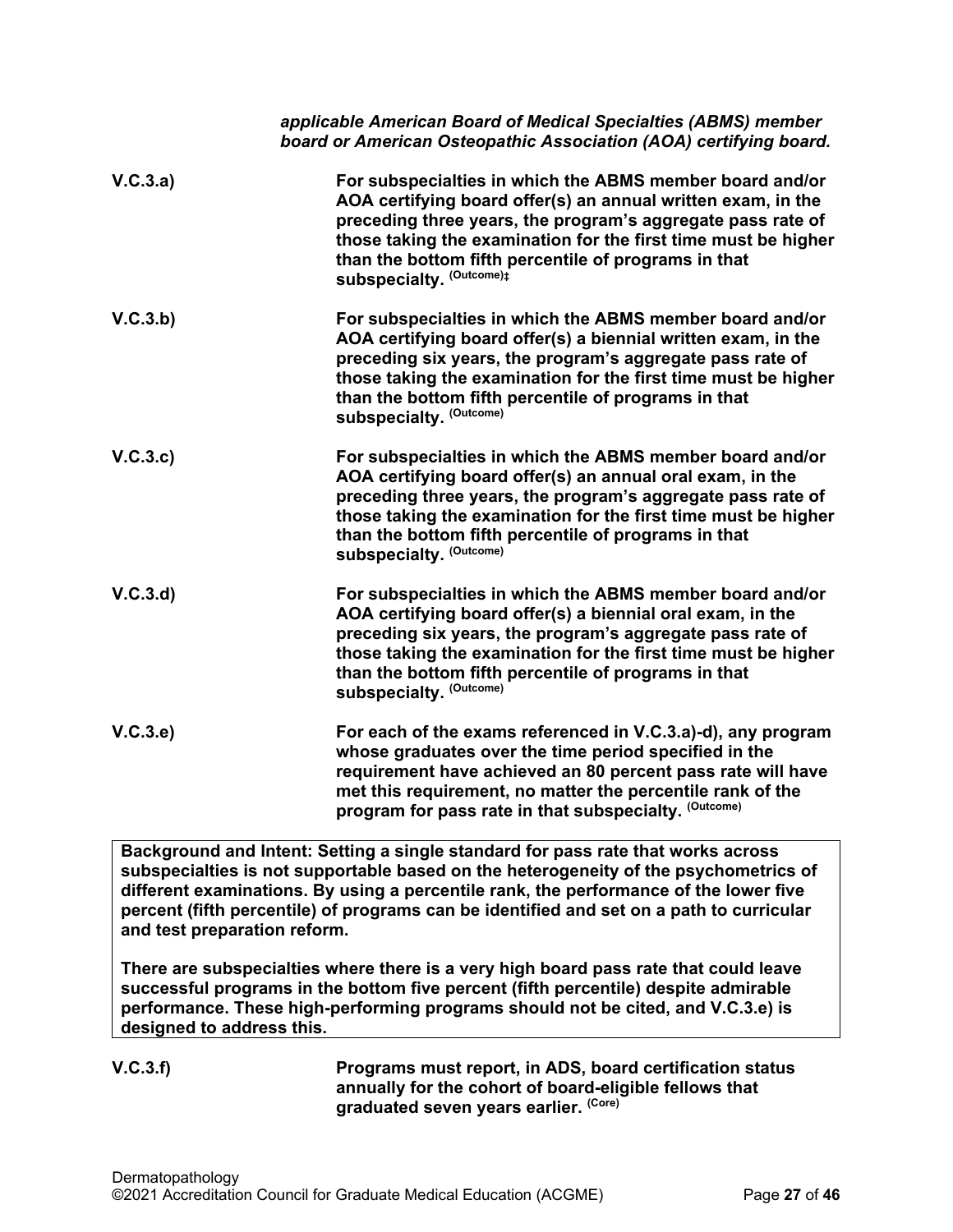**Background and Intent: It is essential that fellowship programs demonstrate knowledge and skill transfer to their fellows. One measure of that is the qualifying or initial certification exam pass rate. Another important parameter of the success of the program is the ultimate board certification rate of its graduates. Graduates are eligible for up to seven years from fellowship graduation for initial certification. The ACGME will calculate a rolling three-year average of the ultimate board certification rate at seven years post-graduation, and the Review Committees will monitor it.**

**The Review Committees will track the rolling seven-year certification rate as an indicator of program quality. Programs are encouraged to monitor their graduates' performance on board certification examinations.**

**In the future, the ACGME may establish parameters related to ultimate board certification rates.**

<span id="page-27-0"></span>**VI. The Learning and Working Environment**

*Fellowship education must occur in the context of a learning and working environment that emphasizes the following principles:*

- *Excellence in the safety and quality of care rendered to patients by fellows today*
- *Excellence in the safety and quality of care rendered to patients by today's fellows in their future practice*
- *Excellence in professionalism through faculty modeling of:*
	- o *the effacement of self-interest in a humanistic environment that supports the professional development of physicians*
	- o *the joy of curiosity, problem-solving, intellectual rigor, and discovery*
- *Commitment to the well-being of the students, residents, fellows, faculty members, and all members of the health care team*

**Background and Intent: The revised requirements are intended to provide greater flexibility within an established framework, allowing programs and fellows more discretion to structure clinical education in a way that best supports the above principles of professional development. With this increased flexibility comes the responsibility for programs and fellows to adhere to the 80-hour maximum weekly limit (unless a rotation-specific exception is granted by a Review Committee), and to utilize flexibility in a manner that optimizes patient safety, fellow education, and fellow wellbeing. The requirements are intended to support the development of a sense of professionalism by encouraging fellows to make decisions based on patient needs and their own well-being, without fear of jeopardizing their program's accreditation status. In addition, the proposed requirements eliminate the burdensome documentation requirement for fellows to justify clinical and educational work hour variations.**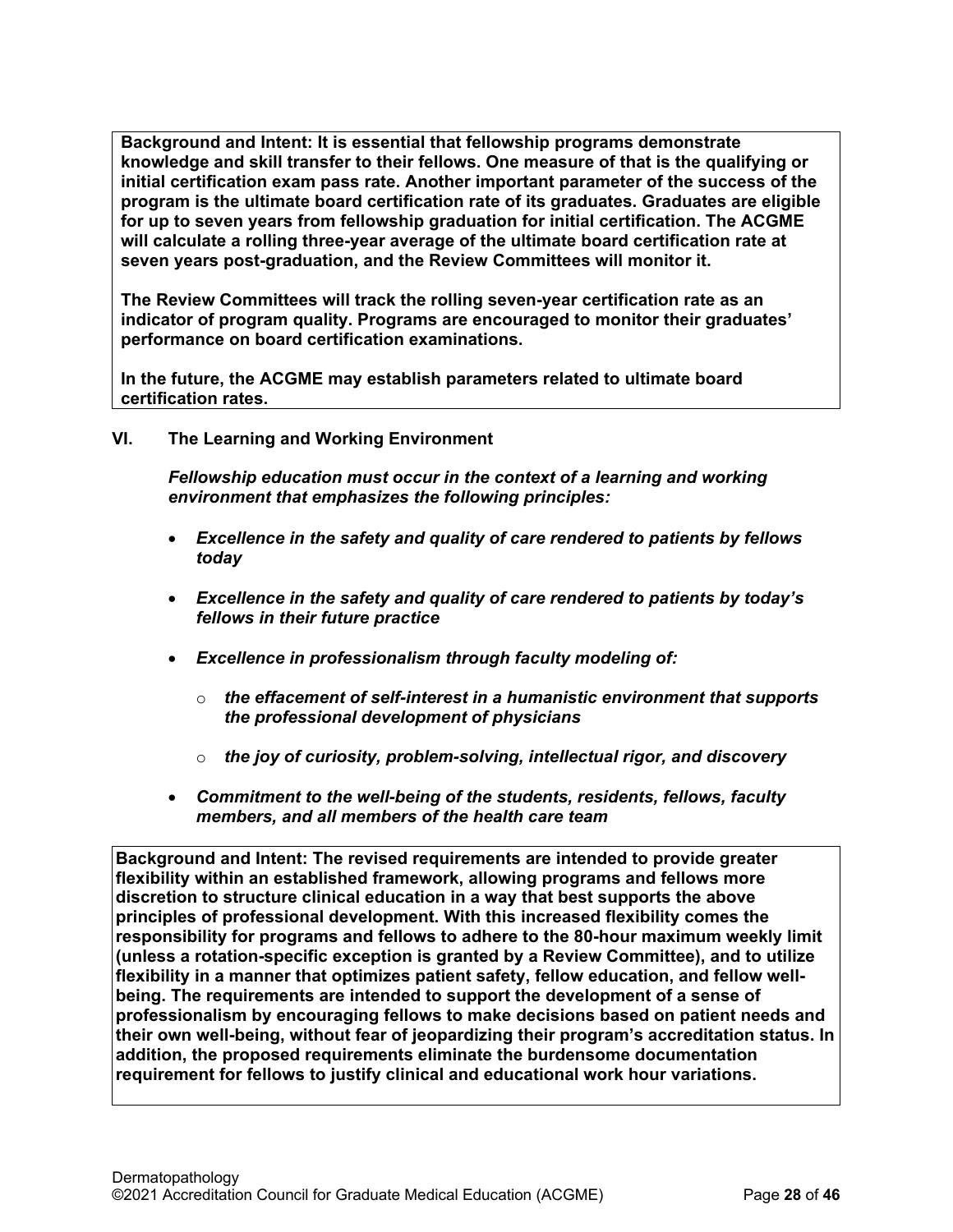**Clinical and educational work hours represent only one part of the larger issue of conditions of the learning and working environment, and Section VI has now been expanded to include greater attention to patient safety and fellow and faculty member well-being. The requirements are intended to support programs and fellows as they strive for excellence, while also ensuring ethical, humanistic training. Ensuring that flexibility is used in an appropriate manner is a shared responsibility of the program and fellows. With this flexibility comes a responsibility for fellows and faculty members to recognize the need to hand off care of a patient to another provider when a fellow is too fatigued to provide safe, high quality care and for programs to ensure that fellows remain within the 80-hour maximum weekly limit.**

- <span id="page-28-0"></span>**VI.A. Patient Safety, Quality Improvement, Supervision, and Accountability**
- **VI.A.1. Patient Safety and Quality Improvement**

*All physicians share responsibility for promoting patient safety and enhancing quality of patient care. Graduate medical education must prepare fellows to provide the highest level of clinical care with continuous focus on the safety, individual needs, and humanity of their patients. It is the right of each patient to be cared for by fellows who are appropriately supervised; possess the requisite knowledge, skills, and abilities; understand the limits of their knowledge and experience; and seek assistance as required to provide optimal patient care.*

*Fellows must demonstrate the ability to analyze the care they provide, understand their roles within health care teams, and play an active role in system improvement processes. Graduating fellows will apply these skills to critique their future unsupervised practice and effect quality improvement measures.*

*It is necessary for fellows and faculty members to consistently work in a well-coordinated manner with other health care professionals to achieve organizational patient safety goals.*

| VI.A.1.a)       | <b>Patient Safety</b>                                                                                                                                                                                                                                                                                                 |
|-----------------|-----------------------------------------------------------------------------------------------------------------------------------------------------------------------------------------------------------------------------------------------------------------------------------------------------------------------|
| VI.A.1.a)(1)    | <b>Culture of Safety</b>                                                                                                                                                                                                                                                                                              |
|                 | A culture of safety requires continuous identification<br>of vulnerabilities and a willingness to transparently<br>deal with them. An effective organization has formal<br>mechanisms to assess the knowledge, skills, and<br>attitudes of its personnel toward safety in order to<br>identify areas for improvement. |
| VI.A.1.a)(1)(a) | The program, its faculty, residents, and fellows<br>must actively participate in patient safety<br>systems and contribute to a culture of safety.<br>(Core)                                                                                                                                                           |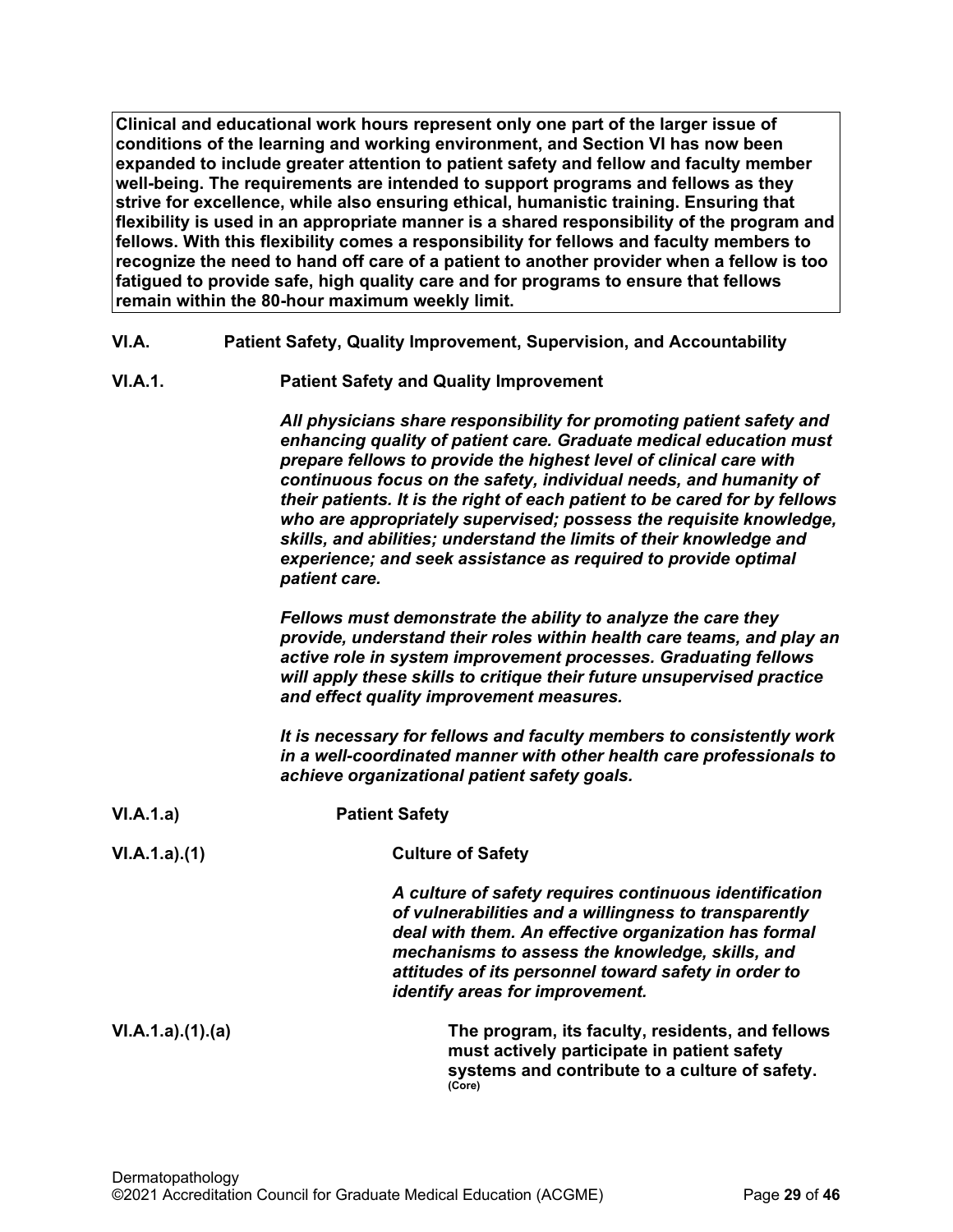| VI.A.1.a)(1)(b)                                     | The program must have a structure that<br>promotes safe, interprofessional, team-based<br>care. (Core)                                                                                                                                                                                                                                                                                                                                                      |
|-----------------------------------------------------|-------------------------------------------------------------------------------------------------------------------------------------------------------------------------------------------------------------------------------------------------------------------------------------------------------------------------------------------------------------------------------------------------------------------------------------------------------------|
| VI.A.1.a)(2)                                        | <b>Education on Patient Safety</b>                                                                                                                                                                                                                                                                                                                                                                                                                          |
|                                                     | Programs must provide formal educational activities<br>that promote patient safety-related goals, tools, and<br>techniques. (Core)                                                                                                                                                                                                                                                                                                                          |
| interprofessional learning and working environment. | Background and Intent: Optimal patient safety occurs in the setting of a coordinated                                                                                                                                                                                                                                                                                                                                                                        |
| VI.A.1.a)(3)                                        | <b>Patient Safety Events</b>                                                                                                                                                                                                                                                                                                                                                                                                                                |
|                                                     | Reporting, investigation, and follow-up of adverse<br>events, near misses, and unsafe conditions are pivotal<br>mechanisms for improving patient safety, and are<br>essential for the success of any patient safety<br>program. Feedback and experiential learning are<br>essential to developing true competence in the ability<br>to identify causes and institute sustainable systems-<br>based changes to ameliorate patient safety<br>vulnerabilities. |
| VI.A.1.a)(3)(a)                                     | Residents, fellows, faculty members, and other<br>clinical staff members must:                                                                                                                                                                                                                                                                                                                                                                              |
| VI.A.1.a)(3)(a)(i)                                  | know their responsibilities in reporting<br>patient safety events at the clinical site;<br>(Core)                                                                                                                                                                                                                                                                                                                                                           |
| VI.A.1.a)(3).(a).(ii)                               | know how to report patient safety<br>events, including near misses, at the<br>clinical site; and, (Core)                                                                                                                                                                                                                                                                                                                                                    |
| VI.A.1.a)(3).(a).(iii)                              | be provided with summary information<br>of their institution's patient safety<br>reports. (Core)                                                                                                                                                                                                                                                                                                                                                            |
| VI.A.1.a)(3)(b)                                     | Fellows must participate as team members in<br>real and/or simulated interprofessional clinical<br>patient safety activities, such as root cause<br>analyses or other activities that include<br>analysis, as well as formulation and<br>implementation of actions. (Core)                                                                                                                                                                                  |
| VI.A.1.a)(4)                                        | <b>Fellow Education and Experience in Disclosure of</b><br><b>Adverse Events</b>                                                                                                                                                                                                                                                                                                                                                                            |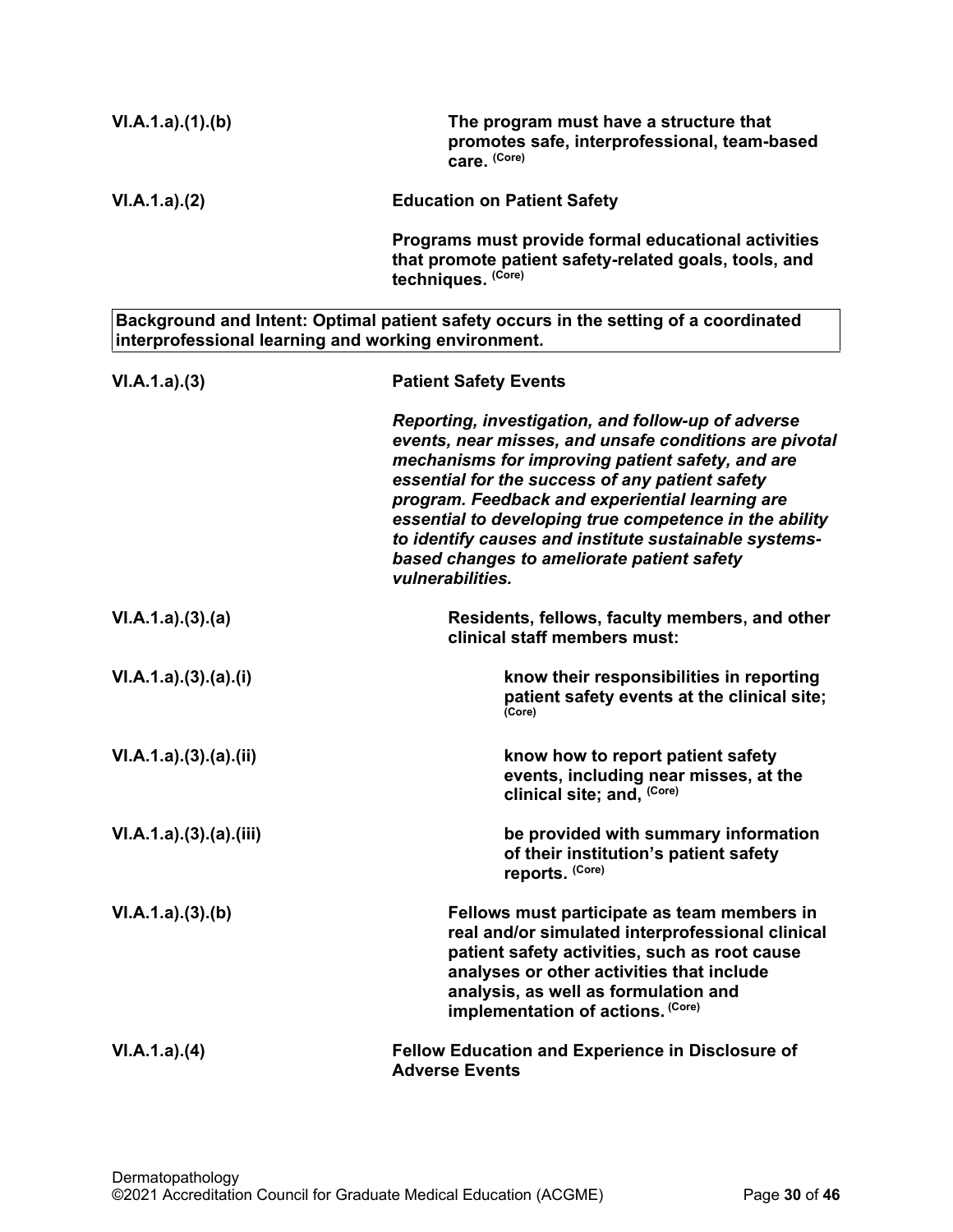|                    | Patient-centered care requires patients, and when<br>appropriate families, to be apprised of clinical<br>situations that affect them, including adverse events.<br>This is an important skill for faculty physicians to<br>model, and for fellows to develop and apply. |
|--------------------|-------------------------------------------------------------------------------------------------------------------------------------------------------------------------------------------------------------------------------------------------------------------------|
| VI.A.1.a).(4).(a)  | All fellows must receive training in how to<br>disclose adverse events to patients and<br>families. (Core)                                                                                                                                                              |
| VI.A.1.a)(4)(b)    | Fellows should have the opportunity to<br>participate in the disclosure of patient safety<br>events, real or simulated. (Detail)t                                                                                                                                       |
| VI.A.1.b)          | <b>Quality Improvement</b>                                                                                                                                                                                                                                              |
| VI.A.1.b)(1)       | <b>Education in Quality Improvement</b>                                                                                                                                                                                                                                 |
|                    | A cohesive model of health care includes quality-<br>related goals, tools, and techniques that are necessary<br>in order for health care professionals to achieve<br>quality improvement goals.                                                                         |
| VI.A.1.b)(1)(a)    | Fellows must receive training and experience in<br>quality improvement processes, including an<br>understanding of health care disparities. (Core)                                                                                                                      |
| VI.A.1.b)(2)       | <b>Quality Metrics</b>                                                                                                                                                                                                                                                  |
|                    | Access to data is essential to prioritizing activities for<br>care improvement and evaluating success of<br>improvement efforts.                                                                                                                                        |
| VI.A.1.b)(2).(a)   | Fellows and faculty members must receive data<br>on quality metrics and benchmarks related to<br>their patient populations. (Core)                                                                                                                                      |
| VI.A.1.b)(3)       | <b>Engagement in Quality Improvement Activities</b>                                                                                                                                                                                                                     |
|                    | <b>Experiential learning is essential to developing the</b><br>ability to identify and institute sustainable systems-<br>based changes to improve patient care.                                                                                                         |
| VI.A.1.b)(3).(a)   | Fellows must have the opportunity to<br>participate in interprofessional quality<br>improvement activities. (Core)                                                                                                                                                      |
| VI.A.1.b)(3)(a)(i) | This should include activities aimed at<br>reducing health care disparities. (Detail)                                                                                                                                                                                   |
| VI.A.2.            | <b>Supervision and Accountability</b>                                                                                                                                                                                                                                   |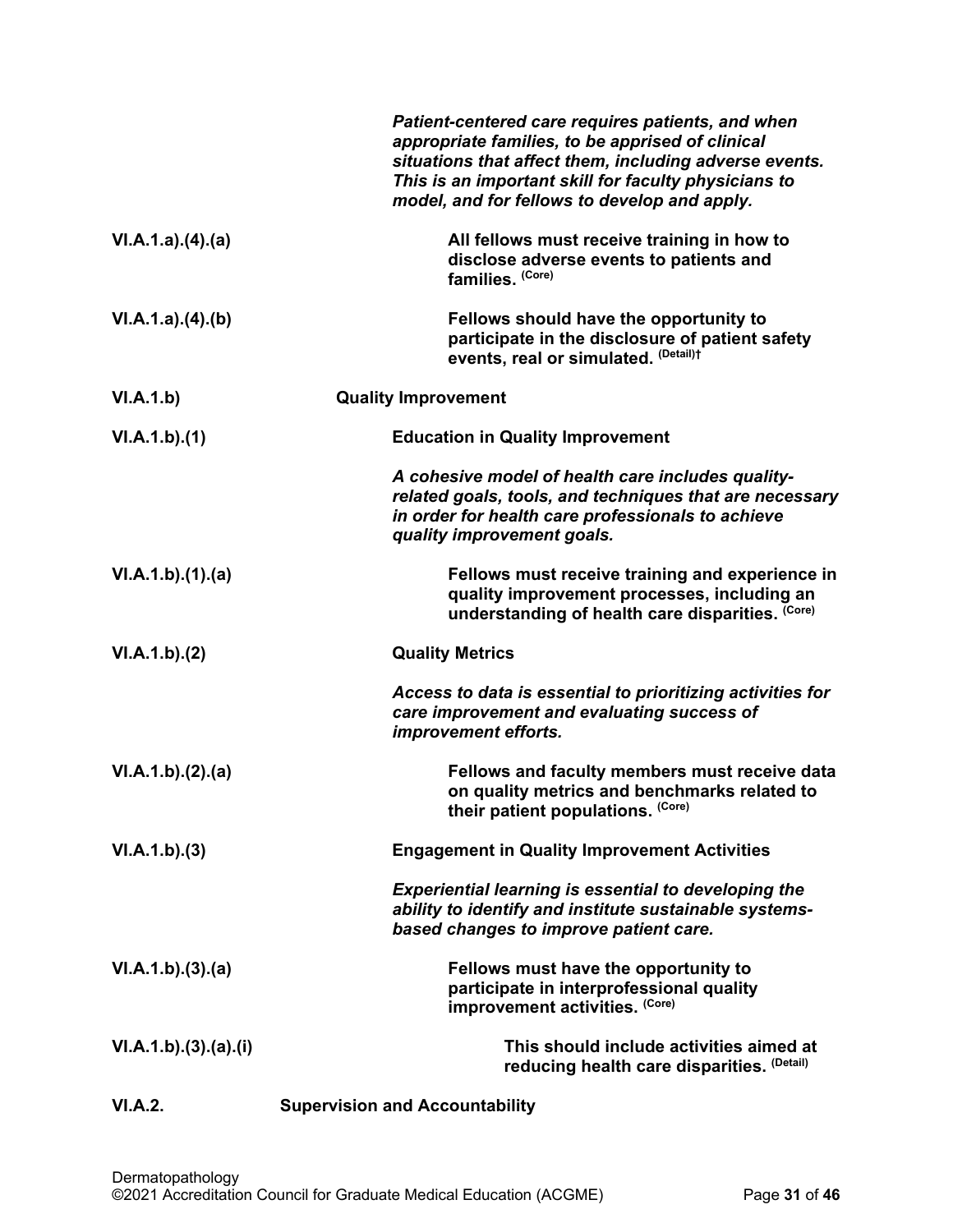| VI.A.2.a)        | Although the attending physician is ultimately responsible for<br>the care of the patient, every physician shares in the<br>responsibility and accountability for their efforts in the<br>provision of care. Effective programs, in partnership with<br>their Sponsoring Institutions, define, widely communicate,<br>and monitor a structured chain of responsibility and<br>accountability as it relates to the supervision of all patient<br>care.                                                                                                                                        |
|------------------|----------------------------------------------------------------------------------------------------------------------------------------------------------------------------------------------------------------------------------------------------------------------------------------------------------------------------------------------------------------------------------------------------------------------------------------------------------------------------------------------------------------------------------------------------------------------------------------------|
|                  | Supervision in the setting of graduate medical education<br>provides safe and effective care to patients; ensures each<br>fellow's development of the skills, knowledge, and attitudes<br>required to enter the unsupervised practice of medicine; and<br>establishes a foundation for continued professional growth.                                                                                                                                                                                                                                                                        |
| VI.A.2.a)(1)     | Each patient must have an identifiable and<br>appropriately-credentialed and privileged attending<br>physician (or licensed independent practitioner as<br>specified by the applicable Review Committee) who is<br>responsible and accountable for the patient's care.<br>(Core)                                                                                                                                                                                                                                                                                                             |
| VI.A.2.a)(1).(a) | This information must be available to fellows,<br>faculty members, other members of the health<br>care team, and patients. (Core)                                                                                                                                                                                                                                                                                                                                                                                                                                                            |
| VI.A.2.a)(1)(b)  | Fellows and faculty members must inform each<br>patient of their respective roles in that patient's<br>care when providing direct patient care. (Core)                                                                                                                                                                                                                                                                                                                                                                                                                                       |
| VI.A.2.b)        | Supervision may be exercised through a variety of methods.<br>For many aspects of patient care, the supervising physician<br>may be a more advanced fellow. Other portions of care<br>provided by the fellow can be adequately supervised by the<br>appropriate availability of the supervising faculty member or<br>fellow, either on site or by means of telecommunication<br>technology. Some activities require the physical presence of<br>the supervising faculty member. In some circumstances,<br>supervision may include post-hoc review of fellow-delivered<br>care with feedback. |

**Background and Intent: Appropriate supervision is essential for patient safety and high-quality teaching. Supervision is also contextual. There is tremendous diversity of fellow patient interactions, education and training locations, and fellow skills and abilities even at the same level of the educational program. The degree of supervision is expected to evolve progressively as a fellow gains more experience, even with the same patient condition or procedure. All fellows have a level of supervision commensurate with their level of autonomy in practice; this level of supervision may be enhanced based on factors such as patient safety, complexity, acuity, urgency, risk of serious adverse events, or other pertinent variables.**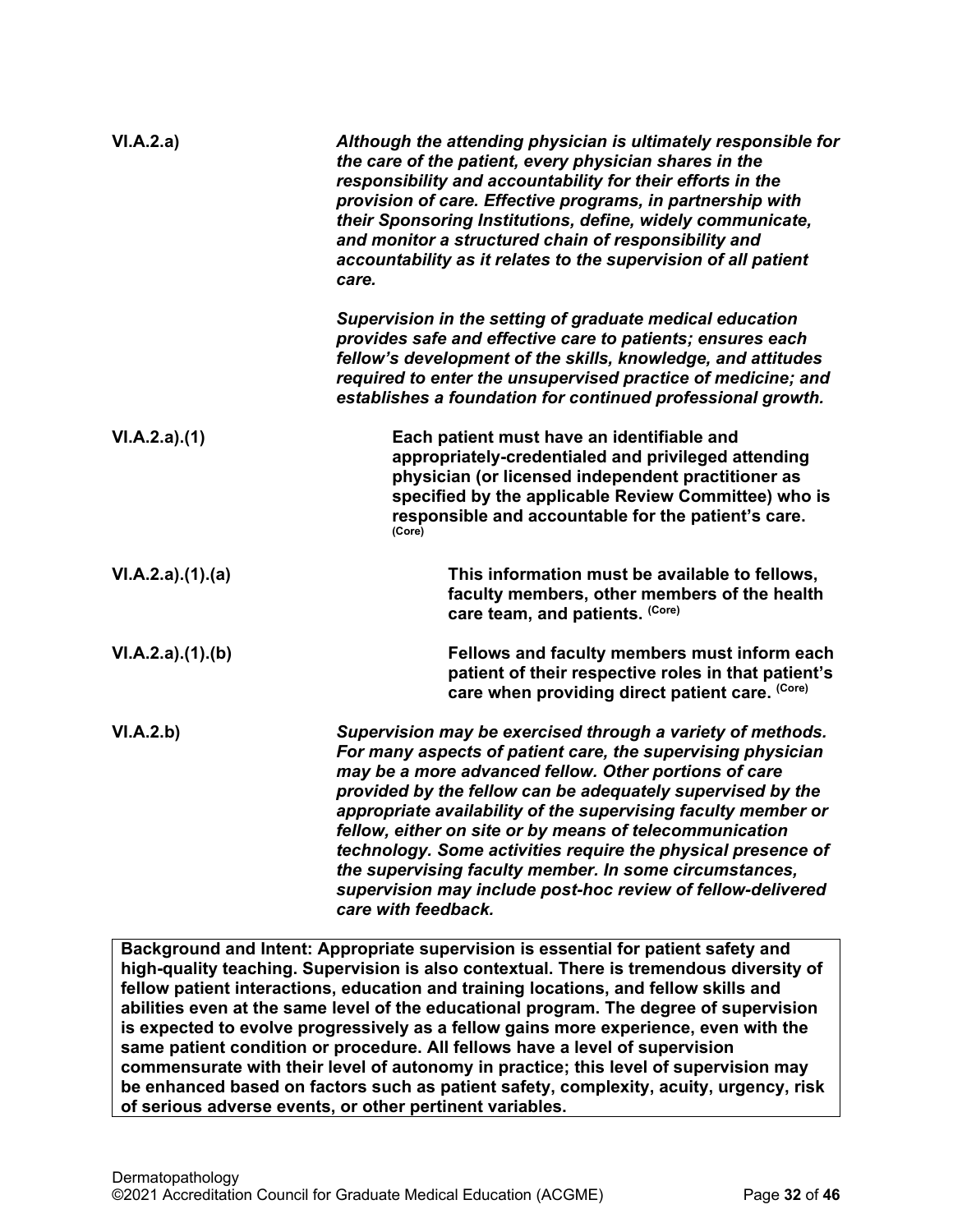| VI.A.2.b)(1)            | The program must demonstrate that the appropriate<br>level of supervision in place for all fellows is based on<br>each fellow's level of training and ability, as well as<br>patient complexity and acuity. Supervision may be<br>exercised through a variety of methods, as appropriate<br>to the situation. (Core) |
|-------------------------|----------------------------------------------------------------------------------------------------------------------------------------------------------------------------------------------------------------------------------------------------------------------------------------------------------------------|
| VI.A.2.b).(2)           | The program must define when physical presence of a<br>supervising physician is required. (Core)                                                                                                                                                                                                                     |
| VI.A.2.c)               | <b>Levels of Supervision</b>                                                                                                                                                                                                                                                                                         |
|                         | To promote appropriate fellow supervision while providing<br>for graded authority and responsibility, the program must use<br>the following classification of supervision: (Core)                                                                                                                                    |
| $VI.A.2.c$ . $(1)$      | <b>Direct Supervision:</b>                                                                                                                                                                                                                                                                                           |
| $VI.A.2.c$ . $(1).$ (a) | the supervising physician is physically present<br>with the fellow during the key portions of the<br>patient interaction. (Core)                                                                                                                                                                                     |
| VI.A.2.c.2()            | Indirect Supervision: the supervising physician is not<br>providing physical or concurrent visual or audio<br>supervision but is immediately available to the fellow<br>for guidance and is available to provide appropriate<br>direct supervision. (Core)                                                           |
| VI.A.2.c.3)             | Oversight - the supervising physician is available to<br>provide review of procedures/encounters with<br>feedback provided after care is delivered. (Core)                                                                                                                                                           |
| VI.A.2.d                | The privilege of progressive authority and responsibility,<br>conditional independence, and a supervisory role in patient<br>care delegated to each fellow must be assigned by the<br>program director and faculty members. (Core)                                                                                   |
| VI.A.2.d)(1)            | The program director must evaluate each fellow's<br>abilities based on specific criteria, guided by the<br>Milestones. (Core)                                                                                                                                                                                        |
| VI.A.2.d). (2)          | <b>Faculty members functioning as supervising</b><br>physicians must delegate portions of care to fellows<br>based on the needs of the patient and the skills of<br>each fellow. (Core)                                                                                                                              |
| VI.A.2.d)(3)            | Fellows should serve in a supervisory role to junior<br>fellows and residents in recognition of their progress<br>toward independence, based on the needs of each                                                                                                                                                    |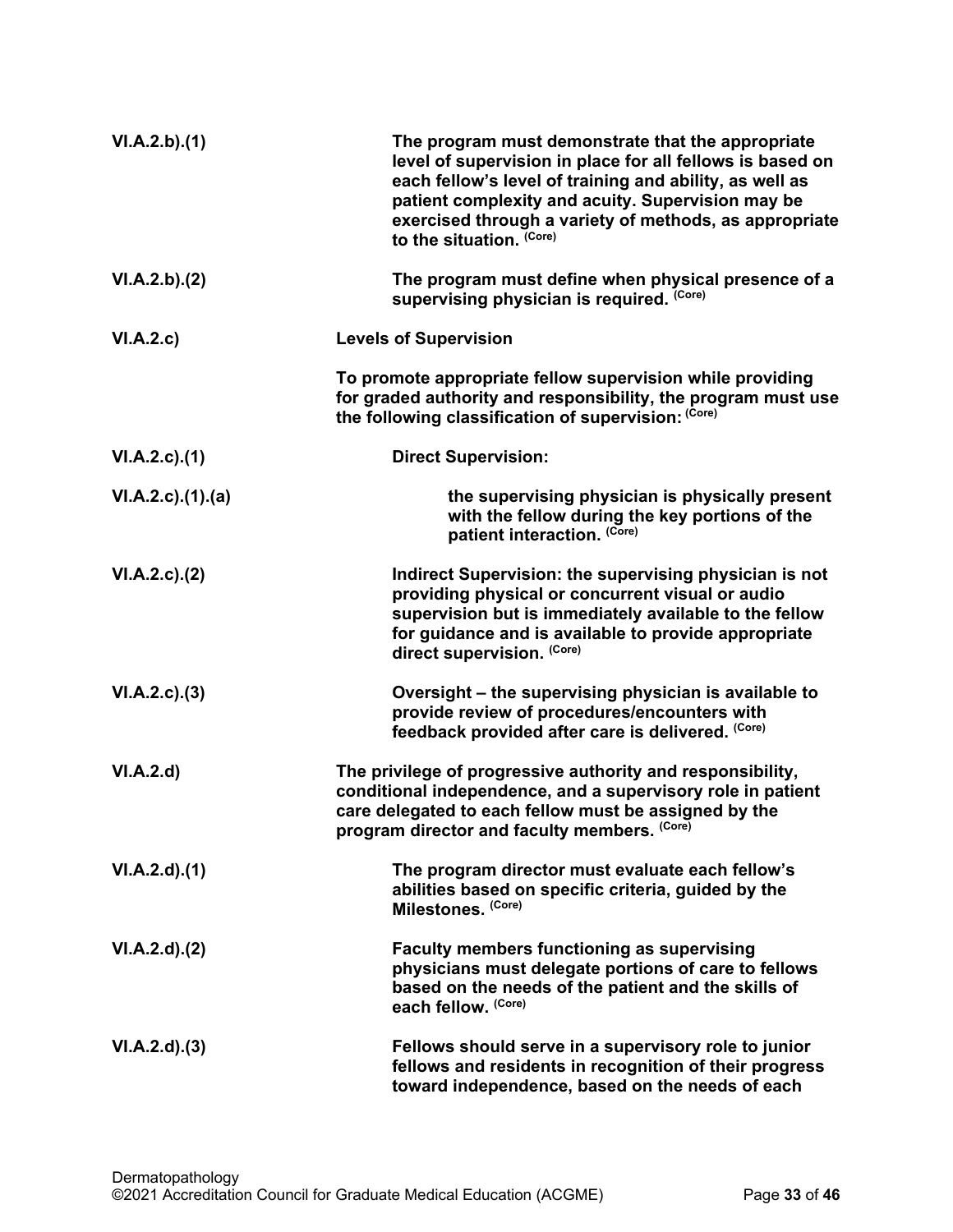|                     | patient and the skills of the individual resident or<br>fellow. (Detail)                                                                                                                                                                                                                           |
|---------------------|----------------------------------------------------------------------------------------------------------------------------------------------------------------------------------------------------------------------------------------------------------------------------------------------------|
| VI.A.2.e)           | Programs must set guidelines for circumstances and events<br>in which fellows must communicate with the supervising<br>faculty member(s). (Core)                                                                                                                                                   |
| $VI.A.2.e$ ). $(1)$ | Each fellow must know the limits of their scope of<br>authority, and the circumstances under which the<br>fellow is permitted to act with conditional<br>independence. (Outcome)                                                                                                                   |
| oversight.          | Background and Intent: The ACGME Glossary of Terms defines conditional<br>independence as: Graded, progressive responsibility for patient care with defined                                                                                                                                        |
| VI.A.2.f)           | Faculty supervision assignments must be of sufficient<br>duration to assess the knowledge and skills of each fellow<br>and to delegate to the fellow the appropriate level of patient<br>care authority and responsibility. (Core)                                                                 |
| VI.B.               | Professionalism                                                                                                                                                                                                                                                                                    |
| VI.B.1.             | Programs, in partnership with their Sponsoring Institutions, must<br>educate fellows and faculty members concerning the professional<br>responsibilities of physicians, including their obligation to be<br>appropriately rested and fit to provide the care required by their<br>patients. (Core) |
| VI.B.2.             | The learning objectives of the program must:                                                                                                                                                                                                                                                       |
| VI.B.2.a)           | be accomplished through an appropriate blend of supervised<br>patient care responsibilities, clinical teaching, and didactic<br>educational events; (Core)                                                                                                                                         |
| VI.B.2.b)           | be accomplished without excessive reliance on fellows to<br>fulfill non-physician obligations; and, (Core)                                                                                                                                                                                         |

<span id="page-33-0"></span>**Background and Intent: Routine reliance on fellows to fulfill non-physician obligations increases work compression for fellows and does not provide an optimal educational experience. Non-physician obligations are those duties which in most institutions are performed by nursing and allied health professionals, transport services, or clerical staff. Examples of such obligations include transport of patients from the wards or units for procedures elsewhere in the hospital; routine blood drawing for laboratory tests; routine monitoring of patients when off the ward; and clerical duties, such as scheduling. While it is understood that fellows may be expected to do any of these things on occasion when the need arises, these activities should not be performed by fellows routinely and must be kept to a minimum to optimize fellow education.**

**VI.B.2.c) ensure manageable patient care responsibilities. (Core)**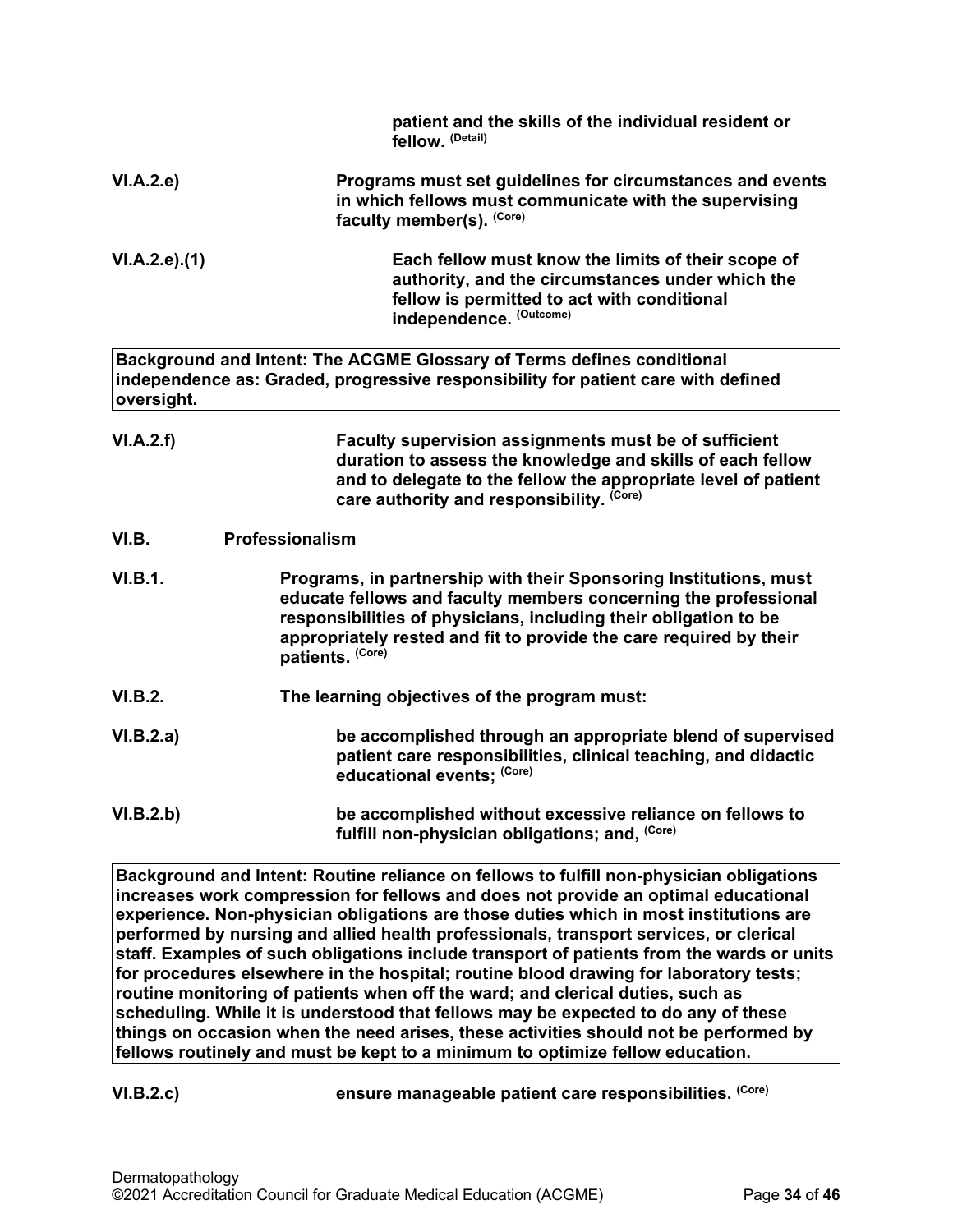**Background and Intent: The Common Program Requirements do not define "manageable patient care responsibilities" as this is variable by specialty and PGY level. Review Committees will provide further detail regarding patient care responsibilities in the applicable specialty-specific Program Requirements and accompanying FAQs. However, all programs, regardless of specialty, should carefully assess how the assignment of patient care responsibilities can affect work compression.**

| <b>VI.B.3.</b>   | The program director, in partnership with the Sponsoring Institution,<br>must provide a culture of professionalism that supports patient<br>safety and personal responsibility. (Core) |
|------------------|----------------------------------------------------------------------------------------------------------------------------------------------------------------------------------------|
| <b>VI.B.4.</b>   | Fellows and faculty members must demonstrate an understanding<br>of their personal role in the:                                                                                        |
| VI.B.4.a)        | provision of patient- and family-centered care; (Outcome)                                                                                                                              |
| <b>VI.B.4.b)</b> | safety and welfare of patients entrusted to their care,<br>including the ability to report unsafe conditions and adverse<br>events; (Outcome)                                          |

**Background and Intent: This requirement emphasizes that responsibility for reporting unsafe conditions and adverse events is shared by all members of the team and is not solely the responsibility of the fellow.**

**VI.B.4.c) assurance of their fitness for work, including: (Outcome)**

**Background and Intent: This requirement emphasizes the professional responsibility of faculty members and fellows to arrive for work adequately rested and ready to care for patients. It is also the responsibility of faculty members, fellows, and other members of the care team to be observant, to intervene, and/or to escalate their concern about fellow and faculty member fitness for work, depending on the situation, and in accordance with institutional policies.**

| $VI.B.4.c$ ). $(1)$ | management of their time before, during, and after<br>clinical assignments; and, (Outcome)                                                                            |
|---------------------|-----------------------------------------------------------------------------------------------------------------------------------------------------------------------|
| $VI.B.4.c$ ). $(2)$ | recognition of impairment, including from illness,<br>fatigue, and substance use, in themselves, their peers,<br>and other members of the health care team. (Outcome) |
| VI.B.4.d)           | commitment to lifelong learning; (Outcome)                                                                                                                            |
| VI.B.4.e            | monitoring of their patient care performance improvement<br>indicators; and, (Outcome)                                                                                |
| VI.B.4.f)           | accurate reporting of clinical and educational work hours,<br>patient outcomes, and clinical experience data. (Outcome)                                               |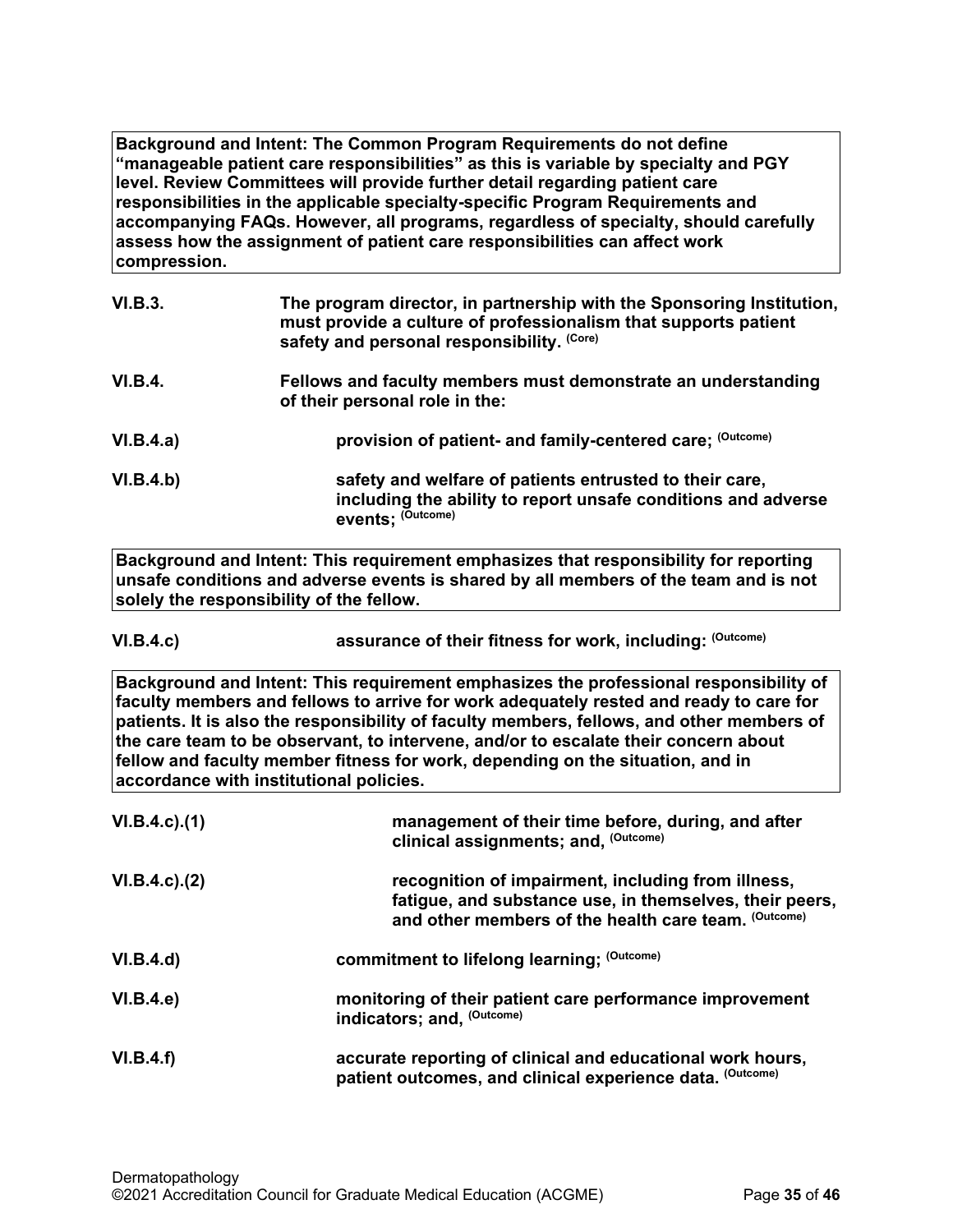- **VI.B.5. All fellows and faculty members must demonstrate responsiveness to patient needs that supersedes self-interest. This includes the recognition that under certain circumstances, the best interests of the patient may be served by transitioning that patient's care to another qualified and rested provider. (Outcome)**
- **VI.B.6. Programs, in partnership with their Sponsoring Institutions, must provide a professional, equitable, respectful, and civil environment that is free from discrimination, sexual and other forms of harassment, mistreatment, abuse, or coercion of students, fellows, faculty, and staff. (Core)**
- **VI.B.7. Programs, in partnership with their Sponsoring Institutions, should have a process for education of fellows and faculty regarding unprofessional behavior and a confidential process for reporting, investigating, and addressing such concerns. (Core)**

## <span id="page-35-0"></span>**VI.C. Well-Being**

*Psychological, emotional, and physical well-being are critical in the development of the competent, caring, and resilient physician and require proactive attention to life inside and outside of medicine. Well-being requires that physicians retain the joy in medicine while managing their own real life stresses. Self-care and responsibility to support other members of the health care team are important components of professionalism; they are also skills that must be modeled, learned, and nurtured in the context of other aspects of fellowship training.*

*Fellows and faculty members are at risk for burnout and depression. Programs, in partnership with their Sponsoring Institutions, have the same responsibility to address well-being as other aspects of resident competence. Physicians and all members of the health care team share responsibility for the well-being of each other. For example, a culture which encourages covering for colleagues after an illness without the expectation of reciprocity reflects the ideal of professionalism. A positive culture in a clinical learning environment models constructive behaviors, and prepares fellows with the skills and attitudes needed to thrive throughout their careers.*

**Background and Intent: The ACGME is committed to addressing physician well-being for individuals and as it relates to the learning and working environment. The creation of a learning and working environment with a culture of respect and accountability for physician well-being is crucial to physicians' ability to deliver the safest, best possible care to patients. The ACGME is leveraging its resources in four key areas to support the ongoing focus on physician well-being: education, influence, research, and collaboration. Information regarding the ACGME's ongoing efforts in this area is available on the ACGME website.**

**As these efforts evolve, information will be shared with programs seeking to develop and/or strengthen their own well-being initiatives. In addition, there are many activities that programs can utilize now to assess and support physician well-being. These**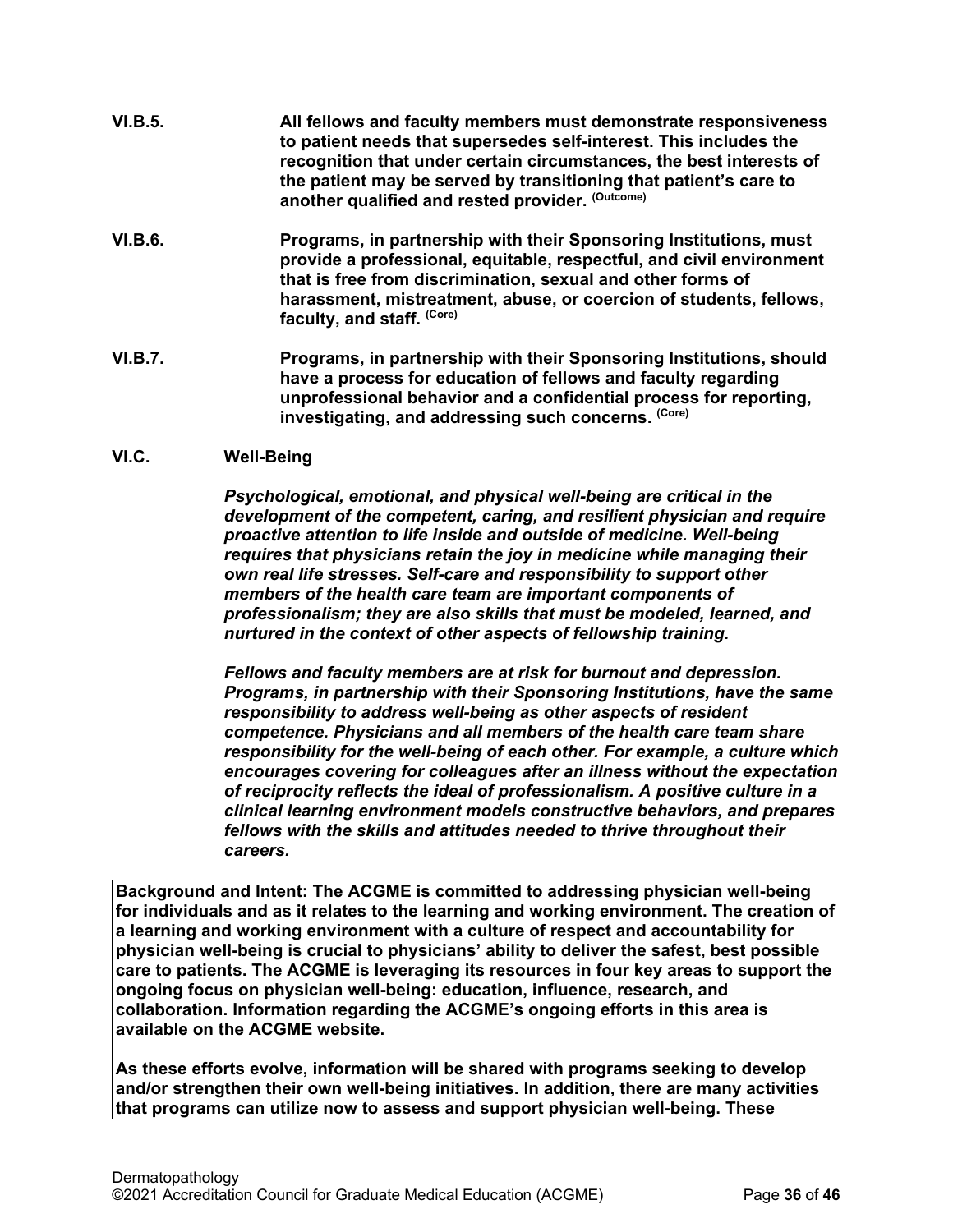**include culture of safety surveys, ensuring the availability of counseling services, and attention to the safety of the entire health care team.**

| <b>VI.C.1.</b> | The responsibility of the program, in partnership with the<br>Sponsoring Institution, to address well-being must include:                                                                                                                                                                                                      |
|----------------|--------------------------------------------------------------------------------------------------------------------------------------------------------------------------------------------------------------------------------------------------------------------------------------------------------------------------------|
| VI.C.1.a)      | efforts to enhance the meaning that each fellow finds in the<br>experience of being a physician, including protecting time<br>with patients, minimizing non-physician obligations,<br>providing administrative support, promoting progressive<br>autonomy and flexibility, and enhancing professional<br>relationships: (Core) |
| VI.C.1.b)      | attention to scheduling, work intensity, and work<br>compression that impacts fellow well-being; (Core)                                                                                                                                                                                                                        |
| VI.C.1.c)      | evaluating workplace safety data and addressing the safety of<br>fellows and faculty members; (Core)                                                                                                                                                                                                                           |

**Background and Intent: This requirement emphasizes the responsibility shared by the Sponsoring Institution and its programs to gather information and utilize systems that monitor and enhance fellow and faculty member safety, including physical safety. Issues to be addressed include, but are not limited to, monitoring of workplace injuries, physical or emotional violence, vehicle collisions, and emotional well-being after adverse events.**

**VI.C.1.d) policies and programs that encourage optimal fellow and faculty member well-being; and, (Core)**

**Background and Intent: Well-being includes having time away from work to engage with family and friends, as well as to attend to personal needs and to one's own health, including adequate rest, healthy diet, and regular exercise.**

**VI.C.1.d).(1) Fellows must be given the opportunity to attend medical, mental health, and dental care appointments, including those scheduled during their working hours. (Core)**

**Background and Intent: The intent of this requirement is to ensure that fellows have the opportunity to access medical and dental care, including mental health care, at times that are appropriate to their individual circumstances. Fellows must be provided with time away from the program as needed to access care, including appointments scheduled during their working hours.**

**VI.C.1.e) attention to fellow and faculty member burnout, depression, and substance use disorder. The program, in partnership with its Sponsoring Institution, must educate faculty members and fellows in identification of the symptoms of burnout, depression, and substance use disorder, including means to assist those who experience these conditions. Fellows and**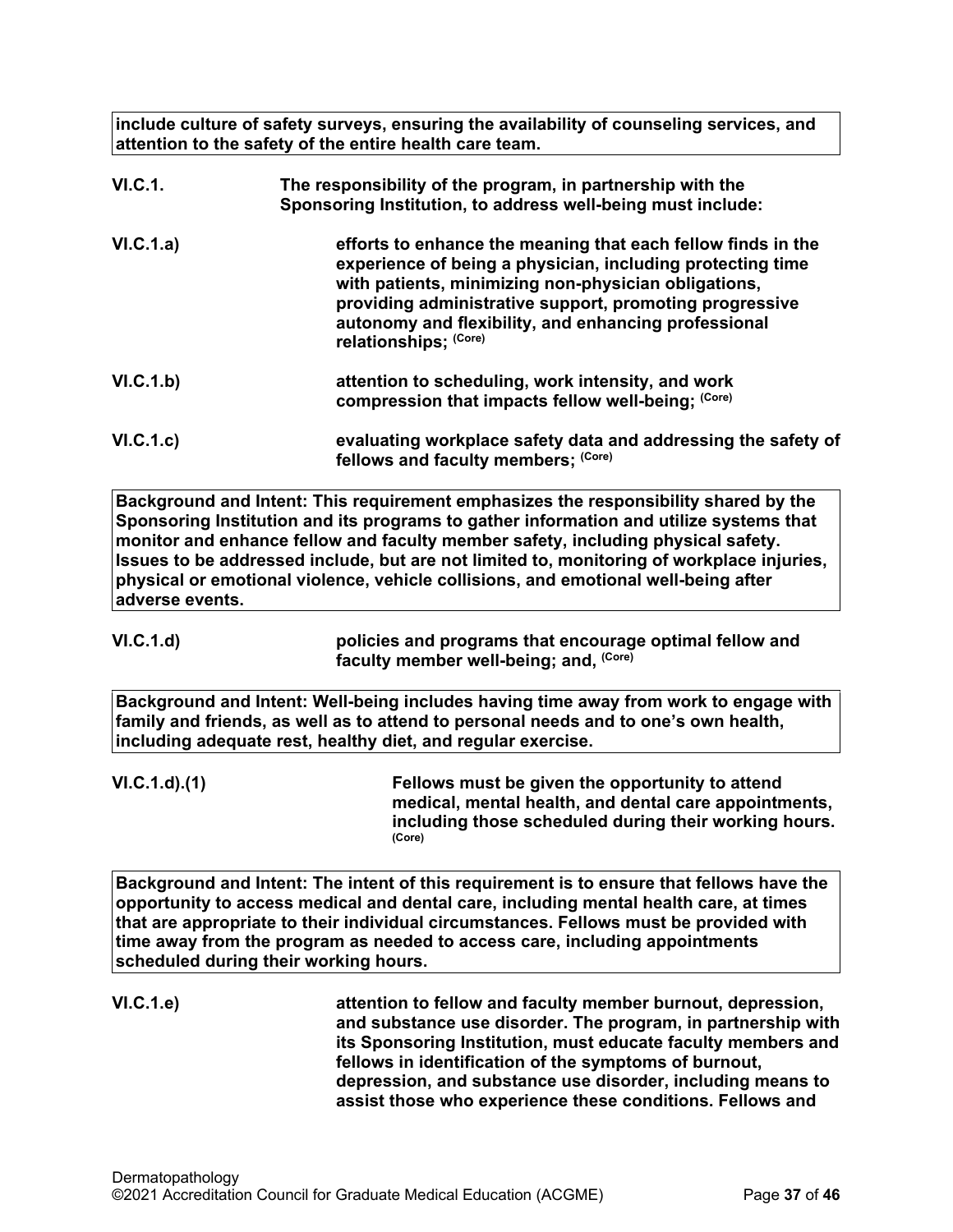**faculty members must also be educated to recognize those symptoms in themselves and how to seek appropriate care. The program, in partnership with its Sponsoring Institution, must: (Core)**

**Background and Intent: Programs and Sponsoring Institutions are encouraged to review materials in order to create systems for identification of burnout, depression, and substance use disorder. Materials and more information are available on the Physician Well-being section of the ACGME website [\(http://www.acgme.org/What-We-](http://www.acgme.org/What-We-Do/Initiatives/Physician-Well-Being)[Do/Initiatives/Physician-Well-Being\)](http://www.acgme.org/What-We-Do/Initiatives/Physician-Well-Being).**

**VI.C.1.e).(1) encourage fellows and faculty members to alert the program director or other designated personnel or programs when they are concerned that another fellow, resident, or faculty member may be displaying signs of burnout, depression, a substance use disorder, suicidal ideation, or potential for violence; (Core)**

**Background and Intent: Individuals experiencing burnout, depression, a substance use disorder, and/or suicidal ideation are often reluctant to reach out for help due to the stigma associated with these conditions, and are concerned that seeking help may have a negative impact on their career. Recognizing that physicians are at increased risk in these areas, it is essential that fellows and faculty members are able to report their concerns when another fellow or faculty member displays signs of any of these conditions, so that the program director or other designated personnel, such as the department chair, may assess the situation and intervene as necessary to facilitate access to appropriate care. Fellows and faculty members must know which personnel, in addition to the program director, have been designated with this responsibility; those personnel and the program director should be familiar with the institution's impaired physician policy and any employee health, employee assistance, and/or wellness programs within the institution. In cases of physician impairment, the program director or designated personnel should follow the policies of their institution for reporting.**

| VI.C.1.e). (2) | provide access to appropriate tools for self-screening;<br>and. (Core)                          |
|----------------|-------------------------------------------------------------------------------------------------|
| VI.C.1.e). (3) | provide access to confidential, affordable mental<br>health cooseement counseling and treatment |

**health assessment, counseling, and treatment, including access to urgent and emergent care 24 hours a day, seven days a week. (Core)**

**Background and Intent: The intent of this requirement is to ensure that fellows have immediate access at all times to a mental health professional (psychiatrist, psychologist, Licensed Clinical Social Worker, Primary Mental Health Nurse Practitioner, or Licensed Professional Counselor) for urgent or emergent mental health issues. In-person, telemedicine, or telephonic means may be utilized to satisfy this requirement. Care in the Emergency Department may be necessary in some cases, but not as the primary or sole means to meet the requirement.**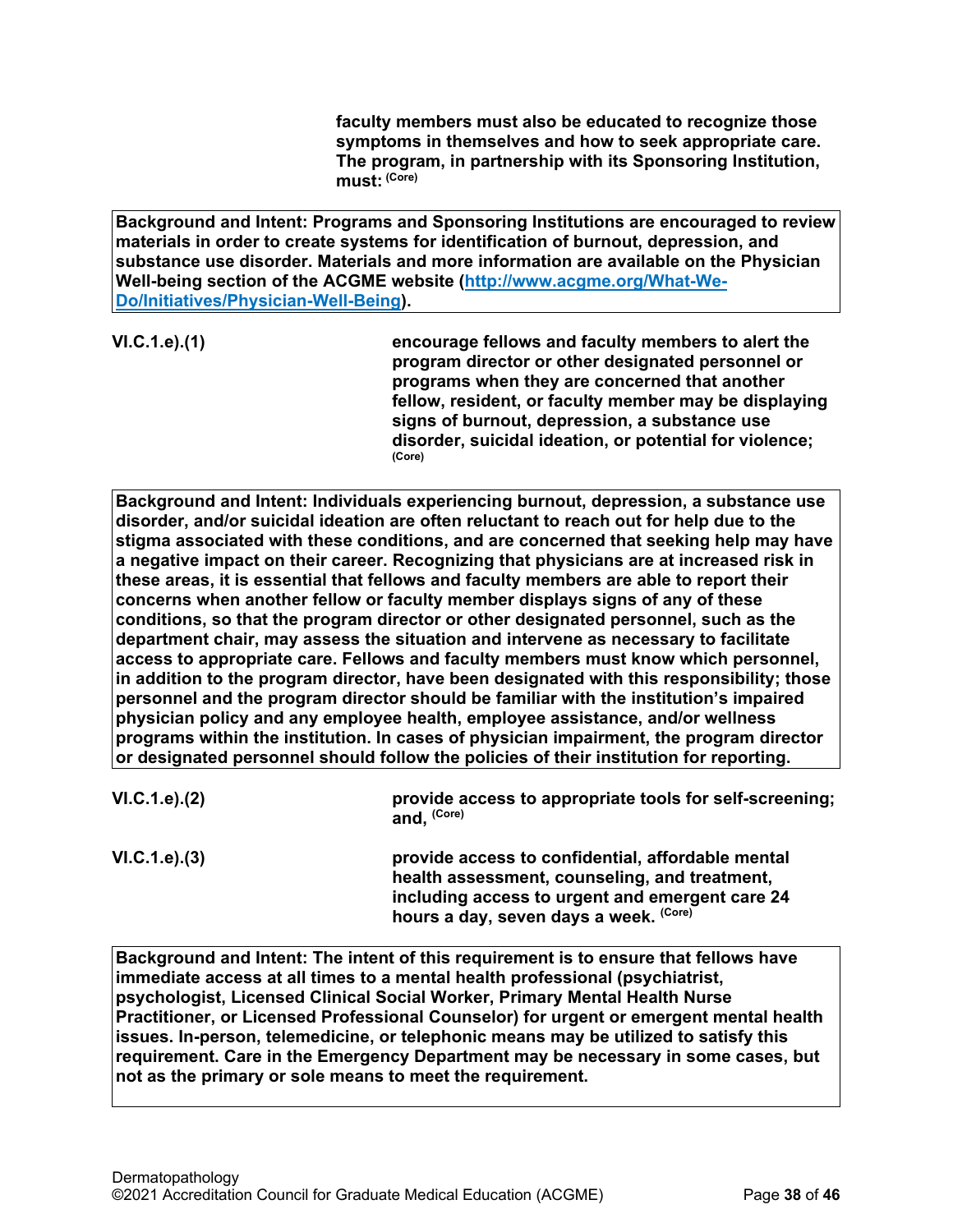**The reference to affordable counseling is intended to require that financial cost not be a barrier to obtaining care.**

| VI.C.2.   | There are circumstances in which fellows may be unable to attend<br>work, including but not limited to fatigue, illness, family<br>emergencies, and parental leave. Each program must allow an<br>appropriate length of absence for fellows unable to perform their<br>patient care responsibilities. (Core) |
|-----------|--------------------------------------------------------------------------------------------------------------------------------------------------------------------------------------------------------------------------------------------------------------------------------------------------------------|
| VI.C.2.a) | The program must have policies and procedures in place to<br>ensure coverage of patient care. (Core)                                                                                                                                                                                                         |
| VI.C.2.b) | These policies must be implemented without fear of negative<br>consequences for the fellow who is or was unable to provide<br>the clinical work. (Core)                                                                                                                                                      |

**Background and Intent: Fellows may need to extend their length of training depending on length of absence and specialty board eligibility requirements. Teammates should assist colleagues in need and equitably reintegrate them upon return.**

<span id="page-38-0"></span>

| VI.D.     | <b>Fatigue Mitigation</b>                                                                                                                              |
|-----------|--------------------------------------------------------------------------------------------------------------------------------------------------------|
| VI.D.1.   | <b>Programs must:</b>                                                                                                                                  |
| VI.D.1.a) | educate all faculty members and fellows to recognize the<br>signs of fatigue and sleep deprivation; (Core)                                             |
| VI.D.1.b) | educate all faculty members and fellows in alertness<br>management and fatigue mitigation processes; and, (Core)                                       |
| VI.D.1.c  | encourage fellows to use fatigue mitigation processes to<br>manage the potential negative effects of fatigue on patient<br>care and learning. (Detail) |

**Background and Intent: Providing medical care to patients is physically and mentally demanding. Night shifts, even for those who have had enough rest, cause fatigue. Experiencing fatigue in a supervised environment during training prepares fellows for managing fatigue in practice. It is expected that programs adopt fatigue mitigation processes and ensure that there are no negative consequences and/or stigma for using fatigue mitigation strategies.**

**This requirement emphasizes the importance of adequate rest before and after clinical responsibilities. Strategies that may be used include, but are not limited to, strategic napping; the judicious use of caffeine; availability of other caregivers; time management to maximize sleep off-duty; learning to recognize the signs of fatigue, and selfmonitoring performance and/or asking others to monitor performance; remaining active to promote alertness; maintaining a healthy diet; using relaxation techniques to fall asleep; maintaining a consistent sleep routine; exercising regularly; increasing sleep time before and after call; and ensuring sufficient sleep recovery periods.**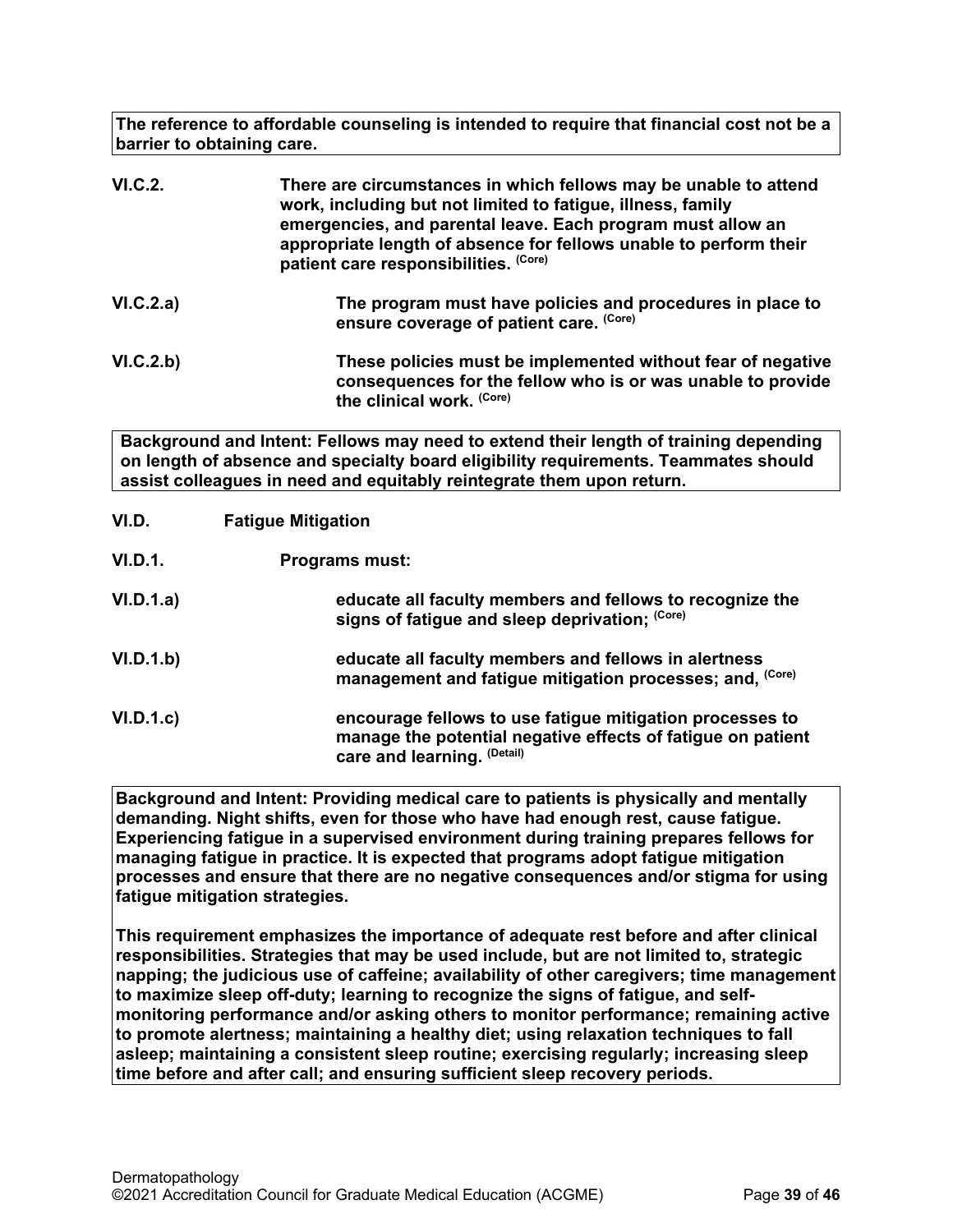<span id="page-39-0"></span>

| VI.D.2.        | Each program must ensure continuity of patient care, consistent<br>with the program's policies and procedures referenced in VI.C.2-<br>VI.C.2.b), in the event that a fellow may be unable to perform their<br>patient care responsibilities due to excessive fatigue. (Core)                                                                                                                                      |
|----------------|--------------------------------------------------------------------------------------------------------------------------------------------------------------------------------------------------------------------------------------------------------------------------------------------------------------------------------------------------------------------------------------------------------------------|
| <b>VI.D.3.</b> | The program, in partnership with its Sponsoring Institution, must<br>ensure adequate sleep facilities and safe transportation options for<br>fellows who may be too fatigued to safely return home. (Core)                                                                                                                                                                                                         |
| VI.E.          | <b>Clinical Responsibilities, Teamwork, and Transitions of Care</b>                                                                                                                                                                                                                                                                                                                                                |
| VI.E.1.        | <b>Clinical Responsibilities</b>                                                                                                                                                                                                                                                                                                                                                                                   |
|                | The clinical responsibilities for each fellow must be based on PGY<br>level, patient safety, fellow ability, severity and complexity of patient<br>illness/condition, and available support services. (Core)                                                                                                                                                                                                       |
| VI.E.1.a)      | This optimal case number and distribution of case load over time<br>will vary with the individual fellow, and will also vary with the<br>increasing responsibility appropriate to his or her demonstrated<br>competence in dermatopathology over the course of the fellowship<br>year. The optimal case load will allow each fellow to see as many<br>cases as possible, without being overwhelmed by patient care |

**Background and Intent: The changing clinical care environment of medicine has meant that work compression due to high complexity has increased stress on fellows. Faculty members and program directors need to make sure fellows function in an environment that has safe patient care and a sense of fellow well-being. Some Review Committees have addressed this by setting limits on patient admissions, and it is an essential responsibility of the program director to monitor fellow workload. Workload should be distributed among the fellow team and interdisciplinary teams to minimize work compression.**

responsibilities. (Detail)

## **VI.E.2. Teamwork**

**Fellows must care for patients in an environment that maximizes communication. This must include the opportunity to work as a member of effective interprofessional teams that are appropriate to the delivery of care in the subspecialty and larger health system. (Core)**

VI.E.2.a) The program must ensure that appropriate professional interaction is initiated and maintained between fellows and other physicians involved in the care of a patient. Such interactions would include participation in interdisciplinary conferences (e.g., tumor board) and reporting unexpected or critical findings and information to the physician responsible for the clinical care of a particular patient. (Detail)

## **VI.E.3. Transitions of Care**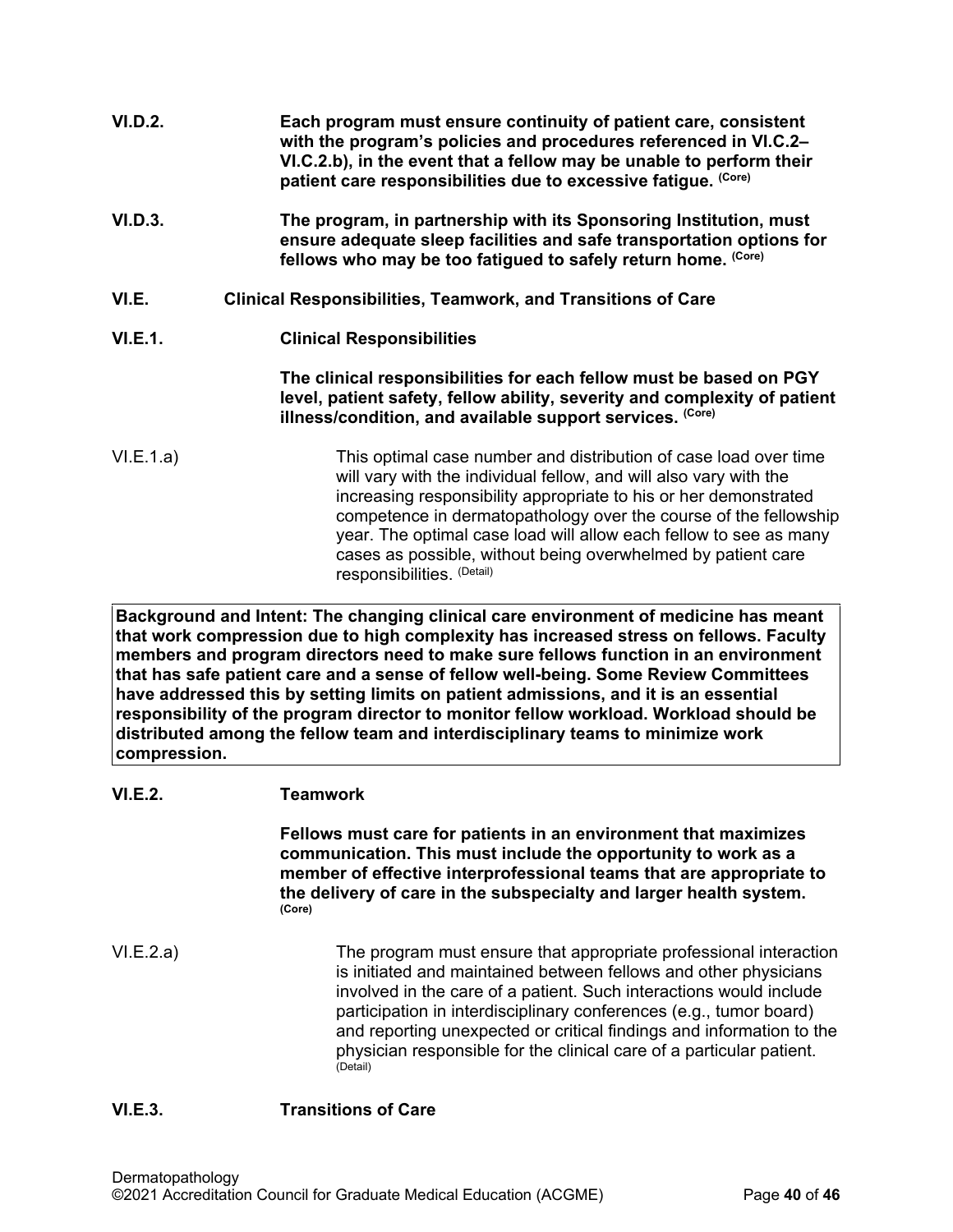| VI.E.3.a) | Programs must design clinical assignments to optimize<br>transitions in patient care, including their safety, frequency,<br>and structure. (Core)                                                                                                                                                               |
|-----------|-----------------------------------------------------------------------------------------------------------------------------------------------------------------------------------------------------------------------------------------------------------------------------------------------------------------|
| VI.E.3.b) | Programs, in partnership with their Sponsoring Institutions,<br>must ensure and monitor effective, structured hand-over<br>processes to facilitate both continuity of care and patient<br>safety. (Core)                                                                                                        |
| VI.E.3.c  | Programs must ensure that fellows are competent in<br>communicating with team members in the hand-over process.<br>(Outcome)                                                                                                                                                                                    |
| VI.E.3.d  | Programs and clinical sites must maintain and communicate<br>schedules of attending physicians and fellows currently<br>responsible for care. (Core)                                                                                                                                                            |
| VI.E.3.e) | Each program must ensure continuity of patient care,<br>consistent with the program's policies and procedures<br>referenced in VI.C.2-VI.C.2.b), in the event that a fellow may<br>be unable to perform their patient care responsibilities due to<br>excessive fatigue or illness, or family emergency. (Core) |

<span id="page-40-0"></span>**VI.F. Clinical Experience and Education**

*Programs, in partnership with their Sponsoring Institutions, must design an effective program structure that is configured to provide fellows with educational and clinical experience opportunities, as well as reasonable opportunities for rest and personal activities.*

**Background and Intent: In the new requirements, the terms "clinical experience and education," "clinical and educational work," and "clinical and educational work hours" replace the terms "duty hours," "duty periods," and "duty." These changes have been made in response to concerns that the previous use of the term "duty" in reference to number of hours worked may have led some to conclude that fellows' duty to "clock out" on time superseded their duty to their patients.**

**VI.F.1. Maximum Hours of Clinical and Educational Work per Week**

**Clinical and educational work hours must be limited to no more than 80 hours per week, averaged over a four-week period, inclusive of all in-house clinical and educational activities, clinical work done from home, and all moonlighting. (Core)**

**Background and Intent: Programs and fellows have a shared responsibility to ensure that the 80-hour maximum weekly limit is not exceeded. While the requirement has been written with the intent of allowing fellows to remain beyond their scheduled work periods to care for a patient or participate in an educational activity, these additional hours must be accounted for in the allocated 80 hours when averaged over four weeks.**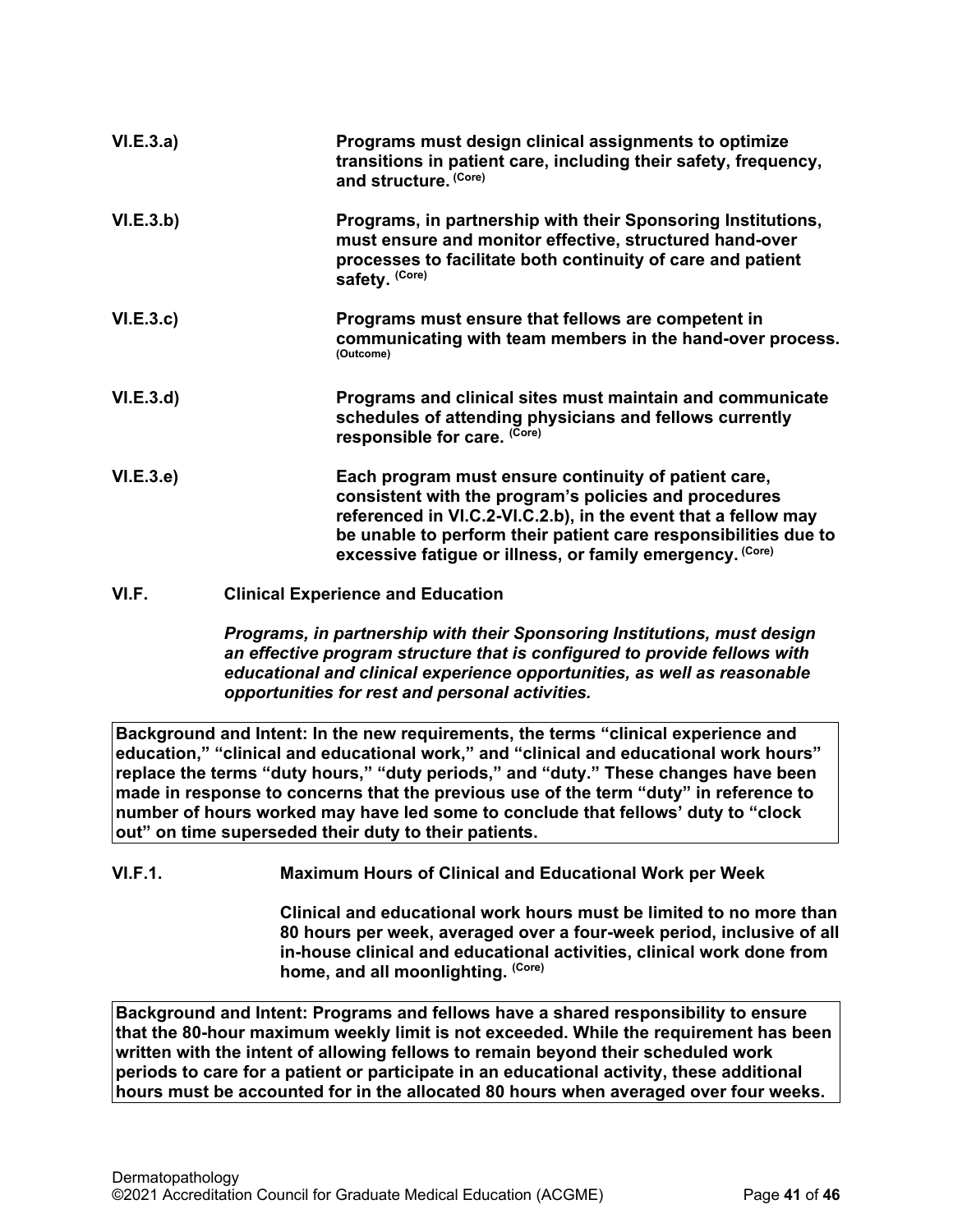# *Scheduling*

**While the ACGME acknowledges that, on rare occasions, a fellow may work in excess of 80 hours in a given week, all programs and fellows utilizing this flexibility will be required to adhere to the 80-hour maximum weekly limit when averaged over a fourweek period. Programs that regularly schedule fellows to work 80 hours per week and still permit fellows to remain beyond their scheduled work period are likely to exceed the 80-hour maximum, which would not be in substantial compliance with the requirement. These programs should adjust schedules so that fellows are scheduled to work fewer than 80 hours per week, which would allow fellows to remain beyond their scheduled work period when needed without violating the 80-hour requirement. Programs may wish to consider using night float and/or making adjustments to the frequency of in-house call to ensure compliance with the 80-hour maximum weekly limit.**

## *Oversight*

**With increased flexibility introduced into the Requirements, programs permitting this flexibility will need to account for the potential for fellows to remain beyond their assigned work periods when developing schedules, to avoid exceeding the 80-hour maximum weekly limit, averaged over four weeks. The ACGME Review Committees will strictly monitor and enforce compliance with the 80-hour requirement. Where violations of the 80-hour requirement are identified, programs will be subject to citation and at risk for an adverse accreditation action.**

## *Work from Home*

**While the requirement specifies that clinical work done from home must be counted toward the 80-hour maximum weekly limit, the expectation remains that scheduling be structured so that fellows are able to complete most work on site during scheduled clinical work hours without requiring them to take work home. The new requirements acknowledge the changing landscape of medicine, including electronic health records, and the resulting increase in the amount of work fellows choose to do from home. The requirement provides flexibility for fellows to do this while ensuring that the time spent by fellows completing clinical work from home is accomplished within the 80-hour weekly maximum. Types of work from home that must be counted include using an electronic health record and taking calls from home. Reading done in preparation for the following day's cases, studying, and research done from home do not count toward the 80 hours. Fellow decisions to leave the hospital before their clinical work has been completed and to finish that work later from home should be made in consultation with the fellow's supervisor. In such circumstances, fellows should be mindful of their professional responsibility to complete work in a timely manner and to maintain patient confidentiality.**

**During the public comment period many individuals raised questions and concerns related to this change. Some questioned whether minute by minute tracking would be required; in other words, if a fellow spends three minutes on a phone call and then a few hours later spends two minutes on another call, will the fellow need to report that time. Others raised concerns related to the ability of programs and institutions to verify the accuracy of the information reported by fellows. The new requirements are not an attempt to micromanage this process. Fellows are to track the time they spend on clinical work from home and to report that time to the program. Decisions regarding whether to report infrequent phone calls of very short duration will be left to the individual fellow. Programs will need to factor in time fellows are spending on clinical**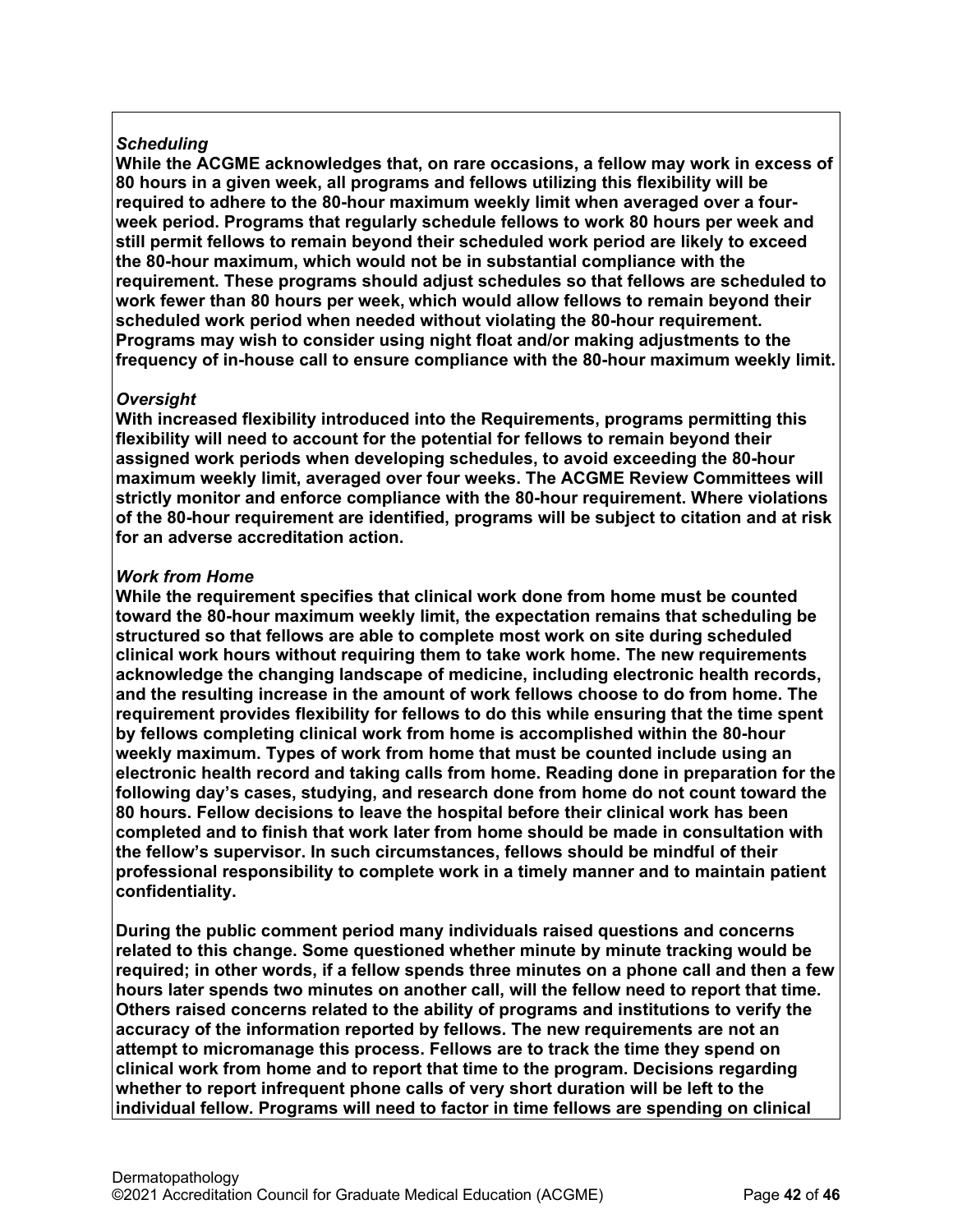**work at home when schedules are developed to ensure that fellows are not working in excess of 80 hours per week, averaged over four weeks. There is no requirement that programs assume responsibility for documenting this time. Rather, the program's responsibility is ensuring that fellows report their time from home and that schedules are structured to ensure that fellows are not working in excess of 80 hours per week, averaged over four weeks.**

| VI.F.2.      | <b>Mandatory Time Free of Clinical Work and Education</b>                                                                                                                                                                                                                                               |
|--------------|---------------------------------------------------------------------------------------------------------------------------------------------------------------------------------------------------------------------------------------------------------------------------------------------------------|
| VI.F.2.a)    | The program must design an effective program structure that<br>is configured to provide fellows with educational<br>opportunities, as well as reasonable opportunities for rest<br>and personal well-being. (Core)                                                                                      |
| VI.F.2.b)    | Fellows should have eight hours off between scheduled<br>clinical work and education periods. (Detail)                                                                                                                                                                                                  |
| VI.F.2.b)(1) | There may be circumstances when fellows choose to<br>stay to care for their patients or return to the hospital<br>with fewer than eight hours free of clinical experience<br>and education. This must occur within the context of<br>the 80-hour and the one-day-off-in-seven<br>requirements. (Detail) |

**Background and Intent: While it is expected that fellow schedules will be structured to ensure that fellows are provided with a minimum of eight hours off between scheduled work periods, it is recognized that fellows may choose to remain beyond their scheduled time, or return to the clinical site during this time-off period, to care for a patient. The requirement preserves the flexibility for fellows to make those choices. It is also noted that the 80-hour weekly limit (averaged over four weeks) is a deterrent for scheduling fewer than eight hours off between clinical and education work periods, as it would be difficult for a program to design a schedule that provides fewer than eight hours off without violating the 80-hour rule.**

**VI.F.2.c) Fellows must have at least 14 hours free of clinical work and education after 24 hours of in-house call. (Core)**

**Background and Intent: Fellows have a responsibility to return to work rested, and thus are expected to use this time away from work to get adequate rest. In support of this goal, fellows are encouraged to prioritize sleep over other discretionary activities.**

**VI.F.2.d) Fellows must be scheduled for a minimum of one day in seven free of clinical work and required education (when averaged over four weeks). At-home call cannot be assigned on these free days. (Core)**

**Background and Intent: The requirement provides flexibility for programs to distribute days off in a manner that meets program and fellow needs. It is strongly recommended that fellows' preference regarding how their days off are distributed be considered as schedules are developed. It is desirable that days off be distributed throughout the**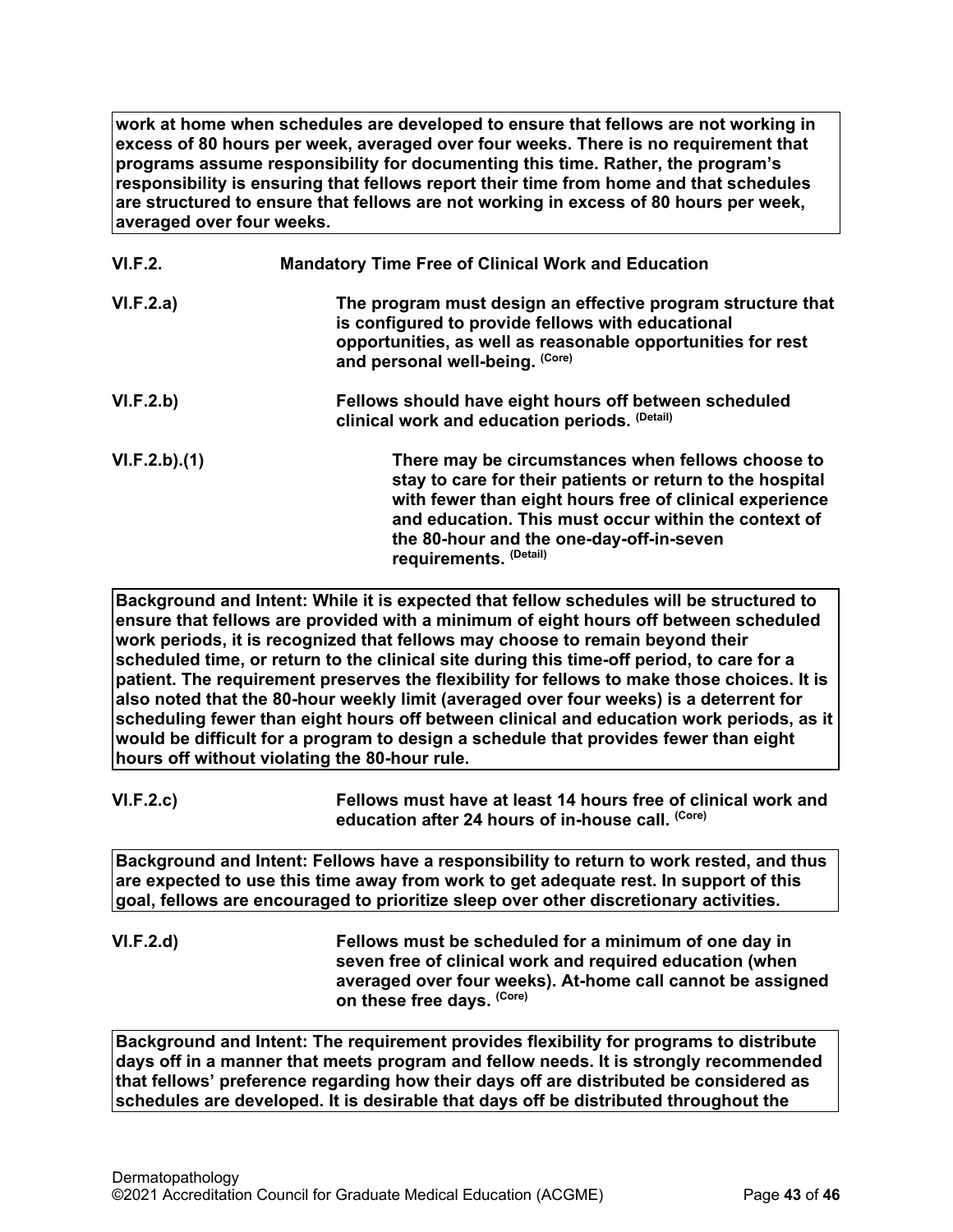**month, but some fellows may prefer to group their days off to have a "golden weekend," meaning a consecutive Saturday and Sunday free from work. The requirement for one free day in seven should not be interpreted as precluding a golden weekend. Where feasible, schedules may be designed to provide fellows with a weekend, or two consecutive days, free of work. The applicable Review Committee will evaluate the number of consecutive days of work and determine whether they meet educational objectives. Programs are encouraged to distribute days off in a fashion that optimizes fellow well-being, and educational and personal goals. It is noted that a day off is defined in the ACGME Glossary of Terms as "one (1) continuous 24-hour period free from all administrative, clinical, and educational activities."**

| VI.F.3.         | <b>Maximum Clinical Work and Education Period Length</b>                                                                                                                            |
|-----------------|-------------------------------------------------------------------------------------------------------------------------------------------------------------------------------------|
| VI.F.3.a)       | Clinical and educational work periods for fellows must not<br>exceed 24 hours of continuous scheduled clinical<br>assignments. (Core)                                               |
| VI.F.3.a)(1)    | Up to four hours of additional time may be used for<br>activities related to patient safety, such as providing<br>effective transitions of care, and/or fellow education.<br>(Core) |
| VI.F.3.a)(1)(a) | Additional patient care responsibilities must not<br>be assigned to a fellow during this time. (Core)                                                                               |

**Background and Intent: The additional time referenced in VI.F.3.a).(1) should not be used for the care of new patients. It is essential that the fellow continue to function as a member of the team in an environment where other members of the team can assess fellow fatigue, and that supervision for post-call fellows is provided. This 24 hours and up to an additional four hours must occur within the context of 80-hour weekly limit, averaged over four weeks.**

| <b>VI.F.4.</b> | <b>Clinical and Educational Work Hour Exceptions</b>                                                                                                                                                |
|----------------|-----------------------------------------------------------------------------------------------------------------------------------------------------------------------------------------------------|
| VI.F.4.a)      | In rare circumstances, after handing off all other<br>responsibilities, a fellow, on their own initiative, may elect to<br>remain or return to the clinical site in the following<br>circumstances: |
| VI.F.4.a)(1)   | to continue to provide care to a single severely ill or<br>unstable patient; (Detail)                                                                                                               |
| VI.F.4.a)(2)   | humanistic attention to the needs of a patient or<br>family; or, <sup>(Detail)</sup>                                                                                                                |
| VI.F.4.a)(3)   | to attend unique educational events. (Detail)                                                                                                                                                       |
| VI.F.4.b)      | These additional hours of care or education will be counted<br>toward the 80-hour weekly limit. (Detail)                                                                                            |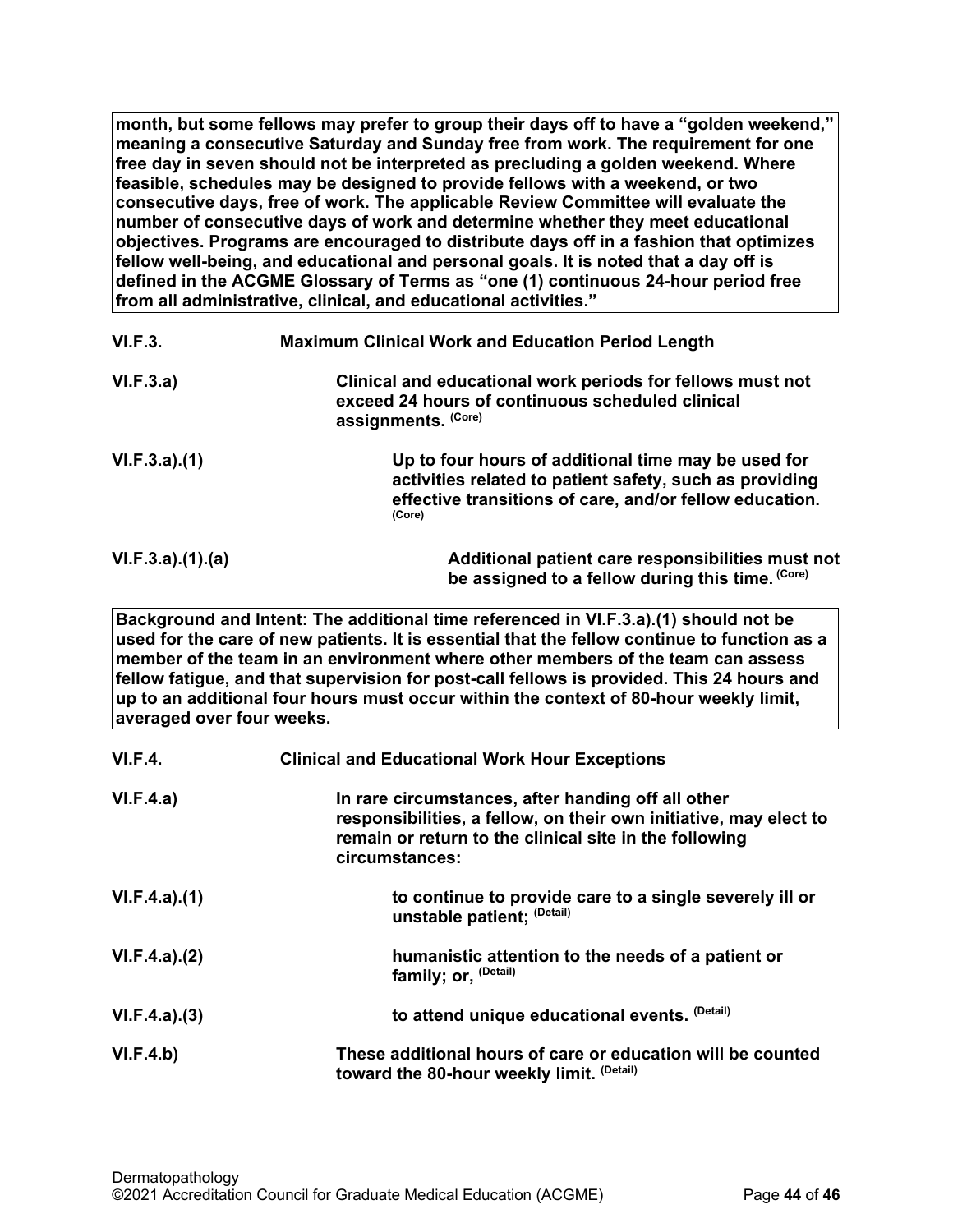**Background and Intent: This requirement is intended to provide fellows with some control over their schedules by providing the flexibility to voluntarily remain beyond the scheduled responsibilities under the circumstances described above. It is important to note that a fellow may remain to attend a conference, or return for a conference later in the day, only if the decision is made voluntarily. Fellows must not be required to stay. Programs allowing fellows to remain or return beyond the scheduled work and clinical education period must ensure that the decision to remain is initiated by the fellow and that fellows are not coerced. This additional time must be counted toward the 80-hour maximum weekly limit.**

| VI.F.4.c       | A Review Committee may grant rotation-specific exceptions<br>for up to 10 percent or a maximum of 88 clinical and<br>educational work hours to individual programs based on a<br>sound educational rationale.                           |
|----------------|-----------------------------------------------------------------------------------------------------------------------------------------------------------------------------------------------------------------------------------------|
|                | The Review Committees for Dermatology and Pathology will not<br>consider requests for exceptions to the 80-hour limit to the fellows'<br>work week.                                                                                     |
| <b>VI.F.5.</b> | <b>Moonlighting</b>                                                                                                                                                                                                                     |
| VI.F.5.a)      | Moonlighting must not interfere with the ability of the fellow<br>to achieve the goals and objectives of the educational<br>program, and must not interfere with the fellow's fitness for<br>work nor compromise patient safety. (Core) |
| VI.F.5.b)      | Time spent by fellows in internal and external moonlighting<br>(as defined in the ACGME Glossary of Terms) must be<br>counted toward the 80-hour maximum weekly limit. (Core)                                                           |

**Background and Intent: For additional clarification of the expectations related to moonlighting, please refer to the Common Program Requirement FAQs (available at [http://www.acgme.org/What-We-Do/Accreditation/Common-Program-Requirements\)](http://www.acgme.org/What-We-Do/Accreditation/Common-Program-Requirements).**

## **VI.F.6. In-House Night Float**

**Night float must occur within the context of the 80-hour and oneday-off-in-seven requirements. (Core)**

**Background and Intent: The requirement for no more than six consecutive nights of night float was removed to provide programs with increased flexibility in scheduling.**

## **VI.F.7. Maximum In-House On-Call Frequency**

**Fellows must be scheduled for in-house call no more frequently than every third night (when averaged over a four-week period). (Core)**

## **VI.F.8. At-Home Call**